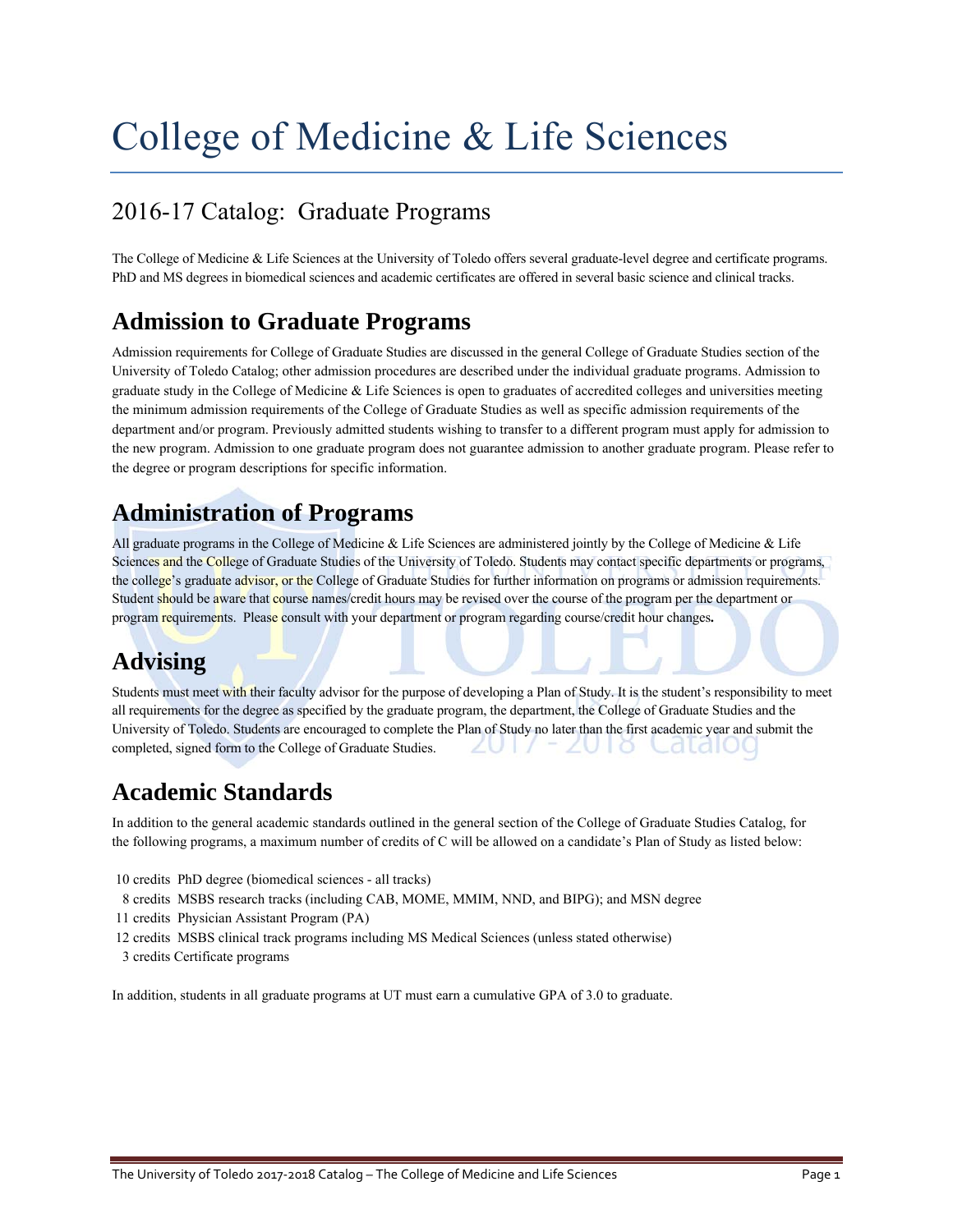# **Graduate Degrees Offered**

### **Doctor of Philosophy in Biomedical Science**

Cancer Biology (Department of Biochemistry & Cancer Biology) Molecular Medicine\* The Contract of Physiology & Pharmacology and Molecular Medicine\* The Contract of Physiology & Pharmacology and Molecular Medicine \* (\*previously Cardiovascular and Metabolic Disease) Medical Microbiology and Immunology<sup>\*\*</sup> (Department of Medical Microbiology & (\*\*previously Infection, Immunity, and Transplantation) Immunology) Neurosciences and Neurological Disorders (Department of Neurosciences)

atalog

### **Doctor of Philosophy in Biomedical Engineering (see College of Engineering catalog)**

#### **Master of Science in Biomedical Sciences**

Assistant in Pathology Bioinformatics and Proteomics/Genomics Biomarkers and Diagnostics (Professional Science Masters) Molecular Medicine Medical Microbiology and Immunology Human Donation Sciences (Professional Science Masters) Medical Physics Medical Sciences Oral Biology Orthopedic Sciences Physician Assistant Studies

### **Dual Degrees**

# THE UNIVERSI

Doctor of Medicine and Doctor of Philosophy in Biomedical Sciences<sup>\*</sup> Please go to this link for more information http://www.utoledo.edu/med/mdphd/pdf/2016%20UT%20MDPhD%20Handbook.pdf Doctor of Medicine and Master of Science in Biomedical Sciences\*

Doctor of Medicine and Master of Public Health\*

\*Students must be accepted into the MD program first to be eligible for the dual degree (contact the College of Health Sciences for additional information about Master of Public Health requirements)

\*\*Additional Dual Degrees available in MD/JD (contact Medical School Admissions) and MD/MBA (Refer to the College of Business and Innovation catalog for additional information).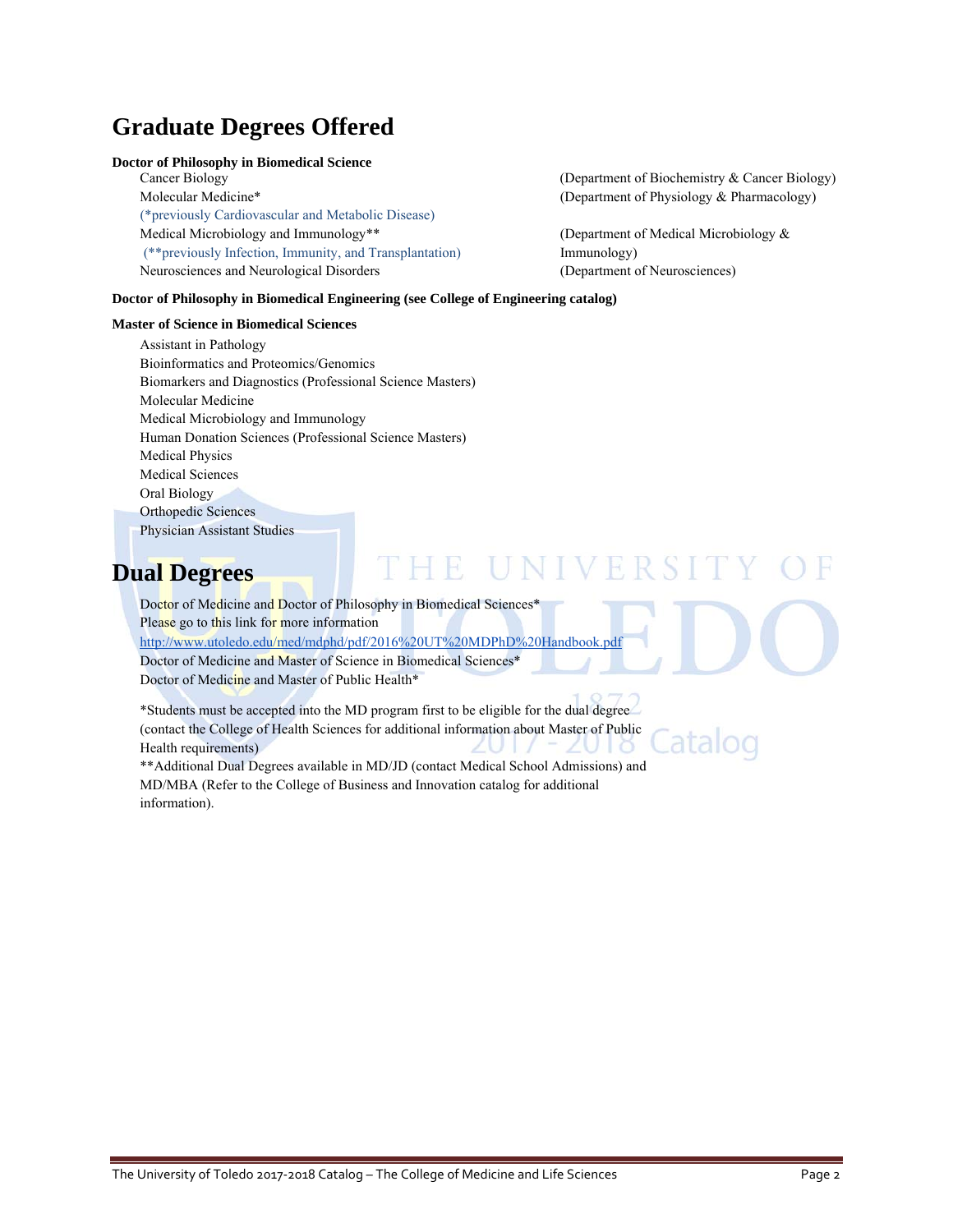## **Graduate Certificates**

Certificate in Biomarkers and Bioinformatics Certificate in Pathology for Post Second Year Medical Students

# Biomedical Sciences: PhD and Masters Programs

### **Accreditation**

Graduate programs are accredited either by discipline-specific accrediting agencies or by the Higher Learning Commission of the North Central Association.

### **General Admission Standards**

To be admitted to the Ph.D. or Master of Science in Biomedical Sciences (MSBS) Program, applicants must hold an earned baccalaureate (or equivalent) from an accredited college or university, and have a minimum overall GPA of 3.0 on a 4.0 scale. Typically, applicants will have an undergraduate major in Biology or a related discipline. In addition, Graduate Record Examination (GRE) scores are required in most programs of study (see individual degree programs for specific requirements). Minimum scores of the 50th percentile or above for both Verbal and Quantitative scores and 4.0 (Analytical Writing Test) are recommended to be competitive for most degree programs. For international applicants, an appropriate test of English language proficiency is required. Scores from The Test of English as a Foreign Language (TOEFL) are accepted and a minimum iBT score of 80, or pBT score of 550 is required. Scores from The International English Language Testing Service (IELTS) are also accepted and a minimum score of 6.5 is required. A prior Masters degree is not required to enter the PhD program. At this time, all students accepted without provisions into the PhD in Biomedical Sciences program, and maintaining good academic standing, will receive a full tuition scholarship and a research stipend funded in whole or in part by the College of Graduate Studies and funding from a student's advisor through a grant(s). There are a limited number of tuition scholarships and stipends available for students in the Masters in Biomedical Sciences programs.

# **Master of Science Biomedical Sciences: Assistant in Pathology**

*Amira Gohara, M.D., Program Director*

### *Admission Requirements*

- 1. 3.0 GPA (Exceptions can be made if the applicant has a terminal Ph.D., M.D., or M.B.B.C.H degree)
- 2. No GRE requirement
- 3. \$45 application fee
- 4. 3 letters of recommendation
- 5. Passing TOEFL (only international students)
- 6. Prerequisites Courses:

The applicant should have successfully completed the following courses: general chemistry, organic chemistry or biochemistry, biology, microbiology, mathematics and English composition.

| <b>Core Courses</b> |                                                    |                               |
|---------------------|----------------------------------------------------|-------------------------------|
| Course              | Course Name                                        | Credit Hours                  |
| <u>Fall</u>         |                                                    |                               |
| ANAT5000            | Anatomy for Physician Assistant                    | 5                             |
| <b>PHYS5050</b>     | Human Physiology                                   | 3                             |
| <b>PATH6060</b>     | Intro Surgical Pathology and Cytology              | 2                             |
| <b>PATH6080</b>     | Intro Post Mortem Pathology (Hospital + Forensics) | $\mathfrak{D}_{\mathfrak{p}}$ |
|                     |                                                    |                               |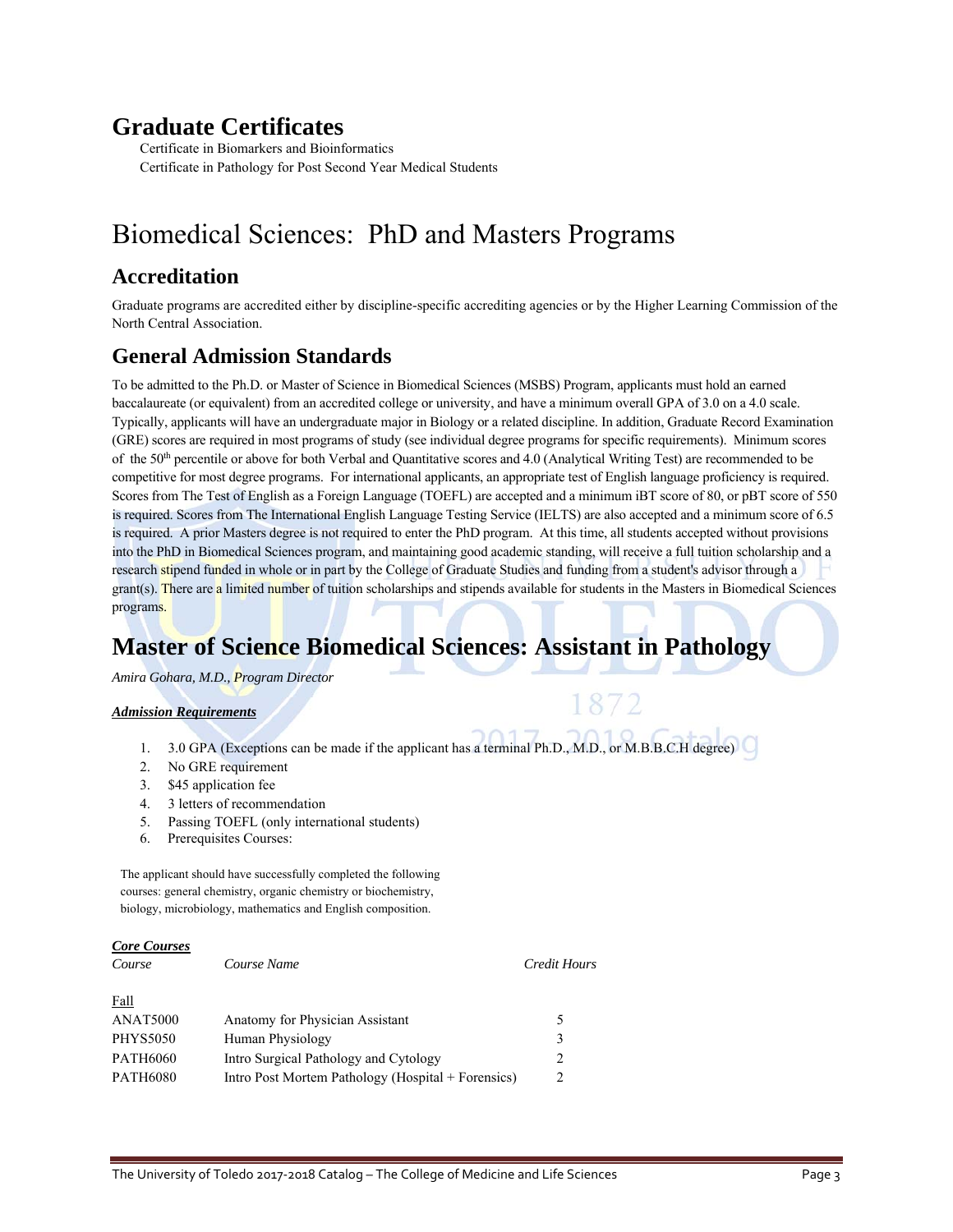| Spring          |                                                    |                |
|-----------------|----------------------------------------------------|----------------|
| PATH6890*       | Independent Study in Pathology                     | 4              |
|                 | (LIS, medical terminology, lab management)         |                |
| <b>PATH6080</b> | Intro Post Mortem Pathology (Hospital + Forensics) | 2              |
| <b>PATH7130</b> | Pathology Case Studies                             | 6              |
| Summer          |                                                    |                |
| <b>PATH7130</b> | Pathology Case Studies                             | 6              |
| <b>PATH6060</b> | Intro Surgical Pathology and Cytology              | $\mathfrak{D}$ |
| <b>PATH6080</b> | Intro Post Mortem Pathology (Hospital + Forensics) | $\mathfrak{D}$ |
| Fall            |                                                    |                |
| <b>ANAT6790</b> | Human Structure and Development                    | 4              |
| <b>INDI6980</b> | <b>Scholarly Project</b>                           | 6              |
| <b>PATH6070</b> | Intro Clinical Lab Medicine                        | $\overline{c}$ |

**\***This course is an independent study in microanatomy to reemphasize what the students learned in the fall semester to allow them to recognize on their own the microscopic feature of various tissues.

#### Student Learning Objectives

At the end of the program, the students will be able to:

#### Autopsy Service

- perform a complete autopsy including evisceration, dissection and examination of the various organs including brain
- describe grossly all organs from a given autopsy
- $\bullet$
- **Surgical Pathology**
- perform gross examinations on surgical specimens
- cut and stain frozen sections
- $\bullet$

### Clinical Pathology

- interpret peripheral blood smears
- Catalog provide clinicopathologic correlations for chemistry, microbiology, immunology tests
- perform phlebotomies on in- and out-patients
- $\bullet$

### Electives and Scholarly Activities

- analyze scientific articles
- prepare and present scientific papers at annual scientific day

# **Bioinformatics and Proteomics/Genomics**

### *Robert Blumenthal, Ph.D., director*

The Bioinformatics and Proteomics/Genomics (BPG) Programs are designed to provide training in the rapidly-developing interface between computer science and life sciences. Graduates with such training are in high demand, (in part due to the explosion in genome sequence analysis), whether the BPG studies are for an independent degree or for one of the several dualdegree programs. In addition, students in other programs may take BPG courses as electives.

### **Masters, Certificate and Dual Degree Programs**

The program in Bioinformatics and Proteomics/Genomics, along with the Ohio Center of Excellence for Biomarker Research and Individualized Medicine at the University of Toledo, offers a Certificate that can be earned either alone or in association with the degrees of Doctor of Philosophy (PhD) or Doctor of Medicine (MD). The Certificate program is designed to fit smoothly into the doctoral programs with minimal extra time required. BPG also offers a Master of Science in Biomedical Sciences (MSBS)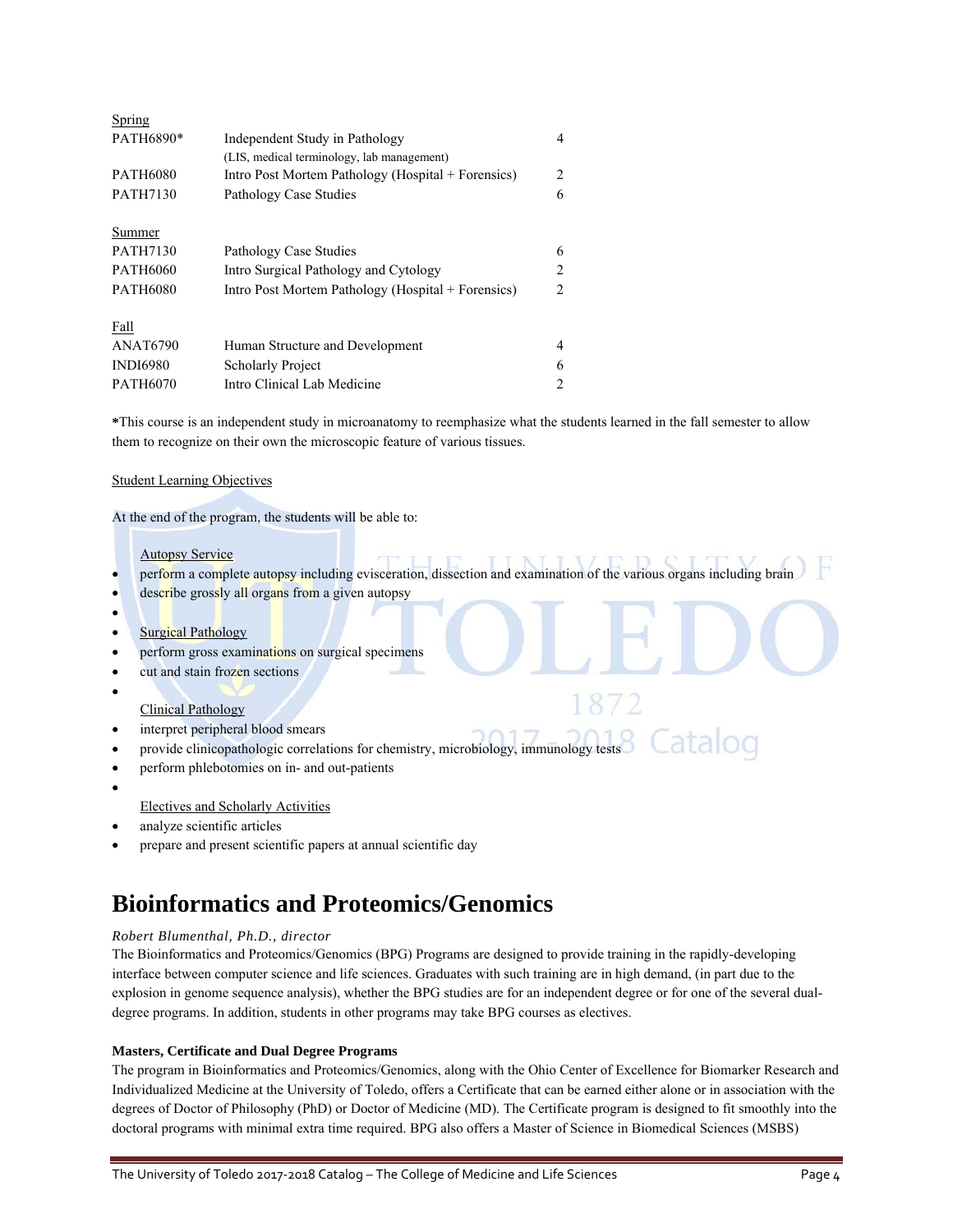degree. MSBS students follow a well-defined curriculum that includes core courses, journal club, seminars, independent research, and electives in their area of interest. Both Certificate and MSBS students are trained in the theory, methods and applications of bioinformatics, proteomics, genomics, and biomarker research.

Bioinformatics programs generally place more emphasis on either the computer science or the biomedical aspects of the field. The University of Toledo's program falls into the latter category. However, there are courses in PERL, Java, and SQL programming (for example), and the Program provides biomedical researchers with a solid introduction to the computational aspects, or computer science experts with a rigorous introduction to the biomedical aspects of bioinformatics.

#### **Master of Science in Biomedical Sciences: Bioinformatics and Proteomics/Genomics**

To be admitted to the Masters in Biomedical Sciences Program with Regular status, applicants must hold an earned baccalaureate (or equivalent) from an accredited college or university. Students with a GPA below 3.0, but at or above 2.5, may apply for provisional acceptance that would change to regular (non-probationary) status if their first term graduate coursework has a GPA of 3.0 or above. Typically, applicants will have an undergraduate major in Biology or a related discipline such as Biochemistry or Biophysics. Students with other majors are encouraged to apply; however, their coursework should include several semesters in biology. The GRE is not required for US students with GPA above 3.0, UT or Findlay students entering the bachelors-masters pipeline program, or students with a recent MCAT score of 25 or higher. The GRE is required for all other applicants. For international applicants, the Test of English as a Foreign Language (TOEFL) is also required. Scores must be 550 or higher for paper-administered version, 213 or higher for computer-administered version, and 80 or higher for internet-administered version. For all applicants, laboratory research or computer programming experience is favored, but not required.

### \*(CPRA = Current Problems & Research Approaches) (BIPG = Bioinformatics & Proteomics/Genomics)

| Fall Year 1     |                                  |                     |         |                                       |  |
|-----------------|----------------------------------|---------------------|---------|---------------------------------------|--|
| Course          | Course Name                      | <b>Credit Hours</b> | # Weeks |                                       |  |
| <b>BMSP6340</b> | <i>*CPRA Genes &amp; Genomes</i> | 2.5                 |         |                                       |  |
| <b>BIPG5200</b> | Statistical Methods in BPG       | $\mathbf{a}$        | 16      |                                       |  |
| <b>BIPG5100</b> | Fundamentals in BPG              |                     | 16      |                                       |  |
| <b>BMSP6400</b> | Introduction to Methods          |                     |         |                                       |  |
|                 | in Biomedical Sciences           |                     |         | 8 (special section for BIPG students) |  |
| <b>INDI6020</b> | "On Being A Scientist"           |                     | 12      |                                       |  |
| <b>BMSP6390</b> | **Mentored Research              |                     | 8       |                                       |  |
|                 | (2x4 wk lab rotations)           |                     |         |                                       |  |
| Total           |                                  | 12.5                | $\sim$  |                                       |  |

\*\*Students must register for a specific 8wk/2cr section of BMSP6390 Mentored Research. As a prerequisite, students must attend an introductory series of short research presentations. These presentations are associated with another course for which BIPG students do not register, but are expected to attend for the first 8 weeks.

\*\*\* In this and other terms, with permission of advisory committee, student may take Scholarly Project in BPG (BIPG5900) in place of Thesis in Bioinformatics

| Spring Year 1   |                                  |              |         |
|-----------------|----------------------------------|--------------|---------|
| Course          | Course Name                      | Credit Hours | # Weeks |
| <b>BIPG6100</b> | <b>Bioinformatic Computation</b> | 3            | 16      |
| <b>BIPG6400</b> | Applications of BPG              | 3            | 16      |
| OR.             |                                  |              |         |
| <b>BRIM6200</b> | Biomarker Discovery,             | 3            | 16      |
|                 | Validation and Implementation    |              |         |
| <b>BMSP6350</b> | Cell Biology $&$ Signaling       | 3            | 16      |
| Elective 1      | (see approved list)              | 3            | 16      |
| <b>BIPG6990</b> | ***Thesis in Bioinformatics      |              | 16      |
| Total           |                                  | 13           |         |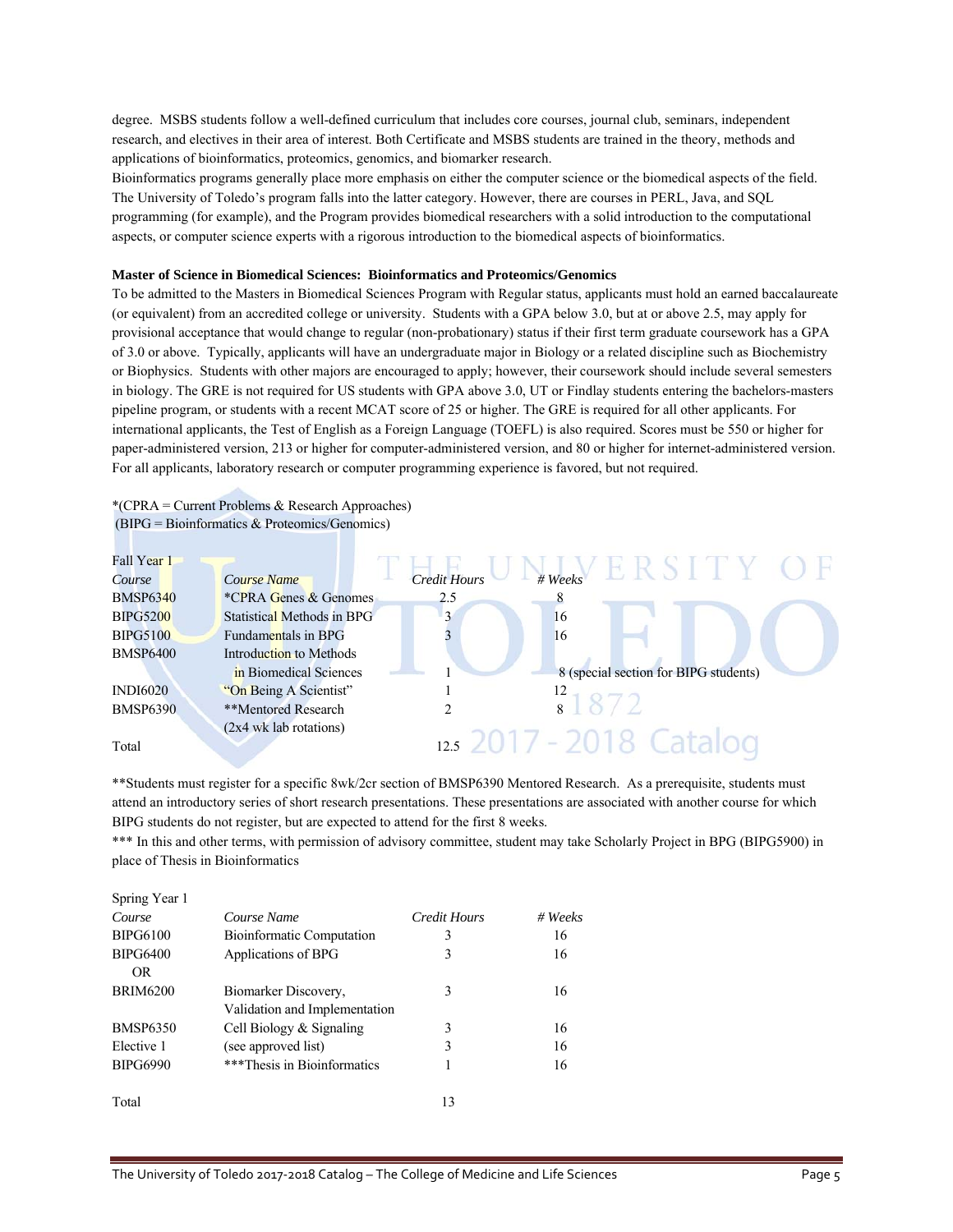| Summer Year 1                           |                          |                |         |
|-----------------------------------------|--------------------------|----------------|---------|
| Course                                  | Course Name              | Credit Hours   | # Weeks |
| <b>BIPG5400</b>                         | <b>Biodatabases</b>      |                | 4       |
| <b>BIPG5500</b>                         | Microarray Analysis      |                | 4       |
| <b>BIPG6900</b>                         | Thesis in Bioinformatics | 7 <sub>1</sub> | 16      |
| Total                                   |                          | 9              |         |
|                                         |                          |                |         |
| * Journal paper review and presentation |                          |                |         |

| Course          | Course Name | Credit Hours | # Weeks |
|-----------------|-------------|--------------|---------|
| Elective 2      |             |              | 16      |
| <b>BIPG5300</b> |             |              | 16      |
| <b>BIPG6900</b> |             |              | 16      |
| Total           |             |              |         |

The minimum number of credits required for MSBS is 46.5, with a minimum of 20.5 credits of didactic coursework (letter grade), and a minimum of 10 credits of thesis research. The rest of the credits are approved electives and research in the Cancer Biology track.

## **Master of Science in Biomedical Sciences: Professional Science Masters in Biomarkers and Diagnostics**

The Professional Science Master in Biomarkers and Diagnostics (MSBS-PBD) is designed to be a terminal degree with the graduate having strong prospects for immediate employment in industry. The MSBS-PBD degree is a "job ready" degree. This is achieved by a three-pronged approach:

- To prepare master's students with a strong foundation in the fundamentals of biomarker discovery and development through focused course work.
- To complement their science education through course work in management, orienting them to realities of the business aspects of the pharmaceutical/ diagnostics industry.
- To place them as interns in a pharmaceutical- or diagnostic-oriented company for four months to enhance their practical ZUT/FZUTO CaldIOG training and employability.

The MSBS-PSMBD program is targeted to students completing a bachelor in computer science, chemistry or a biological or pharmaceutical science.

\*(CPRA = Current Problems & Research Approaches)

| Fall                       |                                  |              |
|----------------------------|----------------------------------|--------------|
| Course                     | Course Name                      | Credit Hours |
| <b>BIPG5200</b>            | Statistical Methods in BPG       | 3            |
| <b>BMSP6340</b>            | CPRA in Genes and Genomes        | 2.5          |
| <b>BIPG5100</b>            | Fundamentals of Bioinformatics   | 3            |
| <b>INDI6020</b><br>Either: |                                  | 1            |
| <b>MGMT6150</b><br>0r      | Leading and Developing Yourself  | 3            |
| MGMT6160<br>Either:        | Leading with Power and Influence | 3            |
| <b>HURM6720</b><br>Or      | Adv Negotiations/Conflict Resol. | 3            |
| <b>HURM6700</b>            | Human Resources Management       | 3            |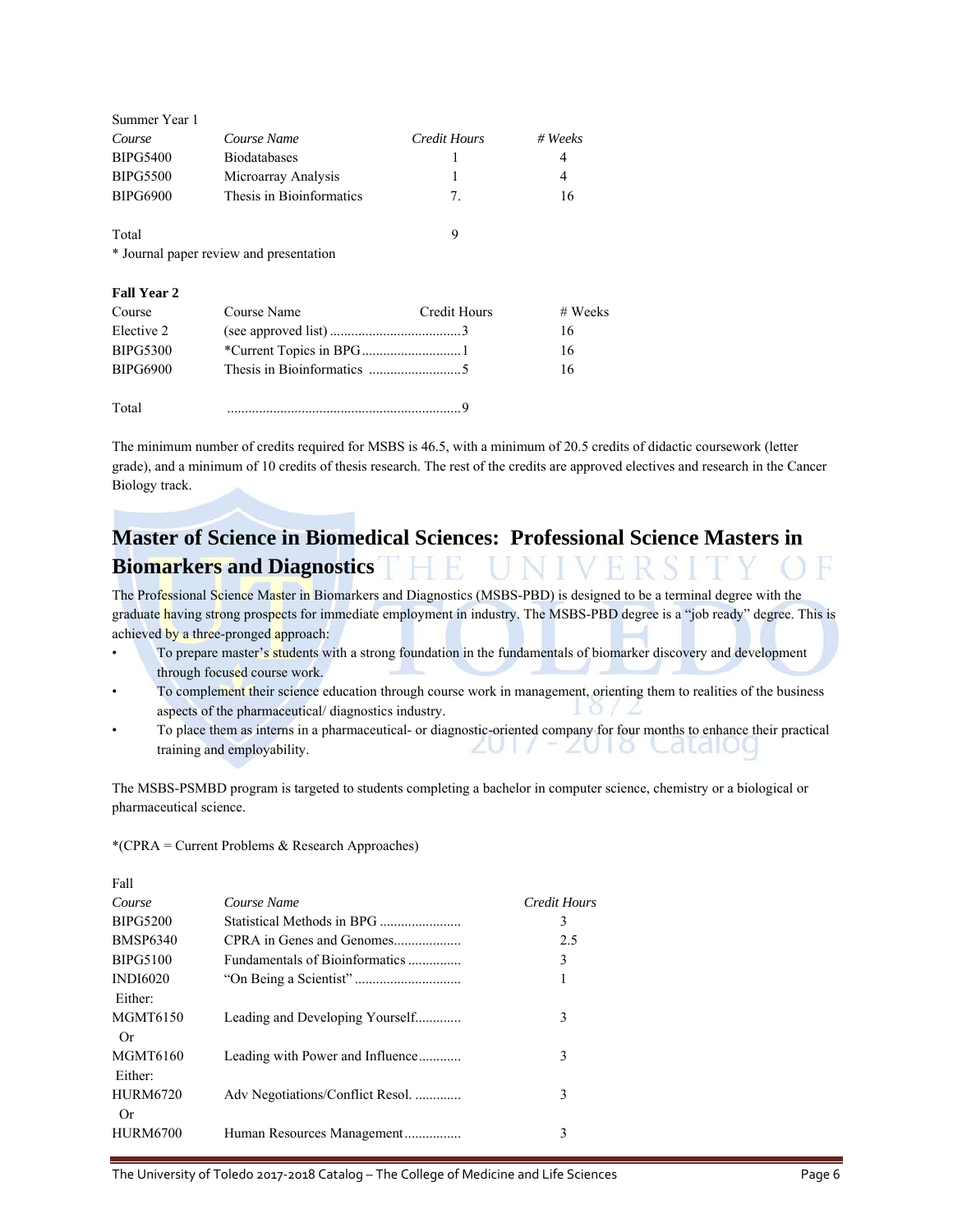|                                    | Credit Hours |
|------------------------------------|--------------|
|                                    | 3            |
|                                    | 3            |
| Biomarker Discovery, Validation,   |              |
|                                    | 3            |
|                                    | 3            |
|                                    |              |
|                                    | Credit Hours |
| Biomarkers and Diagnostics         |              |
|                                    |              |
|                                    | $6 - 8$      |
| Readings in Biomarkers/Diagnostics |              |
|                                    |              |
|                                    |              |

The minimum number of credit hours for completion of the MSBS, PSM in Biomarkers and Diagnostics degree is 36.5 credits.

### **CERTIFICATE IN BIOINFORMATICS AND BIOMARKERS**

The Biomarkers and Bioinformatics (BRIM) Certificate Program introduces students to the rapidly growing fields of bioinformatics, proteomics and genomics, and provides a core knowledge of analytical approaches used in these fields. It is particularly valuable for PhD students whose research would be strengthened by expertise in bioinformatics. Students enrolled in the BRIM Certificate Program take four courses covering the following subject areas:

1. Introduction to the scope of bioinformatics, proteomics and genomics: "Fundamentals of BPG"

2. Training in statistical methods used in biomarker research and bioinformatics: "Statistical Methods in Bioinformatics"

- 3. Handling and manipulation of databases and introduction to computer programming skills needed to analyze large quantities of nucleic acid and protein sequence data: "Introduction to Bioinformatic Computation"
- 4. EITHER "Applications of BPG", in which faculty members using these methods will discuss and demonstrate how these techniques are utilized to solve research problems, OR "Biomarker Discovery, Validation and Implementation", in which faculty will provide an overview of biomedical discovery and validation techniques followed by application in selected aspects of individualized medicine. ZU. didio

Upon completion of the Program, students will be prepared to utilize biomarker research and bioinformatics techniques, and be able to interact with specialists in a range of biomedical sub-disciplines.

### Curriculum

The curriculum consists of four, 3-credit courses, for a total of 12 credits (listed below) that can be taken over 1-4 years: (BPG – Bioinformatics and Proteomics/Genomics). The following shows the one-year completion schedule. (BPG – Bioinformatics and Proteomics/Genomics)

| Fall Year 1   |                                  |              |
|---------------|----------------------------------|--------------|
| Course        | Course Name                      | Credit Hours |
| BIPG5100/7100 | <b>Fundamentals of BPG</b>       | 3            |
| BIPG5200/7200 | Statistical Methods in BPG       | 3            |
|               |                                  |              |
| Spring Year 1 |                                  |              |
| Course        | Course Name                      | Credit Hours |
| BIPG6100/8100 | <b>Bioinformatic Computation</b> |              |
|               |                                  |              |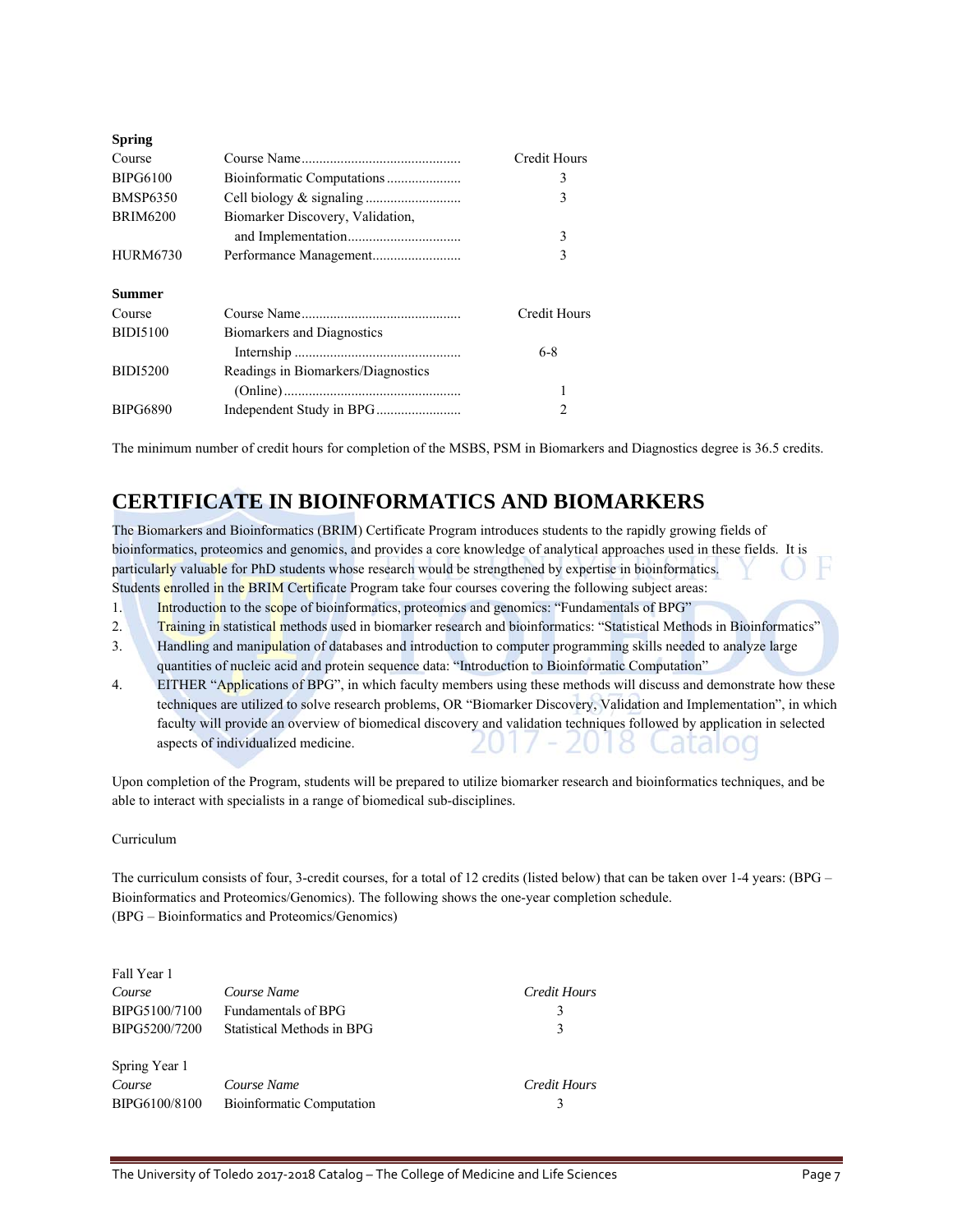| BIPG6400/8400 | Applications of Bioinformatics |  |
|---------------|--------------------------------|--|
| <b>OR</b>     |                                |  |
| BRIM6200/8200 | Biomarker Discovery.           |  |
|               | Validation and Implementation  |  |

\*BMSP6340 Current Problems & Research Approaches in Genes and Genomes, or equivalent course approved by the BRIM/BPG Program, is required for admission into the Bioinformatics & Biomarkers Certificate Program.

NOTE: The University of Toledo PhD or MSBS students may also take individual BPG or BRIM courses as electives, with permission of the instructor. To receive a Certificate in Biomarkers and Bioinformatics, however, an online application to the program must be submitted and accepted. All applications will be reviewed by the BRIM/BPG Program Admissions Committee. The online application must be filed ONLY for those seeking a certificate and is not required for those taking these courses as electives.

### Applying to the BRIM/BPG Certificate Program:

UT students who are currently in a PhD program:

- 1. Complete the Request to Add a Graduate Certificate form at the following link, and return to the Graduate School for processing: https://www.utoledo.edu/graduate/files/Request\_to\_add\_a\_grad\_certific.pdf
- 2. Submit a letter of support from major advisor.

Applicants who are NOT UT graduate students:

- 1. Complete online application. https://apply.utoledo.edu
- 2. Submit Official transcripts
- 3. Earned bachelors or graduate degree and GRE score
- 4. Statement of Purpose

5. Two letters of recommendation are required, three letters are optional. In the event that a student decides to pursue the BIPG MSBS degree, it will save time to have the letters of recommendation already on file.

2017 - 2018 Catalog

#### **MD/MSBS Bioinformatics Degree**

This is designed for students already in our MD program, who want preparation for clinical research in gene therapy, biomarker discovery, or other aspects of cutting-edge medicine. It involves one year of coursework and research between the 2nd and 3rd years of the standard medical curriculum.

#### **BS/MSBS "Pipeline" Program**

This is an integrated program that can be completed in as little as 5.5 years, yielding both a University of Toledo bachelors of sciences in Biological Sciences and an MSBS in Bioinformatics. This reduced time is made possible in part by 9 University of Toledo credit hours being allowed to count towards both degrees. Students (University of Toledo biology majors) typically apply at the end of their sophomore year. For more information, go to the Pipeline Program website: http://www.utoledo.edu/med/depts/bioinfo/pages/pipeline%20ut.html

### **Doctor of Philosophy in Biomedical Sciences: Cancer Biology Track**

### **Department of Biochemistry & Cancer Biology**

*William A. Maltese, Ph.D., chair Kandace Williams, Ph.D., co-track director Dayanidhi Raman, Ph.D., co-track director* 

The Cancer Biology track within the PhD and MSBS\*. in Biomedical Sciences program at the University of Toledo fosters young scientists to become cutting-edge researchers who understand the molecular genetic basis of cancer and to develop better therapies for the many forms of cancer. Students in the Cancer Biology track develop scientific thinking and laboratory skills to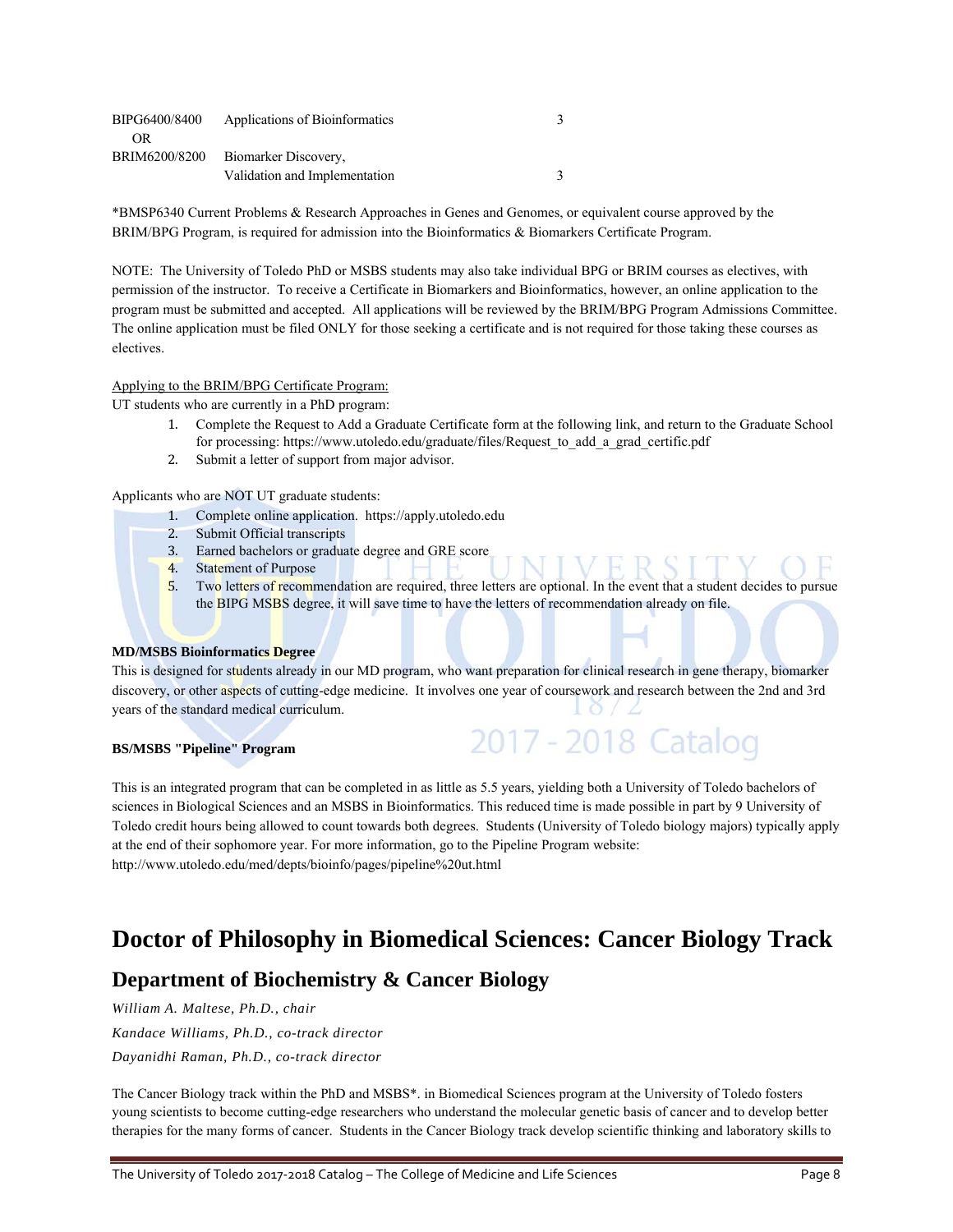approach cancer research questions in ways that will best lead to success. Graduates of the Cancer Biology program move on to become successful scientists and leaders in academic, government, and industrial settings.

Cancer Biology PhD and MSBS\* students enroll in a first-year core curriculum that is designed to provide a foundation of knowledge for cutting edge research. The first-year curriculum provides students with a comprehensive overview of molecular and cellular biology, systems pathophysiology, modern research methodology, and statistical analysis. In addition, students complete laboratory rotations during the first two semesters to identify a Cancer Biology major advisor and laboratory for their thesis or dissertation research project. PhD students complete three rotations and then may join a Cancer Biology laboratory after the spring semester of their first year. MSBS\* students complete one rotation and may join a lab the beginning of spring semester of the first year. In year two and beyond, students take advanced courses, journal clubs, and seminars in Cancer Biology, but primarily focus on their thesis or dissertation research. Doctoral students in good academic standing may be supported financially by a tuition scholarship and stipend during their academic training. This financial assistance does not require the student to be a Teaching Assistant for undergraduates, thus enabling the student to more fully concentrate on his/her graduate program. However, teaching experiences can be arranged if a student desires this training as well. Cancer Biology PhD students generally complete the degree in approximately five years, whereas MSBS students average about 2.5 years. \* MSBS in Cancer Biology is not currently offered.

Most faculty members in the Cancer Biology track are the Department of Biochemistry and Cancer Biology in the College of Medicine & Life Sciences at the University of Toledo. Other faculty have primary faculty appointments in other departments within the College of Medicine & Life Sciences or other colleges of the University. The laboratory facilities and shared equipment utilized by Cancer Biology faculty are state of the art.

| PhD Program Students: Year 1       |                                                     |                         |                     |
|------------------------------------|-----------------------------------------------------|-------------------------|---------------------|
| Fall Semester (all are required)   |                                                     |                         |                     |
| Course                             | Course Name                                         | Credit Hours            | ERSITY              |
|                                    | <b>Introduction to Biomedical Research</b>          | $\theta$                |                     |
|                                    | Current Problems and Research Approaches (CPRA) in; |                         |                     |
| BMSP6330/8330                      | <b>CPRA</b> in Proteins                             | 2.5                     |                     |
| BMSP6340/8340                      | <b>CPRA</b> in Genes and Genomes                    | 2.5                     |                     |
| BMSP6360/8360                      | <b>CPRA</b> in Cell Membranes                       | $\overline{\mathbf{3}}$ |                     |
| BMSP6380/8380                      | Methods in Biomedical Sciences                      | 3                       |                     |
| INDI6020/8020                      | "On Being a Scientist"                              | 1                       |                     |
| BMSP6390/8390                      | Mentored Research (one 8 week lab rotation)         | $\overline{c}$          |                     |
| Total                              |                                                     |                         | 2017 - 2018 Catalog |
| Spring Semester (all are required) |                                                     |                         |                     |
| Course                             | Course Name                                         | <b>Credit Hours</b>     |                     |
| BMSP6310/8310                      | Systems Pathophysiology I                           | 2.5                     |                     |
| BMSP6320/8320                      | Systems Pathophysiology II                          | 2.5                     |                     |
| BMSP6350/8350                      | CPRA in Cell Biology and Signaling                  | 3                       |                     |
| BMSP6390/8390                      | Mentored Research (two 8 week lab rotations)        | 4                       |                     |
| CABP6560/8560                      | Readings in Cancer Biology                          | 1                       |                     |
| Total                              |                                                     | 13                      |                     |
| Summer Semester $(* = required)$   |                                                     |                         |                     |
| Course                             | Course Name                                         | <b>Credit Hours</b>     |                     |
| BMSP5320/7320                      | Statistical Methods I*                              | 3                       |                     |
| BIPG5110/7110                      | Practical Bioinformatics*                           | 1                       |                     |
| CABP6730/8730                      | Research in CABP*                                   | $0 - 2$                 |                     |
| CABP6890/8890                      | Independent Study in Cancer Biology                 |                         |                     |
|                                    | Or other Electives (optional)                       | $0 - 2$                 |                     |
| BMSP6390/8390                      | <b>Mentored Research</b>                            | $0 - 2$                 |                     |
|                                    | (if additional 8 week rotation necessary)           |                         |                     |
| Total                              |                                                     | 6                       |                     |

The University of Toledo 2017-2018 Catalog – The College of Medicine and Life Sciences Page 9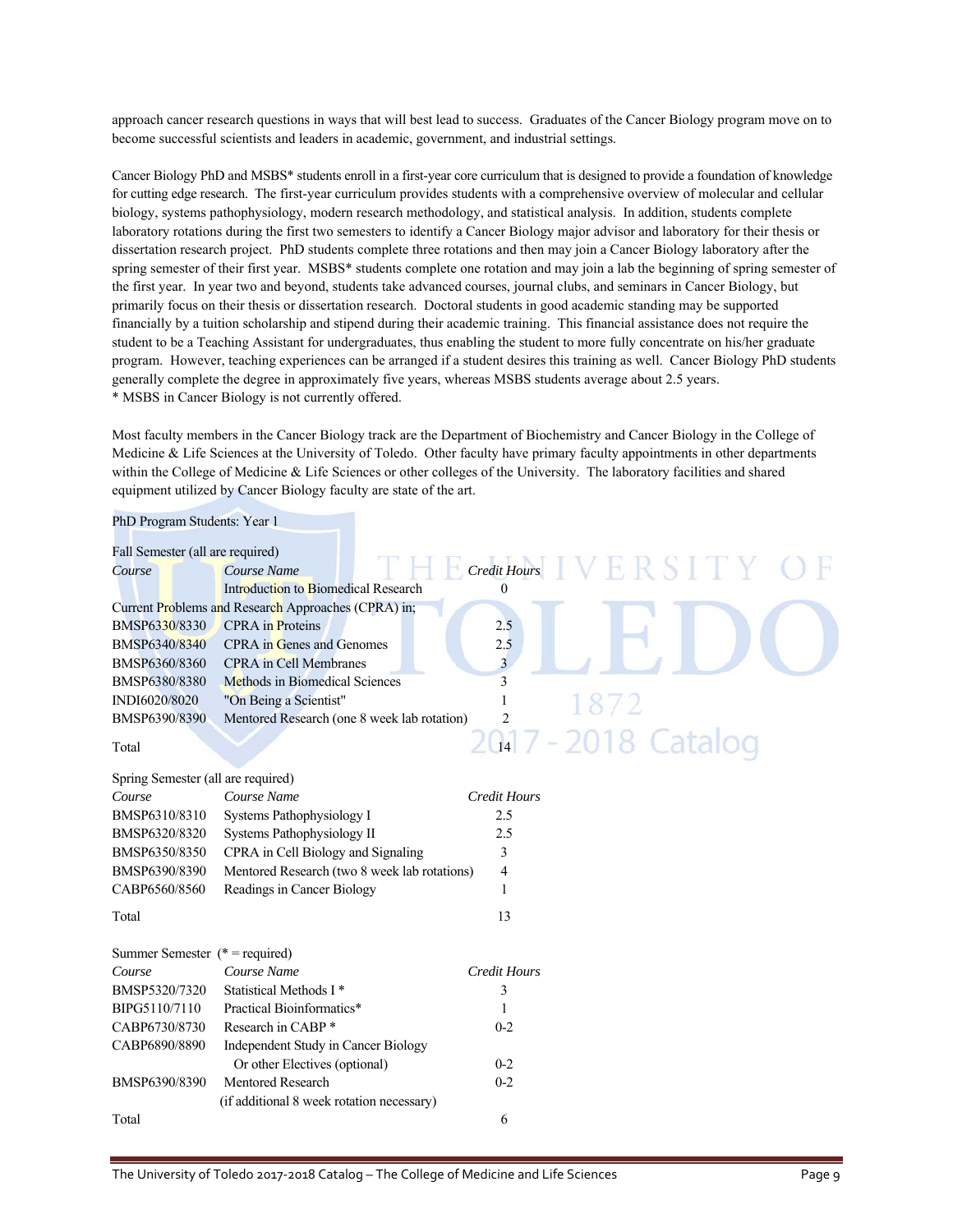PhD Program Students: Year 2

| Fall Semester ( $*$ = required)   |                                                                  |                                                                                                                     |
|-----------------------------------|------------------------------------------------------------------|---------------------------------------------------------------------------------------------------------------------|
| Course                            | Course Name                                                      | <b>Credit Hours</b>                                                                                                 |
| CABP6270/8270                     | Advanced Cancer Biology*                                         |                                                                                                                     |
|                                   | (or take this course in third year)                              | $0 - 3$                                                                                                             |
| CABP6730/8730                     | Research in CABP*                                                | $1-9$                                                                                                               |
|                                   | and/or                                                           |                                                                                                                     |
| CABP6890/8890                     | Independent Study in Cancer Biology                              |                                                                                                                     |
|                                   | Or other Electives (optional)                                    | $0-9$                                                                                                               |
| Total                             |                                                                  | 9                                                                                                                   |
| Spring Semester $(* = required)$  |                                                                  |                                                                                                                     |
| Course                            | Course Name                                                      | <b>Credit Hours</b>                                                                                                 |
| CABP6560/8560                     | Readings in Cancer Biology *                                     | 1                                                                                                                   |
| CABP6730/8730                     | Research in CABP*                                                | $1 - 8$                                                                                                             |
| CABP6890/8890                     | Independent Study in Cancer Biology                              |                                                                                                                     |
|                                   | Or other Electives (optional)                                    | $0 - 8$                                                                                                             |
| Total                             |                                                                  | 9                                                                                                                   |
| Summer Semester $(* = required)$  |                                                                  |                                                                                                                     |
| Course                            | Course Name                                                      | <b>Credit Hours</b>                                                                                                 |
| CABP6730/8730                     | Research in CABP*                                                | $1-6$                                                                                                               |
| CABP6890/8890                     | Independent Study in Cancer Biology                              | ERSITY                                                                                                              |
|                                   | Or other Electives (optional)                                    | $0-6$                                                                                                               |
| Total                             |                                                                  | 6                                                                                                                   |
|                                   |                                                                  | Second Year PhD Qualifying Examination (successful completion required in spring or summer semester of second year) |
| PhD Program Students: Year 3      |                                                                  |                                                                                                                     |
|                                   |                                                                  | 1872                                                                                                                |
| Fall Semester $(* = required)$    |                                                                  | 2018 Catalog                                                                                                        |
| Course                            | Course Name                                                      | Credit Hours                                                                                                        |
| <b>CABP9990</b>                   | Dissertation Research*                                           | $6 - 9$                                                                                                             |
| <b>CABP8270</b>                   | Advanced Cancer Biology <sup>*</sup>                             |                                                                                                                     |
|                                   | (if not taken in second year)                                    | $0 - 3$                                                                                                             |
| Total                             |                                                                  | 9                                                                                                                   |
| Spring Semester ( $*$ = required) |                                                                  |                                                                                                                     |
| Course                            | Course Name                                                      | <b>Credit Hours</b>                                                                                                 |
| <b>CABP9990</b>                   | Dissertation Research*                                           | 8                                                                                                                   |
| <b>CABP8560</b>                   | Readings in Cancer Biology *                                     | 1                                                                                                                   |
| Total                             |                                                                  | 9                                                                                                                   |
| Summer Semester $(* = required)$  |                                                                  |                                                                                                                     |
| Course                            | Course Name                                                      | <b>Credit Hours</b>                                                                                                 |
| <b>CABP9990</b>                   | Dissertation Research*                                           | 6                                                                                                                   |
|                                   | Third Veer Student Seminar (required in fall or enring semester) |                                                                                                                     |

Third Year Student Seminar (required in fall or spring semester)

PhD Program Students: Year 4 and beyond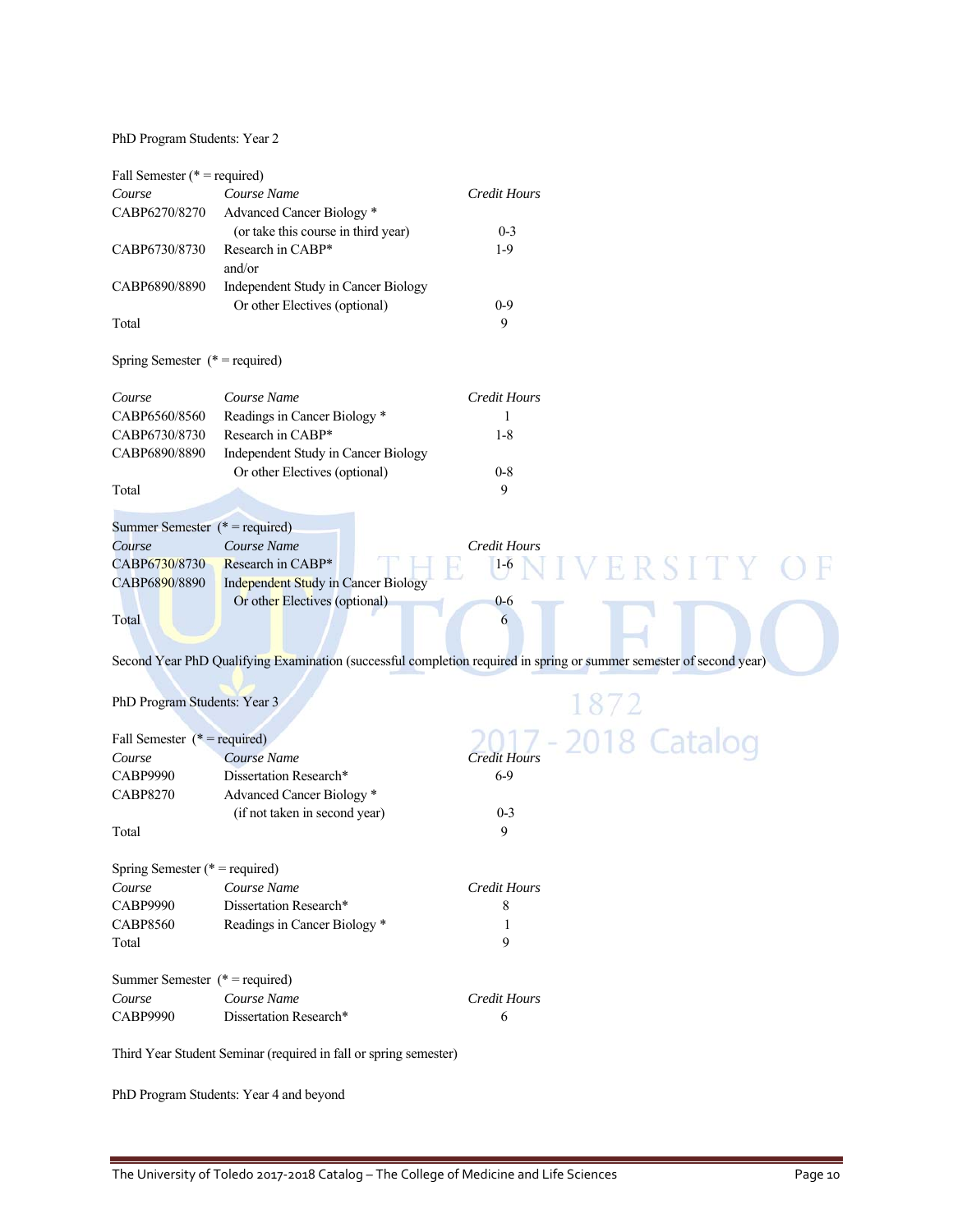Fall, Spring and Summer Terms

All Dissertation Research (CABP9990) Total of 9 credits Fall and Spring, 6 credits Summer

The PhD Qualifying Exam is taken in the spring semester or summer term of the second year. Prior to completing the exam, students should carry out their dissertation research under the course Research in CABP (6730/8730) or in some cases, Independent Study in CABP (6890/8890). After passing the Qualifying Exam, students conduct their research under the course Dissertation Research (CABP9990).

The minimum number of credits required for PhD is 90, with a minimum of 25 credits of didactic coursework (letter grade), and a minimum of 30 credits of dissertation research. The remaining credits are approved electives and research in the Cancer Biology track.

All PhD students are also required to present a seminar on their research in the third year. They are also required to present posters in the annual UTHSC Graduate Student Research Forums and oral presentations in the annual Larry Gentry Research Symposia beginning in their second year.

# **Master of Science in Biomedical Sciences\*: Cancer Biology Track**

**\* MSBS in Cancer Biology is not currently offered** 

Masters Program Students: Year 1

| Fall Semester (all are required) |                                                    |                          |
|----------------------------------|----------------------------------------------------|--------------------------|
| Course                           | Course Name                                        | <b>Credit Hours</b>      |
|                                  | Introduction to Biomedical Research                | $\theta$                 |
|                                  | Current Problems and Research Approaches (CPRA) in | VERSITY C                |
| <b>BMSP6330</b>                  | <b>CPRA</b> in Proteins                            | 2.5                      |
| <b>BMSP6340</b>                  | <b>CPRA</b> in Genes and Genomes                   | 2.5                      |
| <b>BMSP6360</b>                  | <b>CPRA</b> in Cell Membranes                      | $\overline{\mathbf{3}}$  |
| <b>BMSP6380</b>                  | Methods in Biomedical Sciences                     | 3                        |
| <b>INDI6020</b>                  | "On Being a Scientist"                             |                          |
| <b>BMSP6390</b>                  | Mentored Research (one 8 week lab rotation)        | $\overline{\phantom{a}}$ |
|                                  |                                                    |                          |
| Total                            |                                                    | 1872<br>14               |
|                                  |                                                    | 2017 - 2018 Catalog      |
| Spring Semester $(* = required)$ |                                                    |                          |
| Course                           | Course Name                                        | <b>Credit Hours</b>      |
| <b>BMSP6350</b>                  | CPRA in Cell Biology and Signaling *               | 3                        |
| <b>CABP6560</b>                  | Readings in Cancer Biology *                       |                          |
| <b>BMSP6390</b>                  | <b>Mentored Research</b>                           | $0 - 4$                  |
|                                  | (2 additional rotations possible)                  |                          |
| <b>BMSP6310</b>                  | Systems Pathophysiology I (optional)               | 2.5                      |
|                                  | and/or                                             |                          |
| <b>BMSP6320</b>                  | Systems Pathophysiology II (optional)              | 2.5                      |
|                                  | and/or                                             |                          |
| <b>CABP6730</b>                  | Research in CABP                                   | $0 - 9$                  |
| <b>CABP6890</b>                  | Independent Study in Cancer Biology                |                          |
|                                  | Or other Electives (optional)                      | $0-9$                    |

Total 13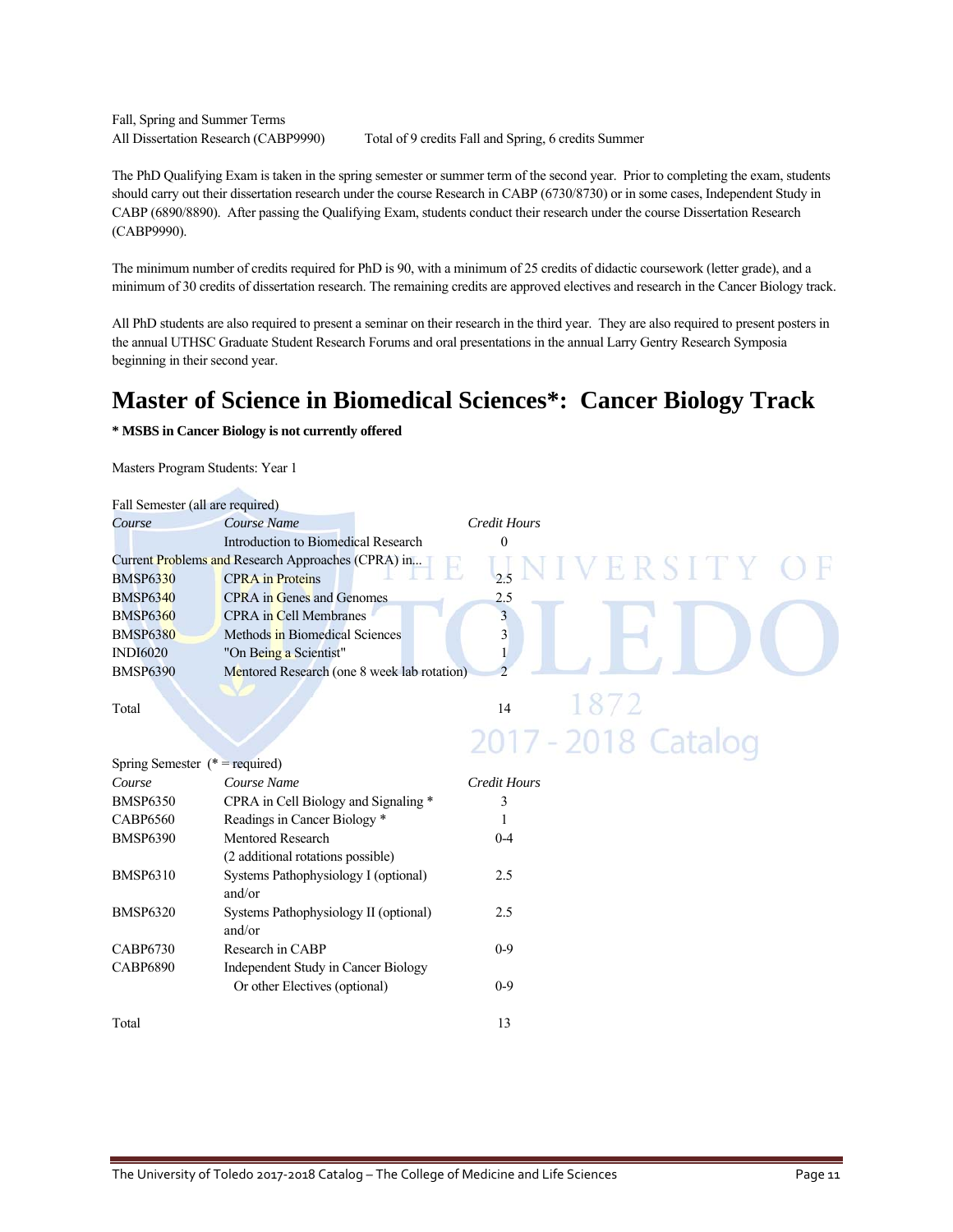|                 | Summer Semester ( $*$ = required)   |              |
|-----------------|-------------------------------------|--------------|
| Course          | Course Name                         | Credit Hours |
| <b>BMSP5320</b> | Statistical Methods I <sup>*</sup>  | 3            |
| <b>BIPG5110</b> | Practical Bioinformatics*           | 1            |
| <b>CABP6730</b> | Research in CABP*                   | $0 - 2$      |
| <b>CABP6890</b> | Independent Study in Cancer Biology |              |
|                 | Or other Electives (optional)       | $0 - 2$      |
| Total           |                                     | 6            |

First Year Qualifying Examination (successful completion required in summer term)

### Masters Program Students: Year 2

| Fall Semester $(* = required)$   |                                                 |                           |
|----------------------------------|-------------------------------------------------|---------------------------|
| Course                           | Course Name                                     | <b>Credit Hours</b>       |
| <b>CABP6270</b>                  | Advanced Cancer Biology *                       |                           |
|                                  | (or take this course in third year)             | $0 - 3$                   |
| <b>CABP6990</b>                  | Thesis Research*                                | $0-9$                     |
|                                  | Electives                                       | $0-9$                     |
| Total                            |                                                 | 9                         |
|                                  |                                                 |                           |
| Spring Semester $(* = required)$ |                                                 |                           |
| Course                           | Course Name                                     | Credit Hours              |
| <b>CABP6560</b>                  | Readings in Cancer Biology *                    | ERSITY OF<br>$\mathbf{1}$ |
| <b>CABP6990</b>                  | Thesis Research*                                | $0 - 8$                   |
|                                  | Electives                                       | $0 - 8$                   |
| Total                            |                                                 | 9                         |
|                                  |                                                 |                           |
| Summer Semester $(* = required)$ |                                                 |                           |
| Course                           | Course Name                                     | <b>Credit Hours</b>       |
|                                  |                                                 | $1-6$                     |
| <b>CABP6990</b>                  | Thesis Research*                                | 1872                      |
|                                  | Electives                                       | $0-6$                     |
| Total                            |                                                 | 2017 - 2018 Catalog       |
|                                  |                                                 |                           |
|                                  |                                                 |                           |
|                                  | Masters Program Students: Year 3 (if necessary) |                           |
|                                  |                                                 |                           |

| Fall Semester $(* = required)$    |                               |              |
|-----------------------------------|-------------------------------|--------------|
| Course                            | Course Name                   | Credit Hours |
| CABP6270                          | Advanced Cancer Biology *     |              |
|                                   | (if not taken in second year) | $0 - 3$      |
| CABP6990                          | Thesis Research*              | $1-9$        |
|                                   | Electives                     | $0 - 9$      |
| Total                             |                               | 9            |
| Spring Semester ( $*$ = required) |                               |              |
| CABP6990                          | Thesis Research*              | $1-9$        |
|                                   | Electives                     | $0-9$        |
| Total                             |                               | 9            |
| Summer Semester ( $*$ = required) |                               |              |
| <b>CABP6990</b>                   | Thesis Research*              | 6            |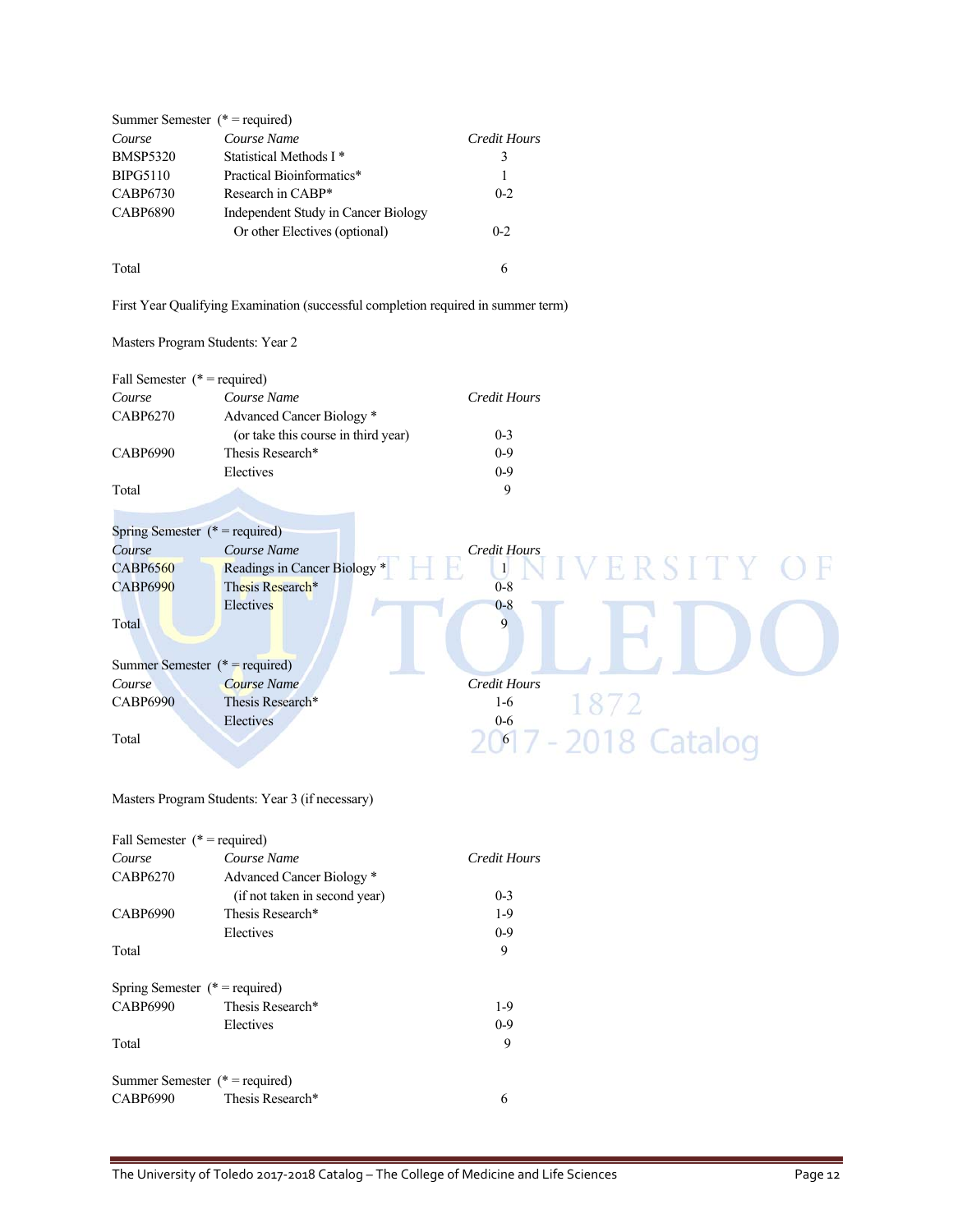The MSBS Qualifying Exam is taken in the summer term of the first year. Prior to completing the exam, students should carry out their thesis research under the course Research in CABP (6730). After passing the Qualifying Exam, students conduct their research under the course Thesis Research (CABP6990).

The minimum number of credits required for MSBS is 40, with a minimum of 25 credits of didactic coursework (letter grade), and a minimum of 10 credits of thesis research. The rest of the credits are approved electives and research in the Cancer Biology track.

All Masters students are also required to present posters in the annual UTHSC Graduate Student Research Forum and oral presentations in the annual Larry Gentry Research Symposia beginning in their second year.

Advanced Courses in the Cancer Biology Track

### Advanced Cancer Biology

A comprehensive examination of the cellular and molecular foundation of cancer. Topics to be covered include: neoplasia; epidemiology and etiology; the role of causative agents such as chemicals, radiation, and viruses; cell proliferation, injury, and death; oncogenes; tumor suppressor genes; cancer therapies, and overviews of several major types of cancer.

#### Readings in Cancer Biology

A readings and discussion course that will examine classic and current research publications from within the broad realm of cancer biology.

#### Independent Study in Cancer Biology

In-depth study of research areas chosen by individual faculty. Examples of such topics may be: drug therapy and resistance, hormonal carcinogenesis, and epigenetic mechanisms of oncogenesis.

# **Doctor of Philosophy in Biomedical Sciences: Molecular Medicine Track**

### **Department of Physiology and Pharmacology**

*Bina Joe, Ph.D., chair Andrew Beavis, Ph.D., track director* 

The Molecular Medicine (MOME) track (formerly Cardiovascular and Metabolic Diseases) track in the Biomedical Sciences Graduate program at The University of Toledo College of Medicine & Life Sciences on the Health Science Campus nurtures students and provides them with the necessary tools to pursue an independent career in biomedical sciences. The program encompasses a unique interdisciplinary approach to train students to conduct research in the underlying molecular mechanisms of diseases that have profound impact on human health.

2018 Catalog

The program draws on faculty research strengths in signal transduction, genetics, molecular and cellular biology, gene microarrays, genomics, proteomics, gene knockout and transgenics, tissue culture, and protein and carbohydrate biochemistry. The MOME faculty members are not only drawn from its associated department, the Department of Physiology and Pharmacology, and from the Center for Diabetes and Endocrine Research (CeDER), but also from other departments including the Departments of Medicine, and, Orthopedic Surgery. Modern, well-equipped research facilities are available through the participating departments. The MOME program offers degrees of Doctor of Philosophy (PhD) and Masters in biomedical sciences (MSBS). The program also offers these graduate degrees in combination with the Medical Degree (MD) that is offered by the medical school. Students from the four programs, PhD, MSBS, MD/PhD and MD/MSBS, follow a well-defined program that includes core courses, journal clubs, seminars, laboratory rotations, independent research, and electives in the area of interest. Students select faculty advisors and begin their independent dissertation research following the laboratory rotations in the biomedical science core curriculum. The curriculum is designed to enable students, guided by their advisors, to develop the expertise that prepares them for a successful career in research and education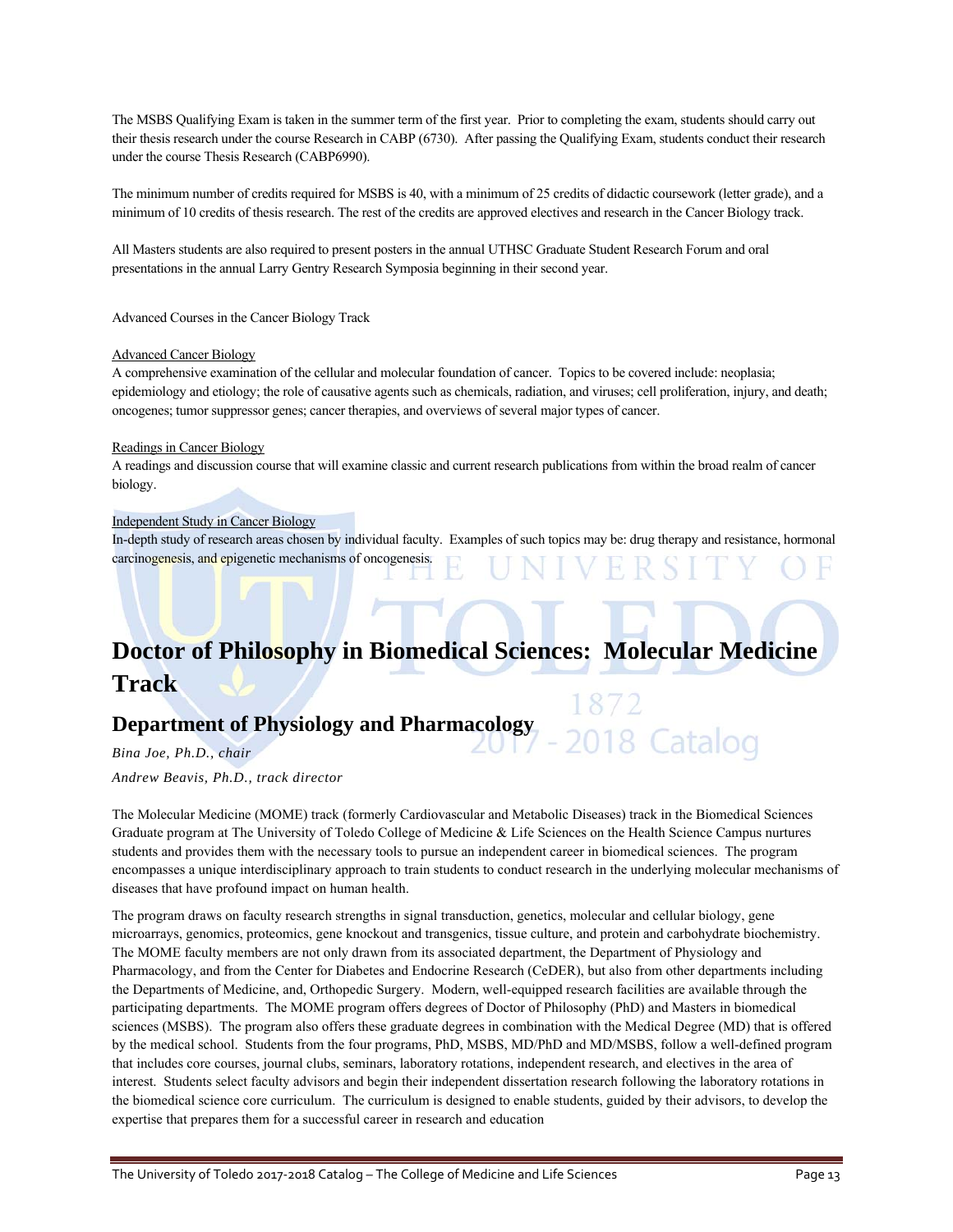PhD Program Students: Year 1

| Fall Semester (all are required)   |                                                    |                     |
|------------------------------------|----------------------------------------------------|---------------------|
| Course                             | Course Name                                        | <b>Credit Hours</b> |
|                                    | Introduction to Biomedical Research                | $\mathbf{0}$        |
|                                    | Current Problems and Research Approaches (CPRA) in |                     |
| <b>BMSP6330</b>                    | <b>CPRA</b> in Proteins                            | 2.5                 |
| <b>BMSP6340</b>                    | CPRA in Genes and Genomes                          | 2.5                 |
| <b>BMSP6360</b>                    | <b>CPRA</b> in Cell Membranes                      | 3                   |
| <b>BMSP6380</b>                    | Methods in Biomedical Sciences                     | 3                   |
| <b>INDI6020</b>                    | On Being a Scientist                               | 1                   |
| <b>BMSP6390</b>                    | Mentored Research (one 8 week lab rotation)        | $\overline{2}$      |
| Total                              |                                                    | 14                  |
| Spring Semester (all are required) |                                                    |                     |
| Course                             | Course Name                                        | <b>Credit Hours</b> |
| <b>BMSP6310</b>                    | Systems Pathophysiology I                          | 2.5                 |
| <b>BMSP6320</b>                    | Systems Pathophysiology II                         | 2.5                 |
| <b>BMSP6350</b>                    | CPRA in Cell Biology and Signaling                 | 3                   |
| <b>BMSP6390</b>                    | Mentored Research (two 8 week lab rotations)       | 4                   |
| <b>MOME6600</b>                    | Journal Paper Review in MOME                       | $\mathbf{1}$        |
| Total                              |                                                    | IVERSITY<br> 13     |
| <b>Summer Semester</b>             |                                                    |                     |
| Course                             | Course Name                                        | <b>Credit Hours</b> |
| BMSP5320/7320                      | Statistical Methods I,                             |                     |
|                                    | (required BMS core course)                         | 3                   |
| <b>MOME6730</b>                    | Research in MOME                                   | $0 - 6$             |
| <b>BMSP6390</b>                    | <b>Mentored Research</b>                           |                     |
|                                    | (if additional 8 week rotation is necessary)       | $0 - 2$             |
|                                    |                                                    |                     |
| Total                              |                                                    | 2018                |
|                                    |                                                    |                     |

PhD Program Students: Year 2 And Beyond

In addition to the BMS core requirements, PhD students in the Molecular Medicine track will be required to take the following courses to graduate:

| Course        | Course Name                                                           | Credit Hours |
|---------------|-----------------------------------------------------------------------|--------------|
|               | MOME6300/8300 Seminars in MOME (fall and spring)                      |              |
|               | (required in fall and spring semesters of the 2nd, 3rd and 4th years) |              |
|               | MOME6500/8500 Advanced Topics in MOME (fall)                          |              |
|               | MOME6600/8600 Journal Paper Review in MOME (fall and spring) 1        |              |
|               | (required in fall and spring semesters of the 2nd and 3rd years)      |              |
| BMSP6250/8250 | Grant Writing Workshop (spring)                                       |              |

Curriculum to include advanced electives in Molecular Medicine or other areas to make up the required number of didactic credit hours.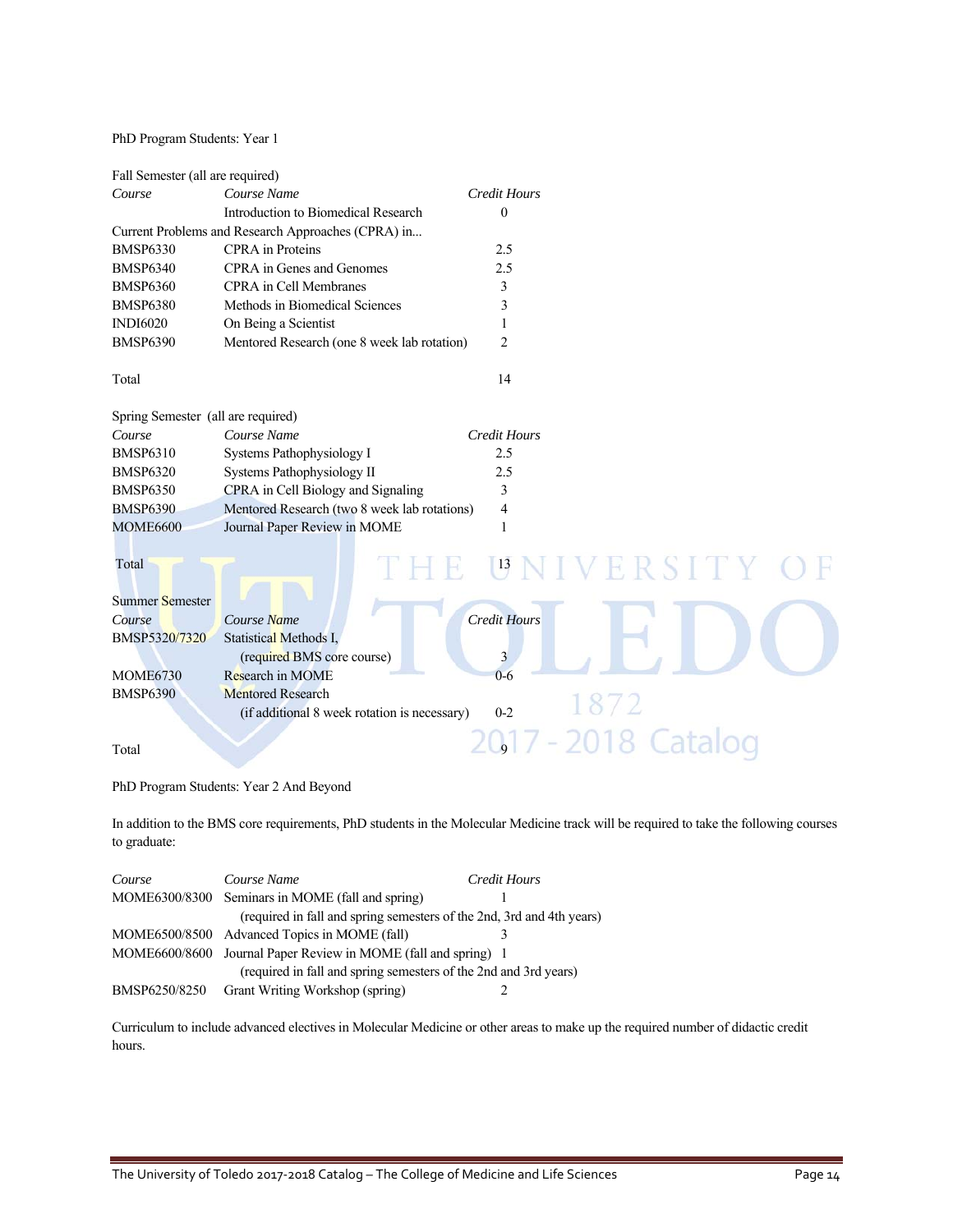The PhD Qualifying Exam is taken at the end of the second year.

Prior to passing this exam, the student carries out their research under the course Research in Molecular Medicine (MOME 6730/8730, 1-12 credit hours) or in some cases Independent Study in Molecular Medicine (MOME 6890/8890). After passing the PhD Qualifying Exam, the student carries out their research under the course Dissertation Research (MOME 9990).

Students will also be expected to present a poster or oral presentation in the annual UT Health Science Campus Research Forum and the Pharmacology Research Colloquium. The Pharmacology Research Colloquium is held on a rotating basis at UTHSC, Michigan State University, the University of Michigan and Wayne State University. It is an annual event in which the students of "pharmacology" departments at the respective Medical Schools have participated in since 1973. These events provide students with excellent opportunities for developing skills in organizing, presenting and discussing their work.

Typical course schedules for years 2-4 PhD Program Students: Year 2

| <b>Fall Semester</b>   |                                                  |                        |
|------------------------|--------------------------------------------------|------------------------|
| Course                 | Course Name                                      | <b>Credit Hours</b>    |
| MOME6500/8500          | Advanced Topics in MOME (fall)                   | 3                      |
| MOME6300/8300          | Seminars in MOME (fall and spring)               | 1                      |
| MOME6600/8600          | Journal Paper Review in MOME (fall and spring) 1 |                        |
|                        | MOME6730/8730 Research in MOME                   | $0 - 4$                |
|                        | and/or                                           |                        |
|                        | MOME6890/8890 Independent Study in MOME          | $0 - 4$                |
|                        | and/or                                           |                        |
|                        | Electives                                        | THE UNIVERSITY O       |
| Total                  |                                                  |                        |
|                        |                                                  |                        |
|                        |                                                  |                        |
| <b>Spring Semester</b> |                                                  |                        |
| Course                 | Course Name                                      | <b>Credit Hours</b>    |
| MOME6300/8300          | Seminars in MOME (fall and spring)               | 1                      |
| MOME6600/8600          | Journal Paper Review in MOME (fall and spring)   | 1                      |
| BMSP6250/8250          | Grant Writing Workshop (spring)                  | 1872<br>$\overline{2}$ |
|                        | MOME6730/8730 Research in MOME                   | $0 - 5$                |
|                        | and/or                                           | Catalog                |
|                        | MOME6890/8890 Independent Study in MOME          | $0 - 5$                |
|                        | and/or                                           |                        |
|                        | Electives                                        | $0 - 5$                |
| Total                  |                                                  | 9                      |
|                        |                                                  |                        |
| <b>Summer Semester</b> |                                                  |                        |
| Course                 | Course Name                                      | <b>Credit Hours</b>    |
|                        | MOME6730/8730 Research in MOME                   | $0 - 6$                |
|                        | and/or                                           |                        |
|                        | MOME6890/8890 Independent Study in MOME          | $0 - 6$                |
|                        | and/or                                           |                        |
|                        | Electives                                        | $0 - 6$                |
| Total                  |                                                  | 6                      |
|                        |                                                  |                        |

Second Year Qualifying Examination (successful completion required in spring or summer semester)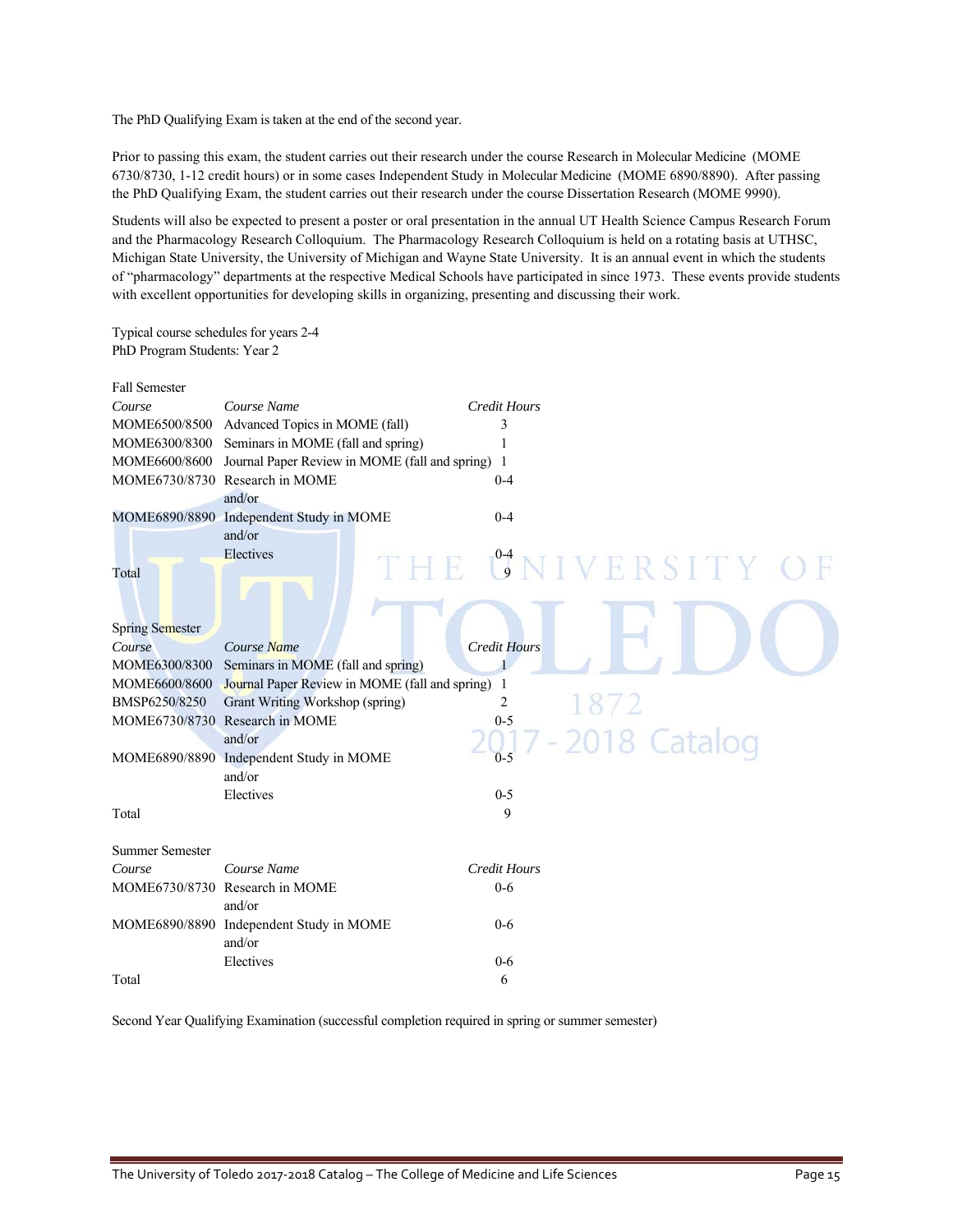PhD Program Students: Year 3

| <b>Fall Semester</b>    |                                                |                                                                                                                                       |
|-------------------------|------------------------------------------------|---------------------------------------------------------------------------------------------------------------------------------------|
| Course                  | Course Name                                    | <b>Credit Hours</b>                                                                                                                   |
| MOME6300/8300           | Seminars in MOME (fall and spring)             |                                                                                                                                       |
| MOME6600/8600           | Journal Paper Review in MOME (fall and spring) | -1                                                                                                                                    |
| <b>MOME9990</b>         | <b>Dissertation Research</b>                   | 7                                                                                                                                     |
| Total                   |                                                | 9                                                                                                                                     |
| Spring Semester         |                                                |                                                                                                                                       |
| Course                  | Course Name                                    | <b>Credit Hours</b>                                                                                                                   |
| MOME6300/8300           | Seminars in MOME (fall and spring)             | 1                                                                                                                                     |
| MOME6600/8600           | Journal Paper Review in MOME (fall and spring) |                                                                                                                                       |
| <b>MOME9990</b>         | <b>Dissertation Research</b>                   | 7                                                                                                                                     |
| Total                   |                                                | 9                                                                                                                                     |
| <b>Summer Semester</b>  |                                                |                                                                                                                                       |
| Course                  | Course Name                                    | <b>Credit Hours</b>                                                                                                                   |
| <b>MOME9990</b>         | <b>Dissertation Research</b>                   | 6                                                                                                                                     |
|                         | PhD Program Students: Year 4 and beyond        |                                                                                                                                       |
|                         |                                                |                                                                                                                                       |
| Fall, Spring and Summer |                                                |                                                                                                                                       |
| MOME6300/8300           | Seminars in MOME (fall and spring)             |                                                                                                                                       |
| <b>MOME9990</b>         | <b>Dissertation Research</b>                   | ERSIIY<br>8 (fall and spring); 6 (summer)                                                                                             |
| Total                   |                                                | 9 (fall a d spring) ;6 (summer)                                                                                                       |
|                         |                                                | The minimum number of credits required for PhD is 90, with a minimum of 25 credits of didactic coursework (letter grade), and a       |
|                         |                                                | minimum of 30 credits of dissertation research. The rest of the credits are approved electives and research in the Molecular Medicine |
| track.                  |                                                |                                                                                                                                       |
|                         |                                                |                                                                                                                                       |
|                         |                                                |                                                                                                                                       |

# **Master of Science in Biomedical Sciences: Molecular Medicine Track**

|                                  | Masters Program Students: Year 1                   |              |
|----------------------------------|----------------------------------------------------|--------------|
| Fall Semester (all are required) |                                                    |              |
| Course                           | Course Name                                        | Credit Hours |
|                                  | Introduction to Biomedical Research                | 0            |
|                                  | Current Problems and Research Approaches (CPRA) in |              |
| <b>BMSP6330</b>                  | <b>CPRA</b> in Proteins                            | 2.5          |
| <b>BMSP6340</b>                  | CPRA in Genes and Genomes                          | 2.5          |
| <b>BMSP6360</b>                  | CPRA in Cell Membranes                             | 3            |
| <b>BMSP6380</b>                  | Methods in Biomedical Sciences                     | 3            |
| <b>INDI6020</b>                  | On Being a Scientist                               | 1            |
| <b>BMSP6390</b>                  | Mentored Research (one 8 week lab rotation)        | 2            |
| Total                            |                                                    | 14           |
| Spring Semester $(*=$ required)  |                                                    |              |
| Course                           | Course Name                                        | Credit Hours |
| MOME6600                         | Journal Paper Review in MOME*                      | 1            |
| <b>BMSP6310</b>                  | Systems Pathophysiology I*                         | 2.5          |
|                                  | or                                                 |              |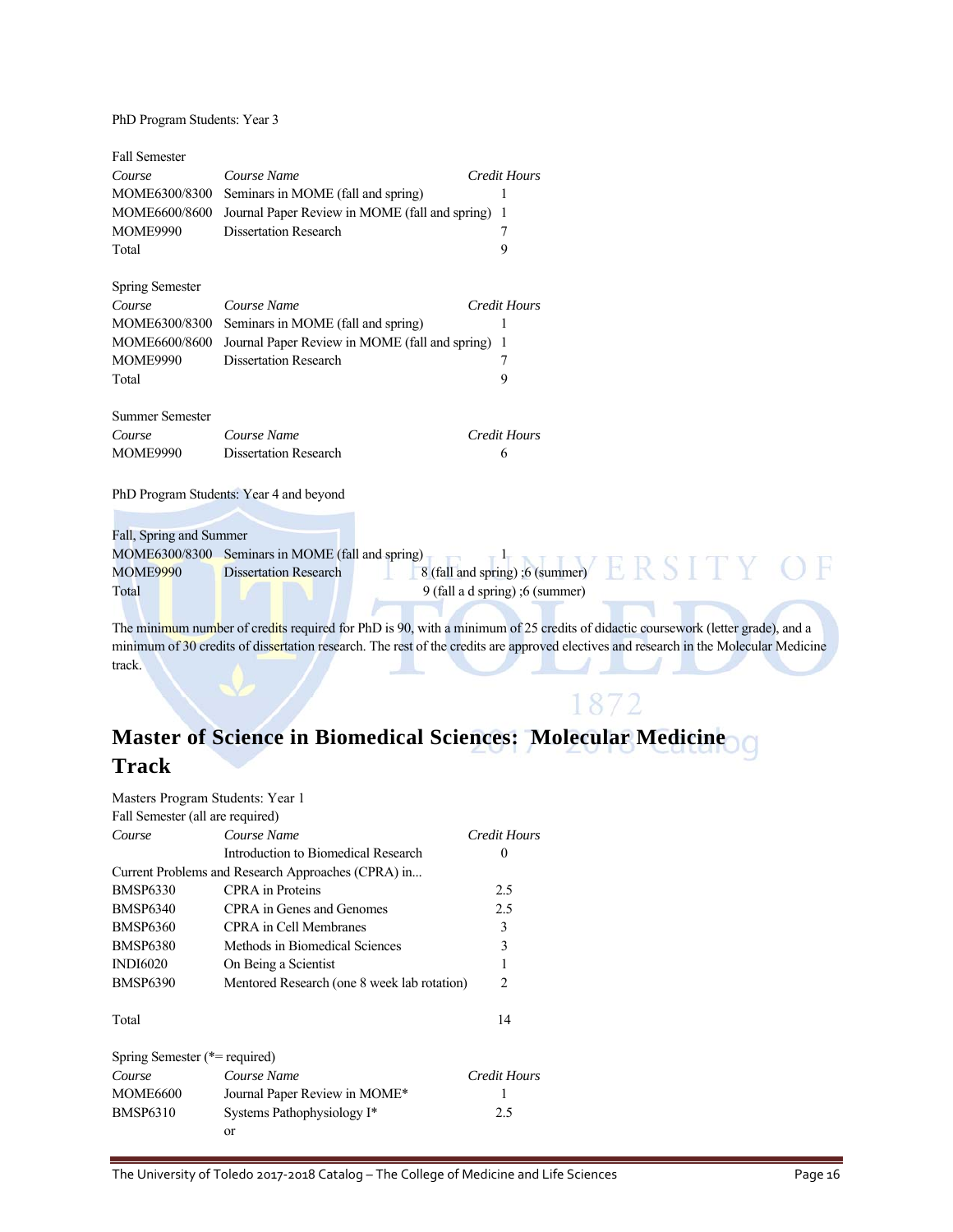| <b>BMSP6350</b> | CPRA in Cell Biology and Signaling*                             | 3            |
|-----------------|-----------------------------------------------------------------|--------------|
|                 | Electives                                                       | $0 - 8$      |
| <b>MOME6730</b> | Research in MOME                                                | $0 - 8$      |
| <b>BMSP6390</b> | Mentored Research                                               | $2 - 4$      |
|                 | $(1 \text{ or } 2 \text{ } 8 \text{ week rotations if needed})$ |              |
| Total           |                                                                 | 12           |
| Summer Semester |                                                                 |              |
| Course          | Course Name                                                     | Credit Hours |
| <b>BMSP5320</b> | Statistical Methods I.<br>(required BMS core course)            | 3            |
| <b>MOME6730</b> | Research in MOME                                                | $0 - 6$      |
| Total           |                                                                 | 9            |

The MSBS First Year Qualifying Examination (successful completion required in summer term) is taken at the end of the first year.

| Masters Program Students: Year 2 |  |
|----------------------------------|--|
|                                  |  |

| <b>Fall Semester</b>                                                |                     |
|---------------------------------------------------------------------|---------------------|
| Course Name<br><b>Credit Hours</b><br>Course                        |                     |
| Seminars in MOME<br><b>MOME6300</b><br>1                            |                     |
| <b>MOME6600</b><br>Journal Paper Review in MOME                     |                     |
| <b>Thesis Research</b><br><b>MOME6990</b><br>$0 - 7$                |                     |
| and/or<br>Electives<br>$0 - 7$                                      | ERSITY OF           |
| Total<br>9                                                          |                     |
| <b>Spring Semester</b>                                              |                     |
| <b>Credit Hours</b><br>Course Name<br>Course                        |                     |
| 0 or 2.5<br><b>BMSP6310</b><br><b>Systems Pathophysiology I</b>     |                     |
| (if not taken in year 1) or                                         |                     |
| CPRA in Cell Biology and Signaling<br>$0$ or $3$<br><b>BMSP6350</b> |                     |
| (if not taken in year 1)                                            | 2017 - 2018 Catalog |
| Seminars in MOME<br><b>MOME6300</b>                                 |                     |
| (required for students in their 2nd year)                           |                     |
| Journal Paper Review in MOME<br><b>MOME6600</b><br>1                |                     |
| (required by students in their 2nd year)                            |                     |
| Thesis Research<br>$0 - 7$<br><b>MOME6990</b>                       |                     |
| and/or Electives<br>$0 - 7$                                         |                     |
| 9<br>Total                                                          |                     |
| <b>Summer Semester</b>                                              |                     |
| Course Name<br><b>Credit Hours</b><br>Course                        |                     |
| <b>Thesis Research</b><br><b>MOME6990</b><br>$0 - 6$                |                     |
| and/or                                                              |                     |
| Electives<br>$0 - 6$                                                |                     |
| Total<br>6                                                          |                     |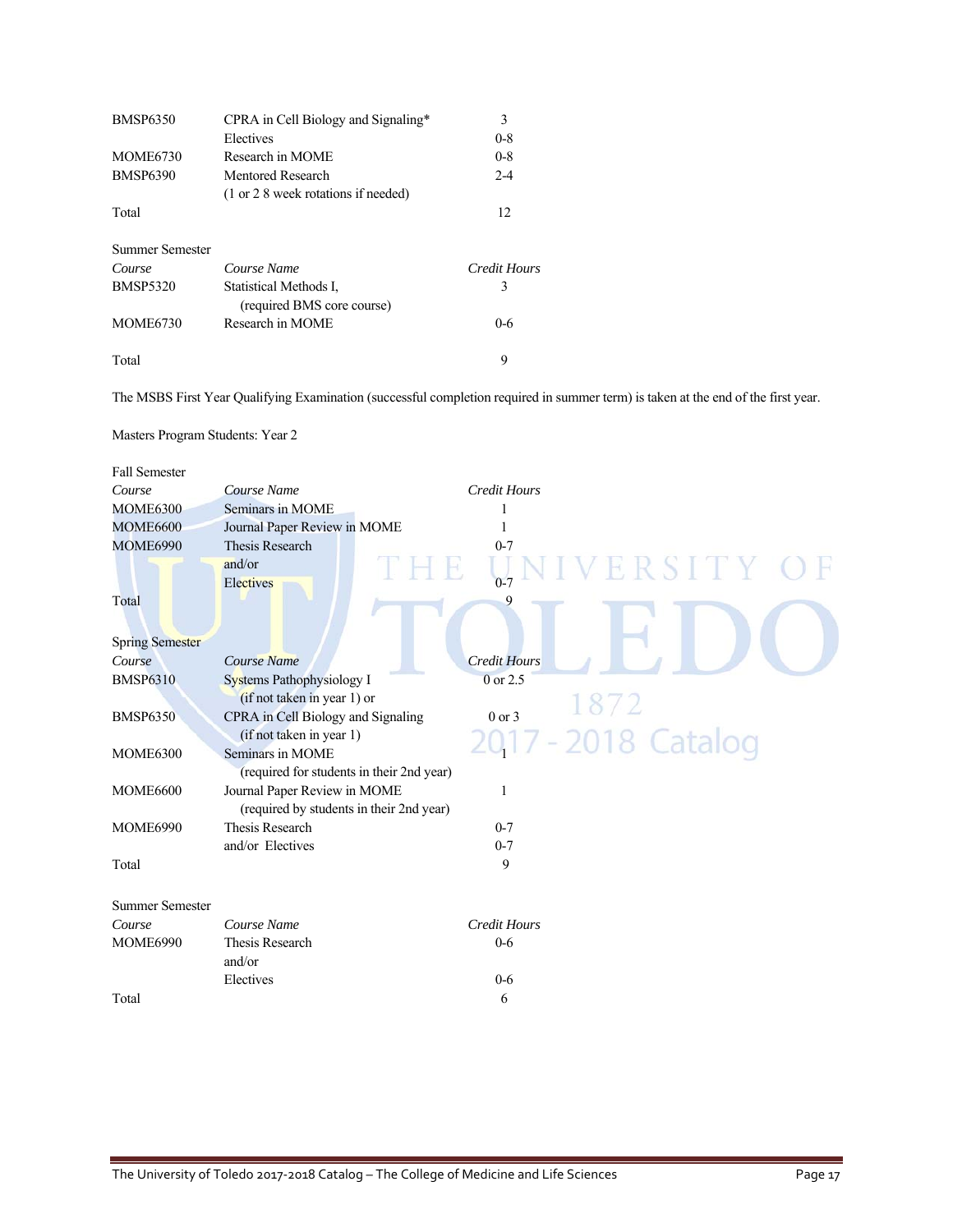Masters Program Students: Year 3 (if necessary)

|          | Fall/Spring Semester (9 credits each), Summer (6 credits) |                                 |
|----------|-----------------------------------------------------------|---------------------------------|
| Course   | Course Name                                               | Credit Hours                    |
| MOME6990 | Thesis Research                                           | 1-9                             |
|          | and/or                                                    |                                 |
|          | Electives                                                 | $0 - 8$                         |
| Total    |                                                           | 9 (fall and spring) ;6 (summer) |

The minimum number of credits required for MSBS is 40, with a minimum of 25 credits of didactic coursework (letter grade). The MSBS curriculum includes advanced electives in Molecular Medicine or other areas to make up the 25 required didactic credit hours.

A minimum of 10 credits of Thesis Research (MOME 6990) is required for graduation.

# **Doctor of Philosophy in Biomedical Sciences: Medical Microbiology and Immunology Track**

THE UNIVERSITY OF

### **Department of Medical Microbiology and Immunology**

*Z. Kevin Pan, Ph.D., Interim Chair* 

*Z. Kevin Pan, Ph.D., Track Director* 

The Medical Microbiology and Immunology (MMIM) (formerly Infection, Immunity and Transplantation) training program at the University of Toledo on the Health Science Campus offers the PhD, MD/PhD, and MSBS degrees through the interdisciplinary degree programs in Biomedical Sciences. The primary goal of the doctoral program in Medical Microbiology and Immunology is to train students for independent, creative careers in research and/or teaching. The curriculum for the PhD degree consists of a core of concentrated course work in the first year, followed by specialized elective courses and an emphasis on laboratory research. Elective courses are offered in advanced immunity, microbiology of human infections, advanced virology and cellular and molecular biology of pathogenic bacteria. Other training activities include an annual combined journal club and seminar course (current topics in MMIM), participation in annual Medical Microbiology and Immunology student research forums and graduate school student poster forums, presentation of formal third-year seminars and above to track faculty and students, and the completion of a written dissertation or thesis and its oral defense. Students also are encouraged to present their findings at local, national and international meetings in their fields.

During the first two semesters, each student rotates through three research laboratories, conducting short-term projects, gaining exposure to techniques and identifying potential areas for further investigation. At the end of the second semester, each student selects a major advisor who directs the student's doctoral or masters research. A faculty advisory committee is also jointly chosen by the student and advisor to supervise academic progress toward completion of the PhD or MSBS degree.

### PhD Program Students: Year 1

| Fall Semester (all are required) |                                                    |              |
|----------------------------------|----------------------------------------------------|--------------|
| Course                           | Course Name                                        | Credit Hours |
|                                  | Introduction to Biomedical Research                | $\theta$     |
|                                  | Current Problems and Research Approaches (CPRA) in |              |
| <b>BMSP6330</b>                  | <b>CPRA</b> in Proteins                            | 2.5          |
| <b>BMSP6340</b>                  | CPRA in Genes and Genomes                          | 2.5          |
| <b>BMSP6360</b>                  | <b>CPRA</b> in Cell Membranes                      | 3            |
| <b>BMSP6380</b>                  | Methods in Biomedical Sciences                     | 3            |
| <b>INDI6020</b>                  | "On Being a Scientist"                             |              |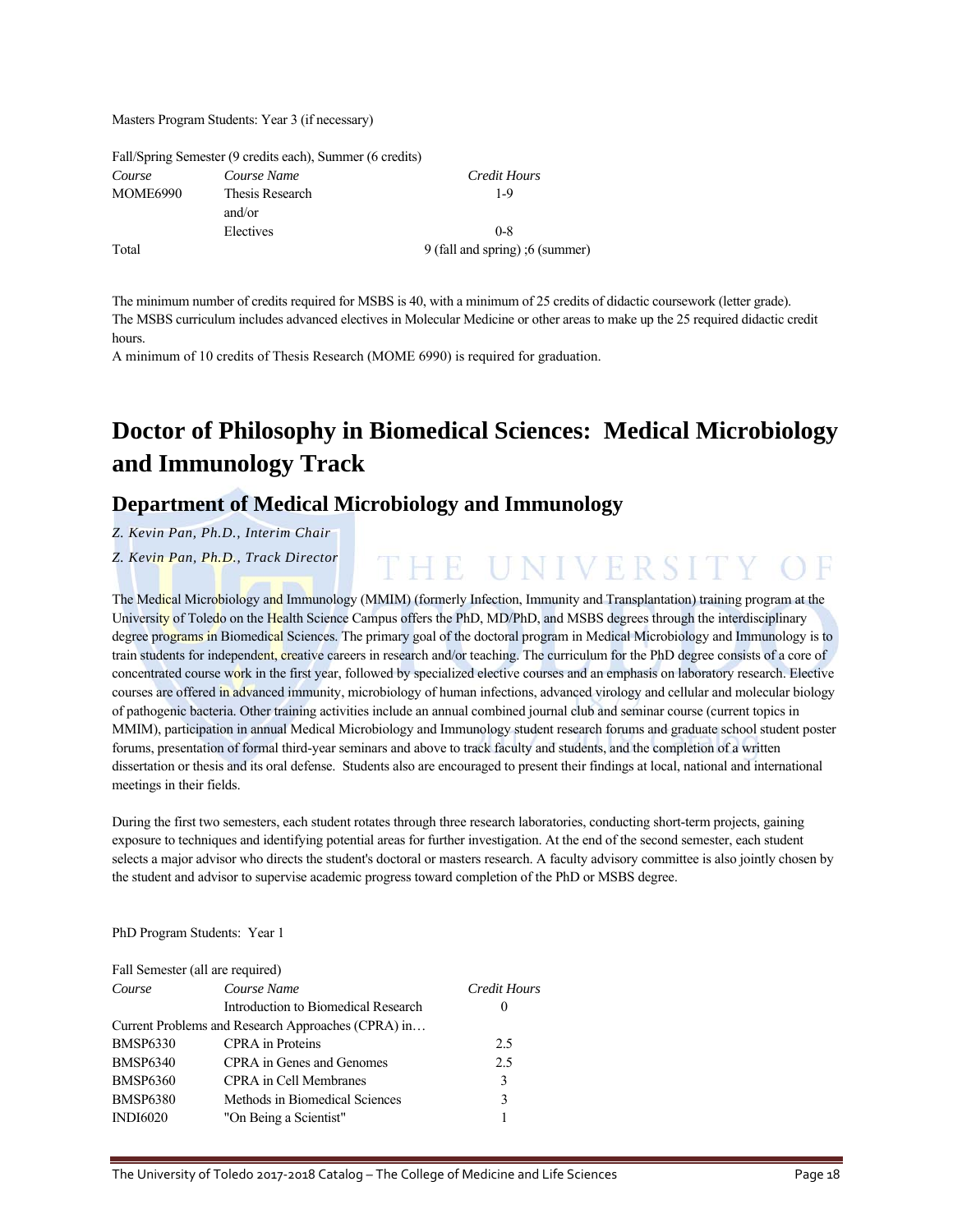| <b>BMSP6390</b>                    | Mentored Research                         | 3                   |                                  |
|------------------------------------|-------------------------------------------|---------------------|----------------------------------|
|                                    | (one 8 week lab rotation)                 | $\overline{2}$      |                                  |
| Total                              |                                           | 14                  |                                  |
| Spring Semester (all are required) |                                           |                     |                                  |
| Course                             | Course Name                               | <b>Credit Hours</b> |                                  |
| <b>BMSP6310</b>                    | Systems Pathophysiology I                 | 2.5                 |                                  |
| <b>BMSP6320</b>                    | Systems Pathophysiology II                | 2.5                 |                                  |
| <b>BMSP6350</b>                    | CPRA in Cell Biology and Signaling        | 3                   |                                  |
| <b>BMSP6390</b>                    | Mentored Research                         | 4                   |                                  |
|                                    | (two 8 week lab rotations)                |                     |                                  |
| MMIM6030                           | <b>Current Topics MMIM</b>                | 1                   |                                  |
| Total                              |                                           | 13                  |                                  |
| <b>Summer Semester</b>             |                                           |                     |                                  |
| Course                             | Course Name                               | Credit Hours        |                                  |
| BMSP5320/7320                      | Statistical Methods I,                    |                     |                                  |
|                                    | (required BMS core course)                | 3                   |                                  |
| MMIM6890                           | Independent Study in MMIM                 | $0 - 3$             |                                  |
| <b>BMSP6390</b>                    | Mentored Research                         |                     |                                  |
|                                    | (additional 8 week rotation if necessary) | $0 - 3$             |                                  |
| Total                              |                                           | 6                   |                                  |
|                                    |                                           |                     |                                  |
| PhD Program Students: Year 2       |                                           |                     |                                  |
|                                    |                                           |                     | UNIVERSIT                        |
| Fall Semester                      |                                           |                     |                                  |
| Course                             | Course Name                               | <b>Credit Hours</b> |                                  |
| MMIM6 <mark>02</mark> 0/8020       | Advanced Immunology (required)            | $0-1$               |                                  |
|                                    |                                           |                     |                                  |
| MICB6890/8890                      | Independent Study in Microbiology         | $0 - 9$             |                                  |
|                                    | and/or                                    |                     |                                  |
| MMIM6890/8890                      | Independent Study in MMIM                 | $0 - 9$             |                                  |
|                                    | and/or                                    |                     | 1872                             |
|                                    | Electives                                 |                     |                                  |
| Total                              |                                           |                     | 20 <sup>9</sup> 7 - 2018 Catalog |
|                                    |                                           |                     |                                  |
| <b>Spring Semester</b>             |                                           |                     |                                  |
| Course                             | Course Name                               | Credit Hours        |                                  |
| MMIM8030                           | Current Topics in MMIM                    | 1                   |                                  |
| MMIM6040/8040                      | Advanced Microbiology (required)          | 1                   |                                  |
| MICB8890                           | Independent Study in Microbiology         | $0 - 8$             |                                  |
|                                    | and/or                                    |                     |                                  |
| <b>MMIM8890</b>                    | Independent Study in MMIM                 | $0 - 8$             |                                  |
|                                    | and/or                                    |                     |                                  |
|                                    | Electives                                 | $0 - 8$             |                                  |
| Total                              |                                           | 9                   |                                  |
| <b>Summer Semester</b>             |                                           |                     |                                  |
| Course                             | Course Name                               | Credit Hours        |                                  |
| MICB8890                           | Independent Study in Microbiology         | $0-6$               |                                  |
|                                    | and/or                                    |                     |                                  |
| MMIM8890                           | Independent Study in MMIM                 | $0 - 6$             |                                  |
|                                    | and/or                                    |                     |                                  |
|                                    | Electives                                 | $0-6$               |                                  |
| Total                              |                                           | 6                   |                                  |
|                                    |                                           |                     |                                  |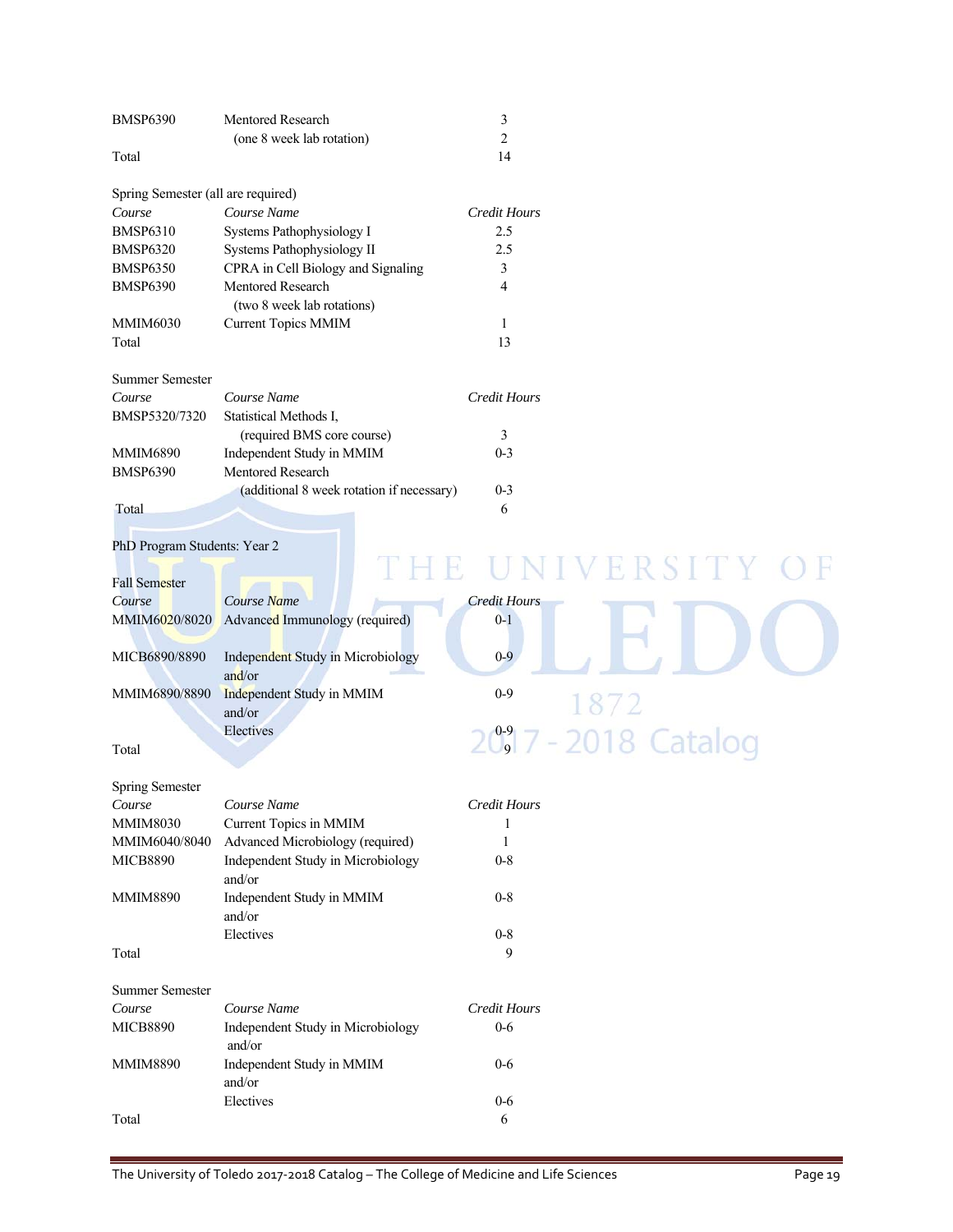Second Year Qualifying Examination (successful completion required in spring or summer semester)

PhD Program Students: Year 3

| <b>Fall Semester</b> |                              |                     |
|----------------------|------------------------------|---------------------|
| Course               | Course Name                  | Credit Hours        |
| <b>MMIM8030</b>      | Current Topics in MMIM       |                     |
| <b>MMIM9990</b>      | <b>Dissertation Research</b> | 8                   |
| Total                |                              | 9                   |
| Spring Semester      |                              |                     |
| Course               | Course Name                  | <b>Credit Hours</b> |
| <b>MMIM9990</b>      | <b>Dissertation Research</b> | 8                   |
| <b>MMIM8030</b>      | Current Topics in MMIM       |                     |
| Total                |                              | 9                   |
| Summer Semester      |                              |                     |
| Course               | Course Name                  | Credit Hours        |
| <b>MMIM9990</b>      | <b>Dissertation Research</b> | 9                   |

Third Year and Above: (Student Seminar/Current Topics in MMIM required in fall and spring semesters)

PhD Program Students: Year 4 and above

| Fall, Spring and Summer |                               |                             |  |
|-------------------------|-------------------------------|-----------------------------|--|
| MMIM8030                | <b>Current Topics in MMIM</b> |                             |  |
| (MMIM9990)              | <b>Dissertation Research</b>  | 8 Fall and Spring, 5 Summer |  |
| Total                   |                               | 9 Fall and Spring, 6 Summer |  |

The PhD Qualifying Exam is taken in the spring semester or summer term of the second year. Prior to completing the exam, students should carry out their dissertation research under the course Independent Study in Medical Microbiology and Immunology MICB (6890/8890) or Research in MMIM (6890/8890). After passing the Qualifying Exam, students conduct their research under the course Dissertation Research (MMIM9990).

The minimum number of credits required for PhD is 90, with a minimum of 25 credits of didactic coursework (letter grade), and a minimum of 30 credits of dissertation research. The rest of the credits are approved electives and research in the Medical Microbiology and Immunology track.

# **Master of Science in Biomedical Sciences: Medical Microbiology and Immunology Track**

The Medical Microbiology and Immunology (MMIM) (formerly Infection, Immunity and Transplantation) track participates in the masters in Biomedical Sciences training program. Students are expected to complete a core curriculum similar to that of doctoral students but with some of the courses as elective offerings, to experience one or more rotations before selecting a major advisor and thesis laboratory. In addition to 40 credit hours in didactic and other courses, including a minimum of 10 credit hours of thesis research is required for degree. Students are required to successful pass a qualifying exam and to write and defend a research thesis. Students usually complete the degree requirements in 2-3 years.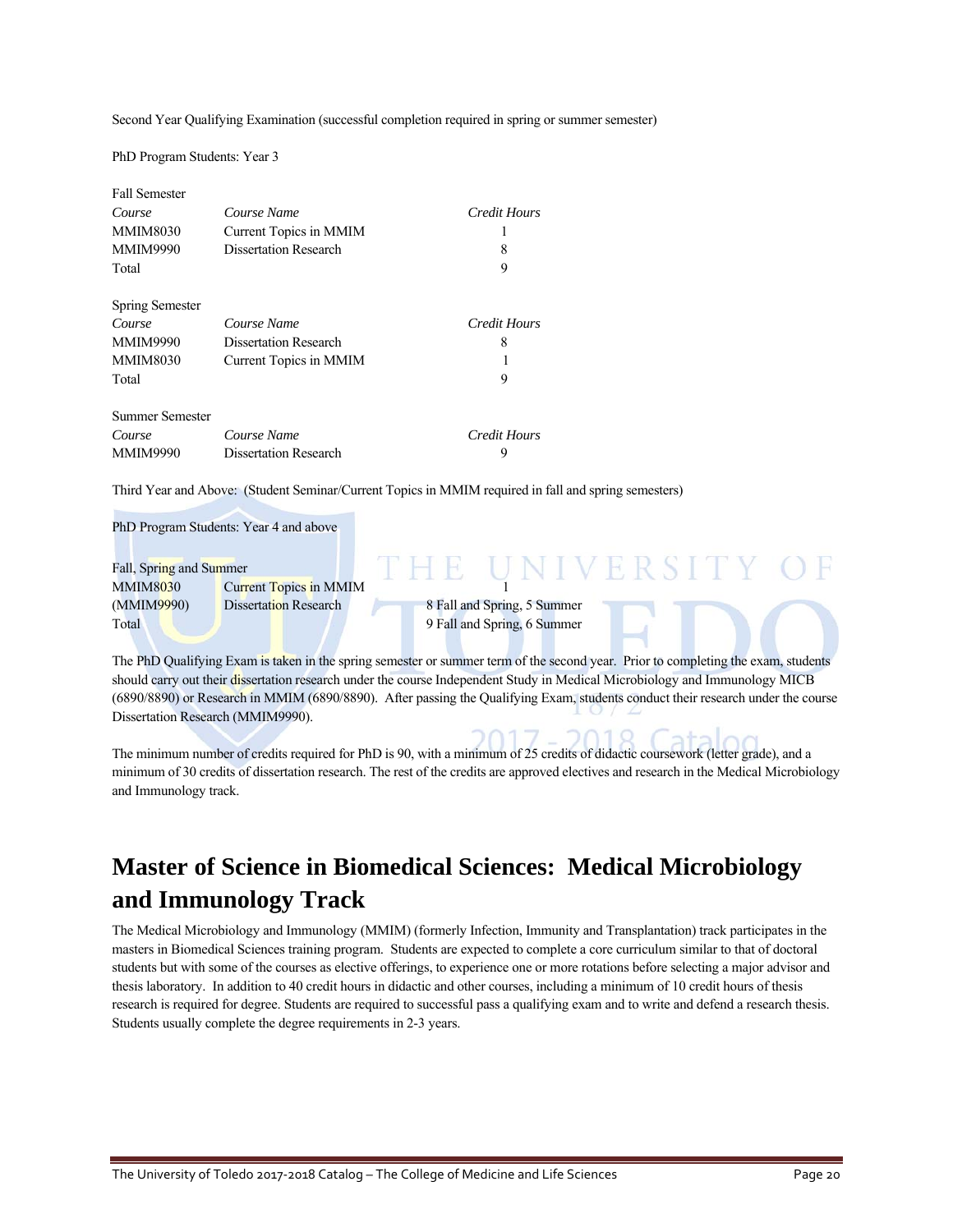### Masters Program Students: Year 1

| Fall Semester (all are required)  |                                                                                                            |                      |        |
|-----------------------------------|------------------------------------------------------------------------------------------------------------|----------------------|--------|
| Course                            | Course Name                                                                                                | <b>Credit Hours</b>  |        |
|                                   | Introduction to Biomedical Research                                                                        | $\boldsymbol{0}$     |        |
|                                   | Current Problems and Research Approaches (CPRA) in                                                         |                      |        |
| <b>BMSP6330</b>                   | CPRA in Proteins                                                                                           | 2.5                  |        |
| <b>BMSP6340</b>                   | CPRA in Genes and Genomes                                                                                  | 2.5                  |        |
| <b>BMSP6360</b>                   | CPRA in Cell Membranes                                                                                     | 3                    |        |
| <b>BMSP6380</b>                   | Methods in Biomedical Sciences                                                                             | 3                    |        |
| <b>INDI6020</b>                   | "On Being a Scientist"                                                                                     | 1                    |        |
| <b>BMSP6390</b>                   | Mentored Research                                                                                          |                      |        |
|                                   | (one 8 week lab rotation)                                                                                  | $\sqrt{2}$           |        |
| Total                             |                                                                                                            | 14                   |        |
|                                   |                                                                                                            |                      |        |
| Spring Semester ( $*$ = required) |                                                                                                            |                      |        |
| Course                            | Course Name                                                                                                | Credit Hours         |        |
| <b>BMSP6310</b>                   | Systems Pathophysiology I*                                                                                 | 2.5                  |        |
| <b>BMSP6320</b>                   | Systems Pathophysiology II *                                                                               | 2.5                  |        |
| <b>BMSP6350</b>                   | CPRA in Cell Biology and Signaling *                                                                       | 3                    |        |
| <b>BMSP6390</b>                   | Mentored Research                                                                                          | $0 - 4$              |        |
|                                   | (two additional rotations possible)                                                                        |                      |        |
| <b>MMIM6890</b>                   | Independent Study in MMIM                                                                                  | $0 - 4$              |        |
| <b>MMIM6030</b>                   | <b>Current Topics MMIM</b>                                                                                 | 1                    |        |
|                                   |                                                                                                            |                      |        |
| Total                             |                                                                                                            |                      | ERSITY |
|                                   |                                                                                                            |                      |        |
| Summer Semester                   |                                                                                                            |                      |        |
| Course                            | Course Name                                                                                                | <b>Credit Hours</b>  |        |
| <b>BMSP5320</b>                   | Statistical Methods I.                                                                                     |                      |        |
|                                   | (required BMSP core course)                                                                                | 3                    |        |
| <b>MMIM6890</b>                   | Independent Study in MMIM                                                                                  | $0 - 3$              |        |
| Total                             |                                                                                                            | 6                    | 1872   |
|                                   | Total<br>First Year Qualifying Examination (successful completion required in summer term)<br>2018 Catalog |                      |        |
|                                   |                                                                                                            |                      |        |
| Masters Program Students: Year 2  |                                                                                                            |                      |        |
|                                   |                                                                                                            |                      |        |
| <b>Fall Semester</b>              |                                                                                                            |                      |        |
| Course                            | Course Name                                                                                                | <b>Credit Hours</b>  |        |
| <b>MMIM 6020</b>                  | Advanced Immunology (required)                                                                             | -1                   |        |
| <b>MMIM6990</b>                   | Thesis Research                                                                                            | $0 - 8$              |        |
|                                   | and/or                                                                                                     |                      |        |
|                                   | Electives                                                                                                  | $0 - 8$              |        |
| Total                             |                                                                                                            | 9                    |        |
|                                   |                                                                                                            |                      |        |
| <b>Spring Semester</b>            |                                                                                                            |                      |        |
|                                   | Course Name                                                                                                |                      |        |
| Course<br><b>MMIM 6030</b>        |                                                                                                            | Credit Hours         |        |
|                                   | Current Topics in MMIM                                                                                     | 1<br>1               |        |
| MMIM6040/8040                     | <b>Advanced Microbiology</b>                                                                               |                      |        |
| MMIM699                           | $\boldsymbol{0}$                                                                                           | Thesis Research 0--8 |        |
|                                   | and/or                                                                                                     |                      |        |

Electives 0-8

Total 9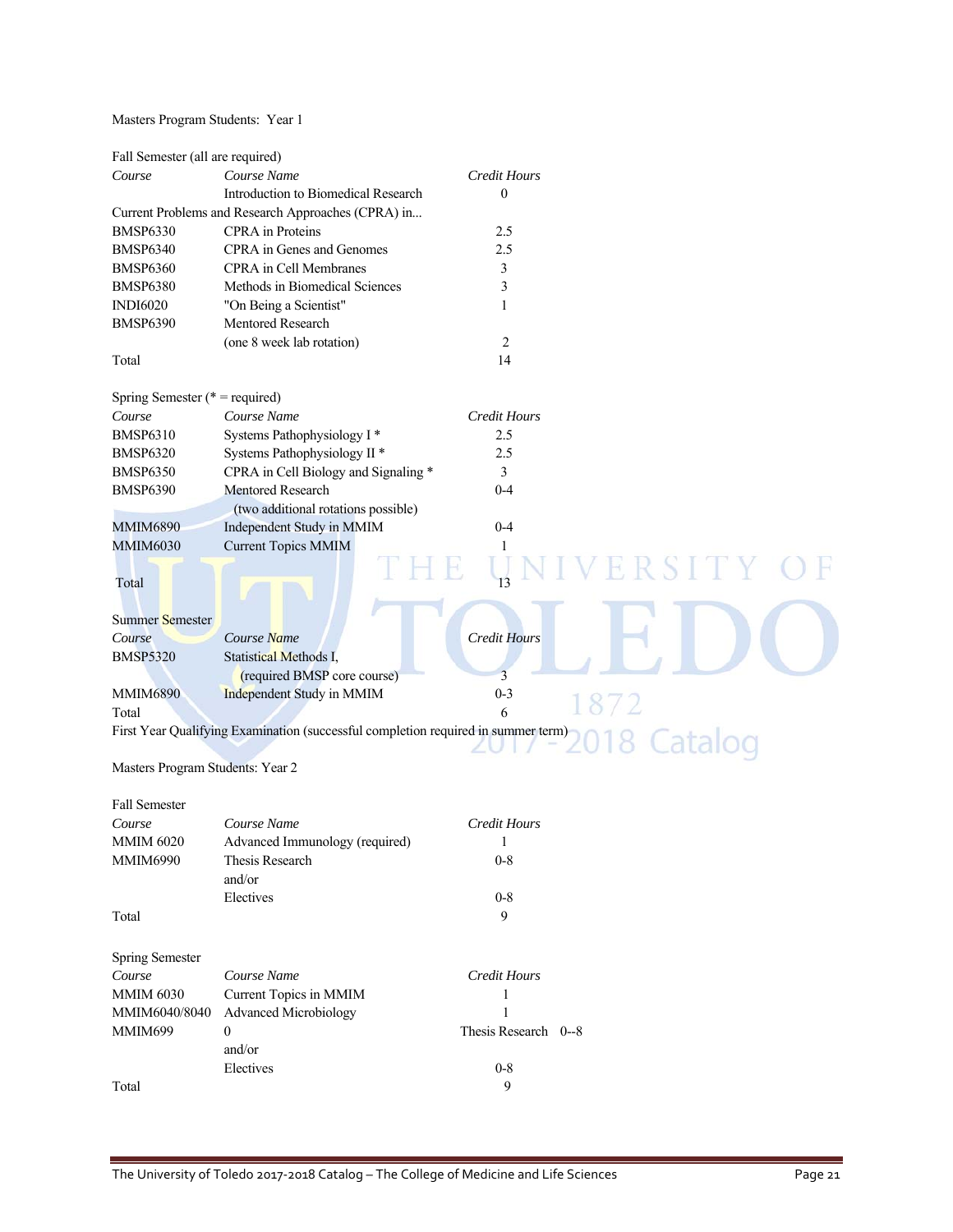| <b>Summer Semester</b> |                                                         |                               |
|------------------------|---------------------------------------------------------|-------------------------------|
| Course                 | Course Name                                             | Credit Hours                  |
| <b>MMIM6990</b>        | Thesis Research                                         | $0 - 6$                       |
|                        | and/or                                                  |                               |
|                        | Electives                                               | $0 - 6$                       |
| Total                  |                                                         | 6                             |
|                        | Masters Program Students: Year 3 (if necessary)         |                               |
|                        | Fall/Spring Terms (15 credits each), Summer (9 credits) |                               |
| Course                 | Course Name                                             | Credit Hours                  |
| <b>MMIM6990</b>        | Thesis Research                                         | 0-9 Fall and Spring, 6 Summer |
|                        | and/or                                                  |                               |
|                        | Electives                                               | 0-9 Fall and Spring, 6 Summer |
| Total                  |                                                         | 9 Fall and Spring, 6 Summer   |

The minimum number of credits required for MSBS is 40, with a minimum of 25 credits of didactic coursework (letter grade), and a minimum of 10 credits of thesis research. The rest of the credits are approved electives and research in the Medical Microbiology and Immunology track.

# **Doctor of Philosophy in Biomedical Sciences: Neuroscience and Neurological Disorders Track**

# **Department of Neurosciences HE UNIVERSITY OF**

*David Giovannucci, Ph.D., interim chair David Giovannucci, Ph.D., track director* 

The combination of molecular biology and genetics with modern neuroanatomical techniques is transforming both our ability to examine and to understand the nervous system. Ongoing research by the faculty in the Neurosciences and Neurological Disorders graduate program is providing insights into neurotransmission, sensory system function, development and plasticity of the nervous system, regeneration and repair following neural damage, the basis of neural disease, and behavior. As one of four biomedical science degree programs in the University of Toledo, College of Medicine & Life Sciences, the Neurosciences and Neurological Disorders program is an interdisciplinary course of studies whose primary goal is to train students for independent, creative careers in biomedical research and/or teaching. The program awards both PhD and MSBS in biomedical sciences degrees and participates in the MD/PhD and MD/MSBS combined degree programs. Nationally-recognized, NIH-funded Neuroscience faculty who serve as research mentors are drawn from a number of departments including: Neurosciences, Neurology, Physiology and Pharmacology, Otolaryngology, Psychiatry and Radiation Therapy. Modern, state-of-the-art research laboratory and core facilities are available through the program and these participating departments.

The Neurosciences and Neurological Disorders training program at the University of Toledo on the Health Science Campus offers the PhD, or MD/PhD degrees through the interdisciplinary degree programs in Biomedical Sciences. The primary goal of the doctoral program in Neurosciences and Neurological Disorders is to train students for independent, creative careers in research and/or teaching. The curriculum for the PhD degree consists of a core of concentrated course work in the first year, followed by specialized elective courses and an emphasis on laboratory research. Elective courses are offered in developmental and systems neuroscience, as well as ion channel function, sensory physiology, and neuropharmacology. During the first two semesters, each student rotates through four research laboratories, conducting short-term projects, gaining exposure to techniques and identifying potential areas for further investigation. At the end of the second semester, each student selects a major advisor who directs the student's doctoral or thesis research. A faculty committee is also jointly chosen by the student and advisor to supervise academic progress toward completion of the PhD or MSBS degree. In addition to 90 credit hours in didactic and other courses, PhD students are required to successfully pass a qualifying exam and to write and defend a research dissertation. \*Masters students complete a minimum of 40 credit hours and write and defend a research thesis.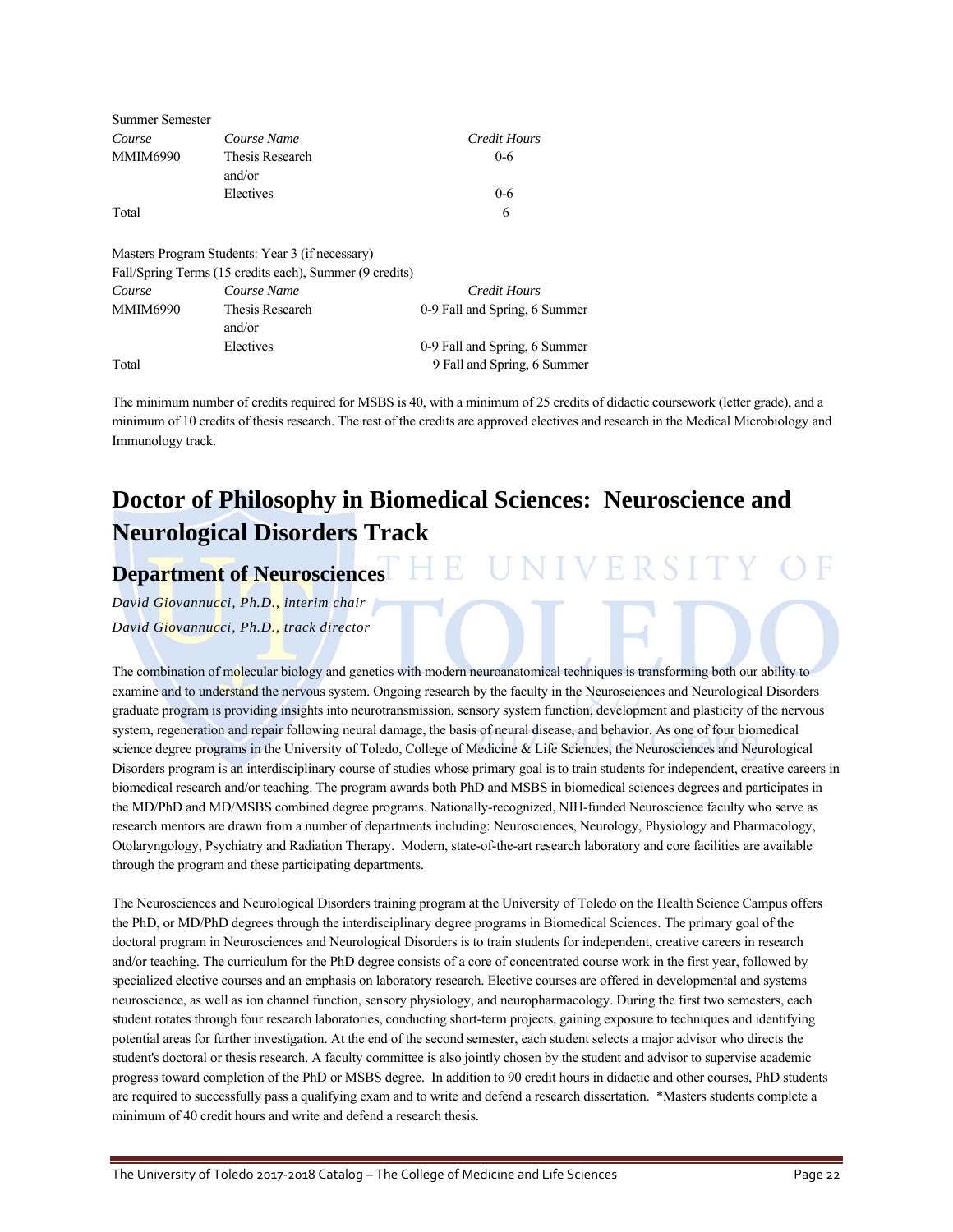### \* **MSBS in Neuroscience and Neurological Disorders is not currently offered**

PhD Program Students: Year 1

| Fall Semester (all are required)   |                                                    |                     |
|------------------------------------|----------------------------------------------------|---------------------|
| Course                             | Course Name                                        | <b>Credit Hours</b> |
|                                    | Introduction to Biomedical Research                | $\boldsymbol{0}$    |
|                                    | Current Problems and Research Approaches (CPRA) in |                     |
| <b>BMSP6330</b>                    | CPRA in Proteins                                   | 2.5                 |
| <b>BMSP6340</b>                    | CPRA in Genes and Genomes                          | 2.5                 |
| <b>BMSP6360</b>                    | CPRA in Cell Membranes                             | 3                   |
| <b>BMSP6380</b>                    | Methods in Biomedical Sciences                     | 3                   |
| <b>INDI6020</b>                    | "On Being a Scientist"                             | 1                   |
| <b>BMSP6390</b>                    | Mentored Research (one 8 week lab rotation)        | $\overline{2}$      |
| Total                              |                                                    | 14                  |
| Spring Semester (all are required) |                                                    |                     |
| Course                             | Course Name                                        | <b>Credit Hours</b> |
| <b>BMSP6310</b>                    | Systems Pathophysiology I                          | 2.5                 |
| <b>BMSP6320</b>                    | Systems Pathophysiology II                         | 2.5                 |
| <b>BMSP6350</b>                    | CPRA in Cell Biology and Signaling                 | 3                   |
| <b>BMSP6390</b>                    | Mentored Research (two 8 week lab rotations)       | 4                   |
| <b>NNDP6500</b>                    | Seminar in Neuroscience                            | 1                   |
|                                    |                                                    |                     |
| Total                              |                                                    | VERSITY O           |
| Summer Semester $(* = required)$   |                                                    |                     |
| Course                             | Course Name                                        | <b>Credit Hours</b> |
| BMSP5320/7320                      | <b>Statistical Methods I</b>                       |                     |
|                                    | (required BMSP core course)                        | 3                   |
| <b>NNDP6730</b>                    | <b>Research in NNDP</b>                            | $0 - 3$             |
| <b>BMSP6390</b>                    | <b>Mentored Research</b>                           | 1872                |
|                                    | (if additional 8 week rotation is necessary)       |                     |
|                                    |                                                    | 2017 - 2018 Catalog |
| Total                              |                                                    | 6                   |
|                                    |                                                    |                     |
| Ph.D Program Students: Year 2      |                                                    |                     |
| Fall Semester (*= required)        |                                                    |                     |
| Course                             | Course Name                                        | <b>Credit Hours</b> |
| NNDP6560/8560                      | Readings In Neuroscience                           | $1 - 4$             |
| NNDP6720/8720                      | Current Topics in Neuroscience                     | $1-4$               |
| BIOE4720/5620                      | Cellular Electrophysiology                         | 3                   |
| <b>NNDP6730</b>                    | Research in Neuroscience                           | $0 - 4$             |
| Total                              |                                                    | 9                   |
| Spring Semester (*= required)      |                                                    |                     |
| Course                             | Course Name                                        | <b>Credit Hours</b> |
| <b>NNDP7810</b>                    | Neuroscience                                       | 6                   |
| <b>BMSP8250</b>                    | Grant Writing Workshop (elective)                  | $0 - 2$             |
| <b>NNDP8500</b>                    | Seminar in Neuroscience                            | 1                   |
| <b>NNDP8540</b>                    | Journal Paper Review                               |                     |

in Neuroscience \* (if offered) 0-2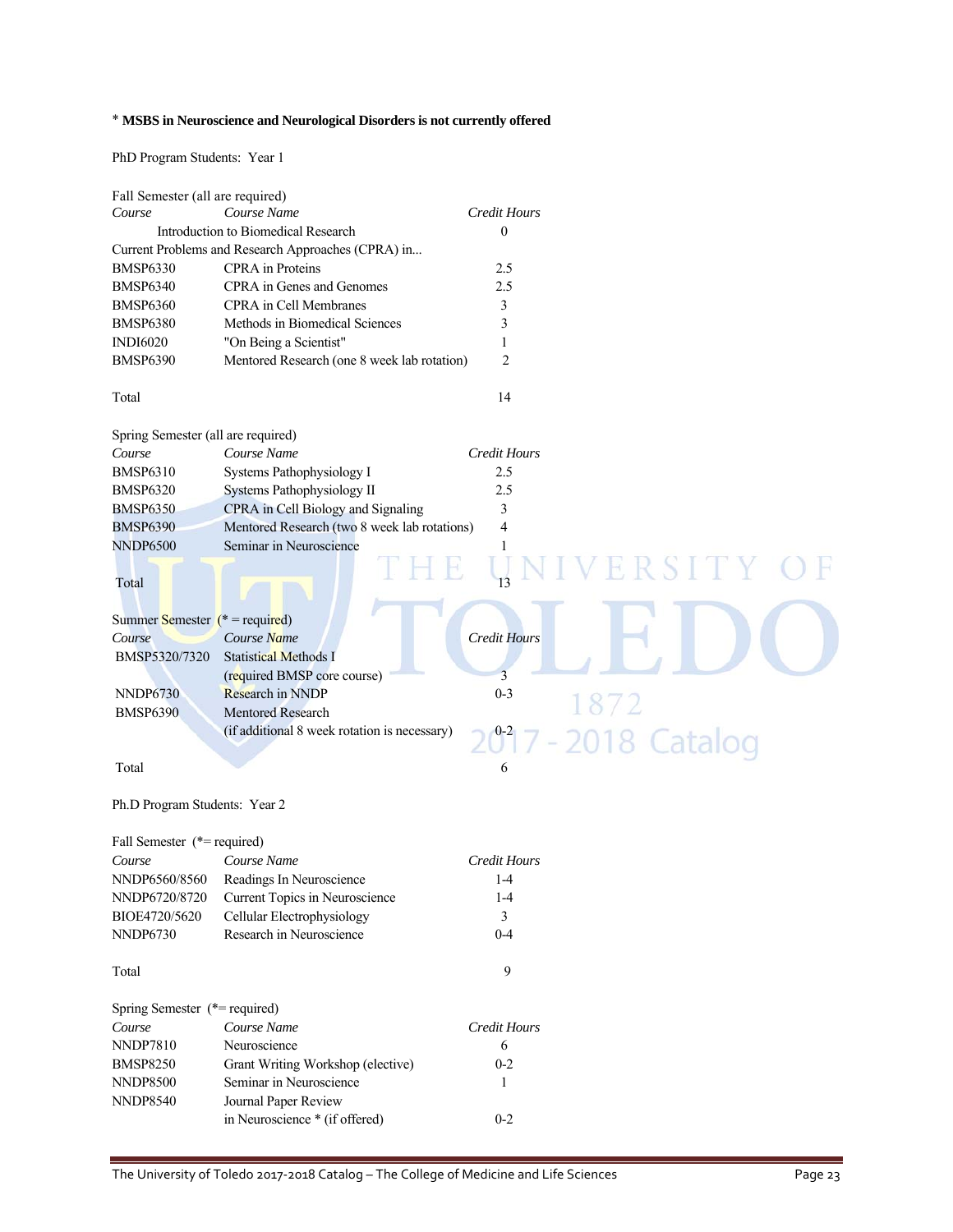| NNDP8720                               | Current Topics in Neuroscience                                     | $1 - 4$                             |
|----------------------------------------|--------------------------------------------------------------------|-------------------------------------|
| <b>INDI8790</b>                        | Basic & Advanced Light Microscopy: (elective) 0-4                  |                                     |
| <b>INDI8860</b>                        | Electron Microscopy: (elective)                                    | $0 - 4$                             |
| NNDP6730                               | Research in Neuroscience                                           | $0 - 5$                             |
| Total                                  |                                                                    | 9                                   |
|                                        |                                                                    |                                     |
| Summer Semester $(* = required)$       |                                                                    |                                     |
| Course                                 | Course Name                                                        | <b>Credit Hours</b>                 |
| NNDP6730                               | Research in Neuroscience                                           | $0-6$                               |
| NNDP8990                               | Research in Neuroscience                                           | $0-6$                               |
| NNDP9990                               | Dissertation Research in Neuroscience                              | $0-6$                               |
| Total                                  |                                                                    | 6                                   |
| PhD Program Students: Year 3           |                                                                    |                                     |
| Fall Semester (*= required)            |                                                                    |                                     |
| Course                                 | Course Name                                                        | <b>Credit Hours</b>                 |
| NNDP6730                               | Research in Neuroscience                                           | $0 - 9$                             |
| <b>NNDP9990</b>                        | Dissertation Research in Neuroscience                              | $0 - 9$                             |
| Total<br>Spring Semester (*= required) | Ħ.                                                                 | 9<br>IVERSITY                       |
| Course                                 | Course Name                                                        | <b>Credit Hours</b>                 |
| NNDP8500                               | Seminar in Neuroscience                                            | 1                                   |
| <b>NNDP6730</b>                        | Research in Neuroscience                                           | $0 - 8$                             |
| <b>NNDP9990</b>                        | Dissertation Research in Neuroscience                              | $0 - 8$                             |
|                                        |                                                                    |                                     |
| Total                                  |                                                                    | 9<br>1872                           |
| Summer Semester ( $*$ = required)      |                                                                    |                                     |
| Course                                 | Course Name                                                        | 2018 Catalog<br><b>Credit Hours</b> |
| NNDP6730                               | Research in Neuroscience                                           | $0 - 6$                             |
| NNDP9990                               | Dissertation Research in Neuroscience                              | $0 - 6$                             |
| Total                                  |                                                                    | 6                                   |
|                                        | PhD Program Students: Year 4 and above                             |                                     |
|                                        | Fall/Spring Terms (12 credits each), Summer (9 credits)            |                                     |
| Course                                 | Course Name                                                        | <b>Credit Hours</b>                 |
| NNDP9990                               | Dissertation Research in Neuroscience0-9 Fall and Spring, 6 Summer |                                     |
|                                        |                                                                    |                                     |

The minimum number of credits required for PhD is 90, with a minimum of 25 credits of didactic coursework (letter grade), and a minimum of 30 credits of dissertation research. The rest of the credits are approved electives and research in the NND track.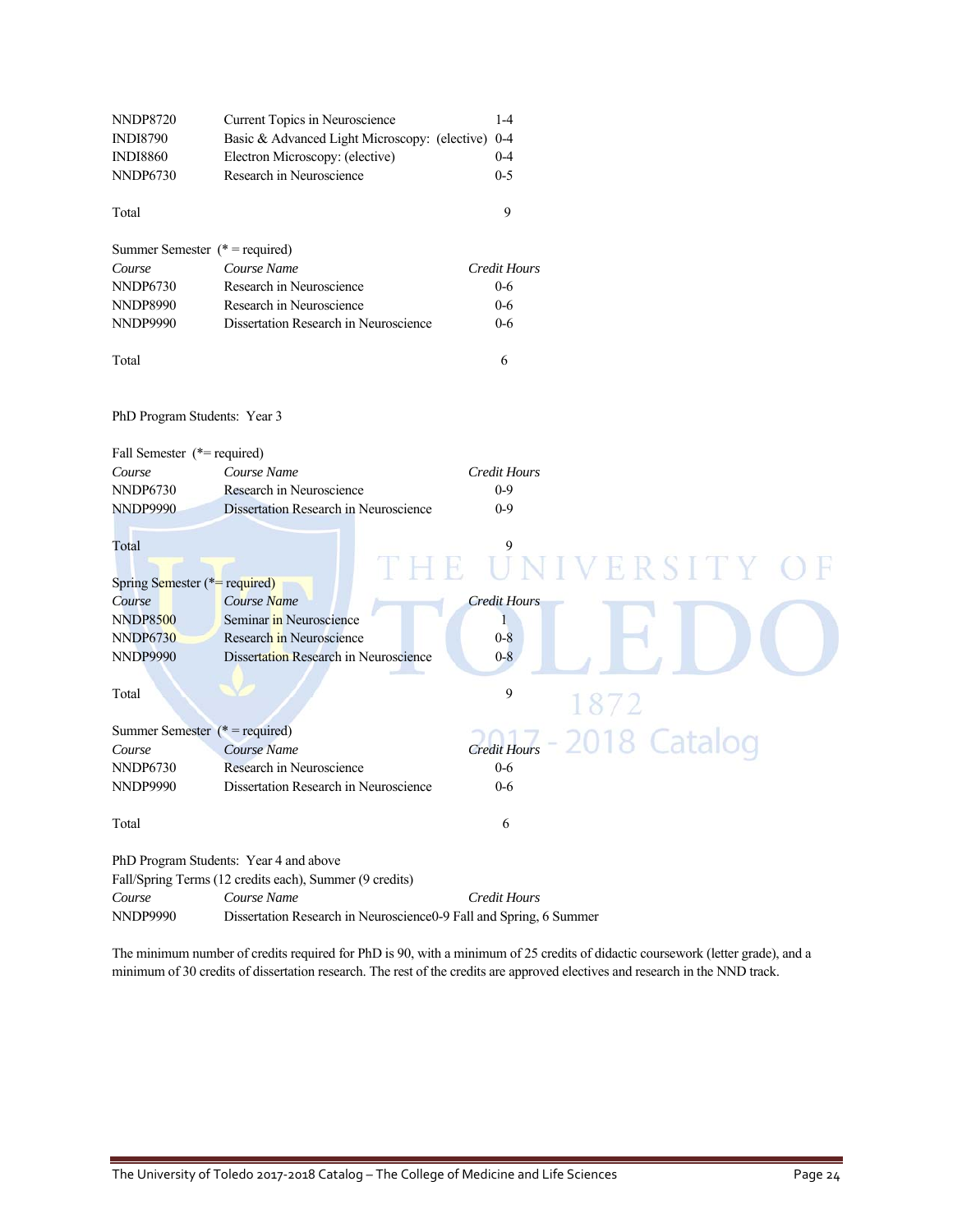# **\*Master of Science in Biomedical Sciences: Neurosciences and Neurological Disorders Track**

\* **MSBS in Neuroscience and Neurological Disorders is not currently offered**

# **Department of Neurosciences**

*David Giovannuccia, Ph.D., interim chair David Giovannucci, Ph.D., track director* 

The NND track participates in the masters in biomedical sciences training program. Students are expected to complete a core curriculum similar to that of doctoral students but with some of the courses as elective offerings, to experience one or more rotations before selecting a major advisor and thesis laboratory. In addition to 40 credit hours in didactic and other courses, including a minimum of 10 credit hours of thesis research, students are required to successful pass a qualifying exam and to write and defend a research thesis. Students usually complete the degree requirements in 2-3 years.

Masters Program Students: Year 1

| Fall Semester (all are required)  |                                                    |                         |                          |
|-----------------------------------|----------------------------------------------------|-------------------------|--------------------------|
| Course                            | Course Name                                        | <b>Credit Hours</b>     |                          |
|                                   | Introduction to Biomedical Research                | $\boldsymbol{0}$        |                          |
|                                   | Current Problems and Research Approaches (CPRA) in |                         |                          |
| <b>BMSP6330</b>                   | <b>CPRA</b> in Proteins                            |                         |                          |
| <b>BMSP6340</b>                   | <b>CPRA</b> in Genes and Genomes                   |                         | $^{2.5}_{2.5}$ NIVERSITY |
| <b>BMSP6360</b>                   | <b>CPRA</b> in Cell Membranes                      | 3                       |                          |
| <b>BMSP6380</b>                   | Methods in Biomedical Sciences                     | $\overline{\mathbf{3}}$ |                          |
| <b>INDI6020</b>                   | "On Being a Scientist"                             | $\mathbf{1}$            |                          |
| <b>BMSP6390</b>                   | Mentored Research (one 8 week lab rotation)        | $\overline{c}$          |                          |
|                                   |                                                    |                         |                          |
| Total                             |                                                    | 14                      |                          |
|                                   |                                                    |                         | 1872                     |
| Spring Semester ( $*$ = required) |                                                    |                         |                          |
| Course                            | Course Name                                        | <b>Credit Hours</b>     | 2018 Catalog             |
| <b>BMSP6310</b>                   | Systems Pathophysiology I*                         | 2.5                     |                          |
| <b>BMSP6320</b>                   | Systems Pathophysiology II <sup>*</sup>            | 2.5                     |                          |
| <b>BMSP6350</b>                   | CPRA in Cell Biology and Signaling*                | 3                       |                          |
| <b>BMSP6390</b>                   | <b>Mentored Research</b>                           | $0 - 4$                 |                          |
|                                   | (two additional rotations possible)                |                         |                          |
| <b>NNDP6730</b>                   | Research in Neuroscience                           | $0-6$                   |                          |
| <b>NNDP6500</b>                   | Seminar in Neuroscience                            | 1                       |                          |
| Total                             |                                                    | 13                      |                          |
| <b>Summer Semester</b>            |                                                    |                         |                          |
| Course                            | Course Name                                        | <b>Credit Hours</b>     |                          |
| <b>BMSP5320</b>                   | <b>Statistical Methods I</b>                       |                         |                          |
|                                   | (required BMS core course)                         | 3                       |                          |
| <b>NNDP6730</b>                   | Research in Neuroscience                           | $0 - 3$                 |                          |
| Total                             |                                                    | 6                       |                          |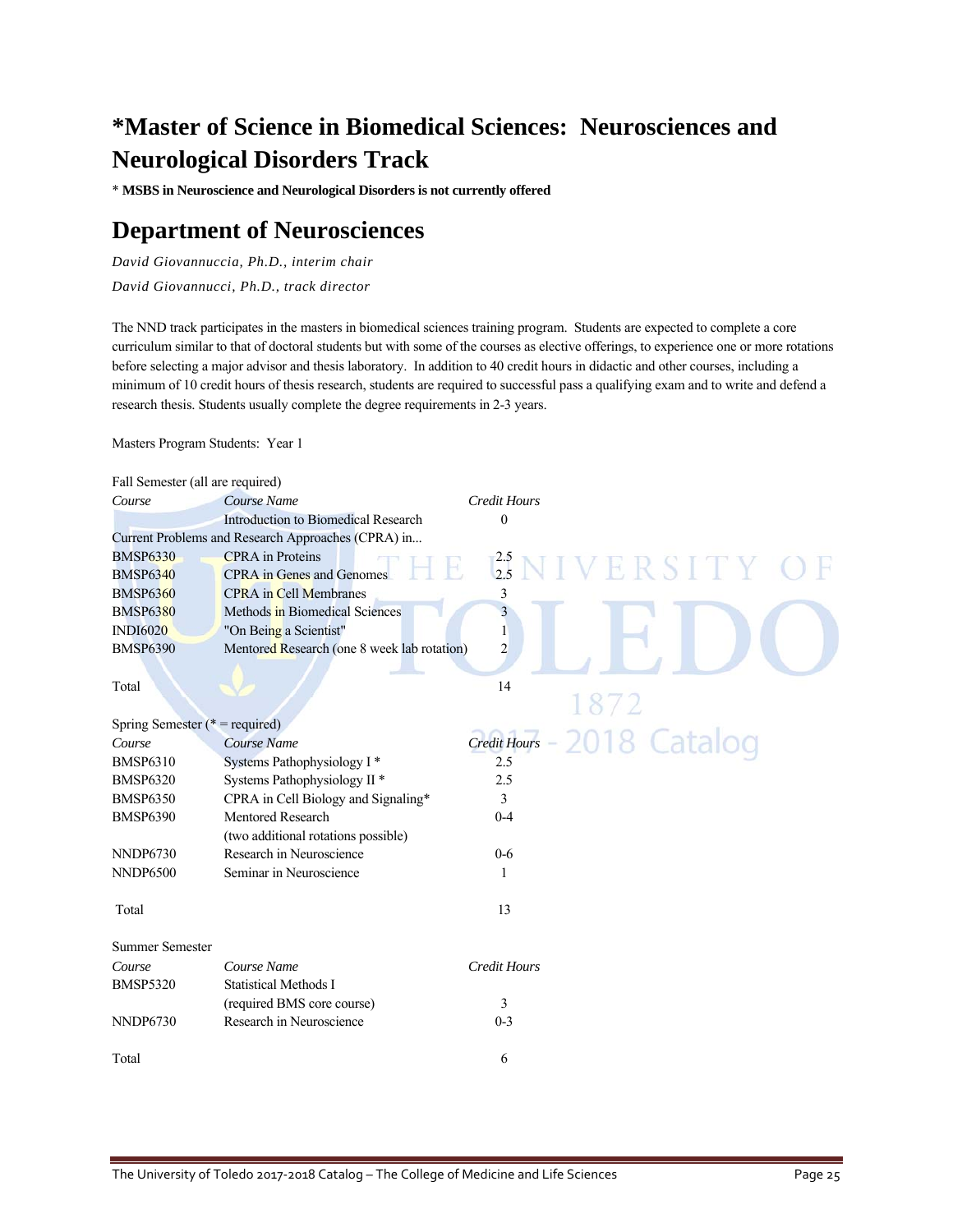First Year Qualifying Examination (successful completion required in spring or summer term)

Masters Program Students: Year 2

| <b>Fall Semester</b>   |                                                             |                     |                      |
|------------------------|-------------------------------------------------------------|---------------------|----------------------|
| Course                 | Course Name                                                 | <b>Credit Hours</b> |                      |
| <b>NNDP6730</b>        | Research in Neuroscience                                    | $0 - 8$             |                      |
| <b>NNDP6990</b>        | Thesis Research in Neuroscience<br>and/or Electives         | $0 - 9$             |                      |
| Total                  |                                                             | 9                   |                      |
| Spring Semester        |                                                             |                     |                      |
| Course                 | Course Name                                                 | <b>Credit Hours</b> |                      |
| <b>NNDP6730</b>        | Research in Neuroscience                                    | $0 - 8$             |                      |
| <b>NNDP6990</b>        | Thesis Research in Neuroscience<br>and/or Electives         | $0 - 9$             |                      |
| Total                  |                                                             | 9                   |                      |
| <b>Summer Semester</b> |                                                             |                     |                      |
| Course                 | Course Name                                                 | <b>Credit Hours</b> |                      |
| <b>NNDP6990</b>        | Thesis Research in Neuroscience                             | $0 - 6$             |                      |
| Total                  |                                                             | 6                   |                      |
|                        | Masters Program Students: Year 3 (if necessary)             |                     | ERSITY               |
|                        | Fall/Spring Semester s(12 credits each), Summer (9 credits) |                     |                      |
| Course                 | Course Name                                                 | <b>Credit Hours</b> |                      |
| <b>NNDP6990</b>        | Thesis Research in Neuroscience                             | $0 - 9$             |                      |
| Total                  |                                                             | $\mathbf Q$         |                      |
|                        |                                                             |                     | $\sim$ $\sim$ $\sim$ |

The minimum number of credits required for MSBS is 40, with a minimum of 25 credits of didactic coursework (letter grade), and a minimum of 10 credits of thesis research. The rest of the credits are approved electives and research in the NND track. 2017 - 2018 Catalog

# **Master of Science in Biomedical Sciences: Human Donation Science**

# Professional Science Masters Degree

The Human Donation Science Master Degree (MSBS-HDS, PSM) program is designed to provide entry-level professional preparation for individuals who wish to become an organ procurement transplant coordinator. Organ procurement coordinators facilitate the organ donation process from beginning to end. They are the liaisons between the donor's family, the coroner, the medical and nursing staff, the organ procurement organization and ultimately the transplant surgeon. As a result, coordinators must skillfully and diplomatically deal with a number of issues, agendas and personalities in order to achieve a successful organ transplant. Combining science coursework with business and management coursework further enables the HDS-MSBS, PSM graduate to step into the professional world of organ and tissue donation and transplantation.

Entrance requirements/prerequisites:

- Baccalaureate degree from a school that is accredited by a nationally recognized body for accreditation of postsecondary education.
- Overall grade point average of 3.0 in undergraduate work.
- Submission of online University of Toledo Graduate School Application.
- Three letters of recommendation (using the University of Toledo forms).
- A minimum of two semesters of coursework in the biological sciences, a minimum of two semesters of coursework in chemistry, and one semester of college algebra or higher.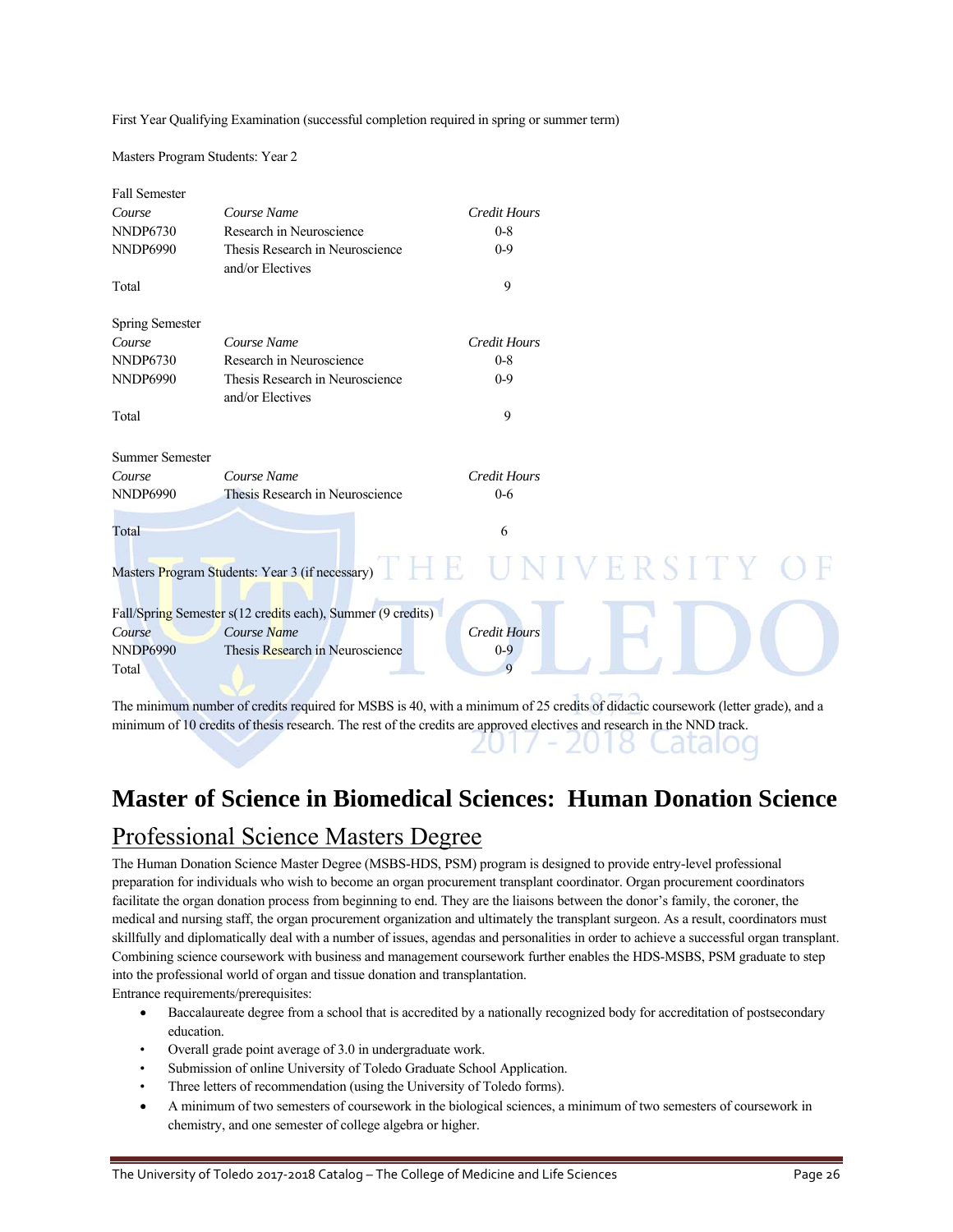- Satisfactory completion of a course in medical terminology or pass a medical terminology proficiency examination. Candidates who are unable to pass the medical terminology proficiency examination will be required to participate in a self-study program and pass a re-test.
- The Graduate Record Examination (GRE) and TOEFL are only required for international students.
- Interview, if requested.
- Graduate School application fee.

Although not required, shadowing an organ procurement coordinator is highly recommended.

Persons who are currently practicing professionals in the field of donation and transplantation are also eligible to enroll in this program and complete the curriculum entirely on-line through the distance learning track. All other applicants who meet the above entrance requirements are eligible for the on-campus track.

| <b>Fall Semester</b>               |                                                                                                                                                                                                             |                     |          |
|------------------------------------|-------------------------------------------------------------------------------------------------------------------------------------------------------------------------------------------------------------|---------------------|----------|
| Course                             | Course Name                                                                                                                                                                                                 | <b>Credit Hours</b> |          |
| <b>HDSC5010</b>                    | Organ Transplant Procurement                                                                                                                                                                                | 3                   |          |
| <b>HDSC5210</b>                    | Clinical Foundations Organ Donation                                                                                                                                                                         | 6                   |          |
| <b>HDSC5110</b>                    | Fundamental Concepts and Clinical Practicum I                                                                                                                                                               | 3                   |          |
| Elective                           |                                                                                                                                                                                                             | 3                   |          |
| Total                              |                                                                                                                                                                                                             | 15                  |          |
| <b>Spring Semester</b>             |                                                                                                                                                                                                             |                     |          |
| Course                             | Course Name                                                                                                                                                                                                 | <b>Credit Hours</b> |          |
| <b>HDSC5310</b>                    | <b>Clinical Aspects Procurement</b>                                                                                                                                                                         | 4                   |          |
| <b>HDSC5120</b>                    | <b>Clinical Practicum II</b>                                                                                                                                                                                |                     |          |
| <b>HDSC5020</b>                    | Human Donation Science Scholarly Project                                                                                                                                                                    |                     |          |
| Elective                           |                                                                                                                                                                                                             |                     | ERSITY C |
| Elective                           |                                                                                                                                                                                                             |                     |          |
| Total                              |                                                                                                                                                                                                             | 15                  |          |
|                                    |                                                                                                                                                                                                             |                     |          |
| Summer Semester                    |                                                                                                                                                                                                             |                     |          |
| Course                             | Course Name                                                                                                                                                                                                 | <b>Credit Hours</b> |          |
| <b>HDSC5130</b>                    | Human Donation Science Internship                                                                                                                                                                           | 8                   |          |
| <b>HDSC5410</b>                    | Human Donation Science Capstone Seminar                                                                                                                                                                     |                     |          |
| Total                              |                                                                                                                                                                                                             | 10                  |          |
|                                    |                                                                                                                                                                                                             | 2017 - 2018 Catalog |          |
| Elective Coursework (choose three) |                                                                                                                                                                                                             |                     |          |
|                                    |                                                                                                                                                                                                             |                     |          |
|                                    | PUBH6000 Biostatistics (fall / spring) 3CR                                                                                                                                                                  |                     |          |
|                                    | HURM 6730 Performance Management (fall / spring) 3CR                                                                                                                                                        |                     |          |
|                                    | MGMT 6160 Leading with Power and Influence (fall) 3CR                                                                                                                                                       |                     |          |
|                                    | MGMT6150 Leading and Developing Yourself (fall / spring) 3CR<br>$\mathbf{r} = \mathbf{r} \times \mathbf{r}$ and $\mathbf{r} = \mathbf{r} \times \mathbf{r}$ and $\mathbf{r} = \mathbf{r} \times \mathbf{r}$ |                     |          |
|                                    |                                                                                                                                                                                                             |                     |          |

LAWM5000 Law and the Legal System (fall) 3CR

PUBH 6510 Issues in Pandemic Preparedness and Response

MGMT 6100 Leading Through Ethical Decision Making

MGMT 6190 Leading Change and Organizational Improvement

PUBH 6560 Interdisciplinary Crisis Management for Medical Professionals

Total Program Credit Hours (minimum) for MSBS, PSM degree in Human Donation Science is 40 credits.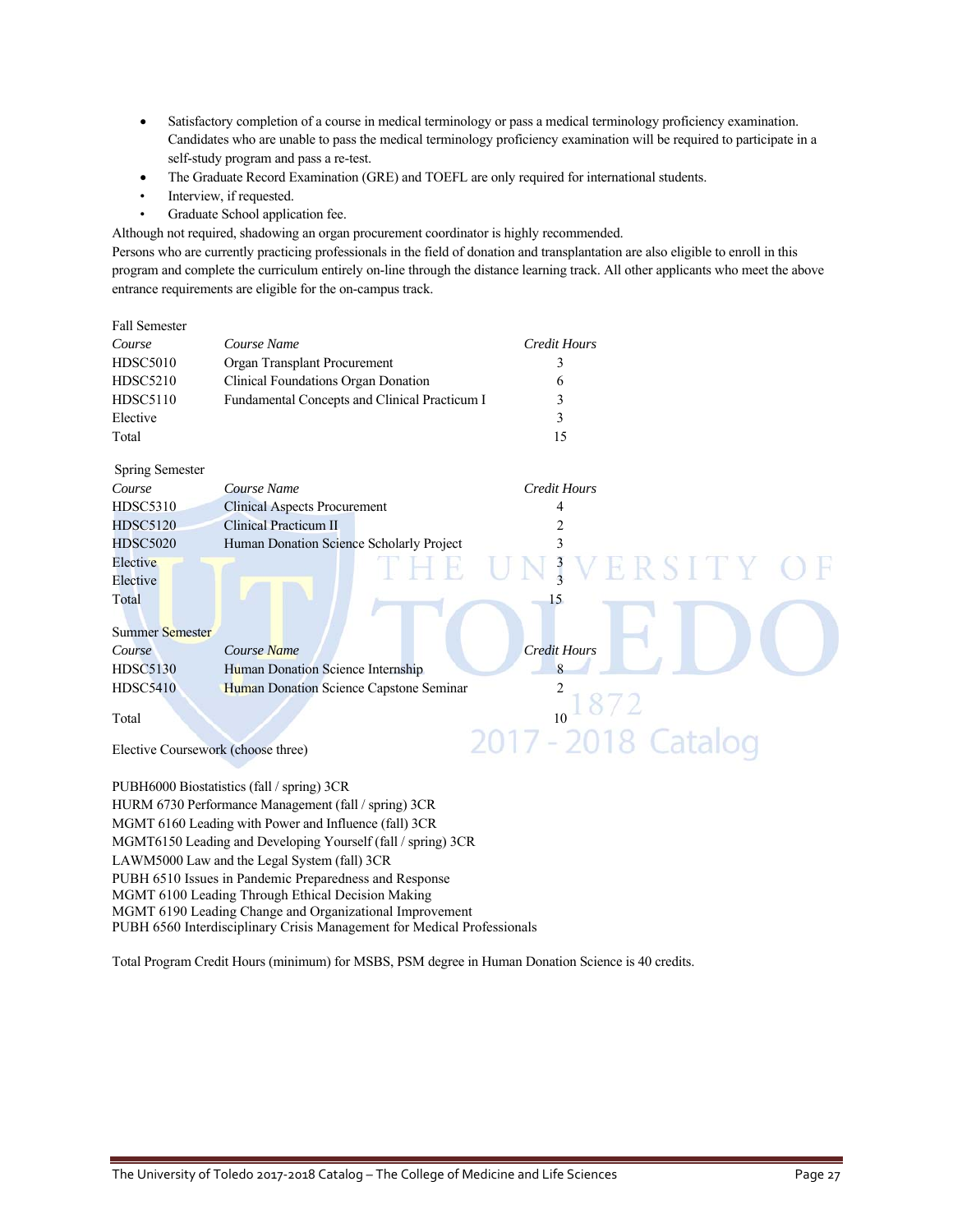# **Medical Physics Programs**

### **Degree Programs**

 MSBS Medical Physics (Diagnostic Imaging Track) MSBS Medical Physics (Radiation Oncology Track) (also PhD in Physics and Astronomy with specialization in medical physics in both tracks is offered through the College of Natural Sciences & Mathematics.)

### **Accreditations**

 The MSBS program in Medical Physics and the PhD in Physics and Astronomy with specialization in Medical Physics are accredited by the Commission on Accreditation of Medical Physics Educational Programs (www.campep.org).

# **Master of Science in Biomedical Sciences: Medical Physics**

Programs of study leading to the MSBS degree in Medical Physics are offered by the graduate faculty of the Department of Radiation Oncology and the Department of Radiology. In addition to the basic medical science and radiological physics coursework, a specific course of study is offered in radiation oncology physics or in diagnostic imaging. This course of study includes didactic courses, independent study, and hands-on clinical covering the selected discipline, along with specific technical research culminating in a research project or thesis. The graduate program is committed to excellence in scientific education, clinical experience, and research leading to the professional development of highly motivated and dedicated students. In addition to the capability of creative scientific research, the coursework and clinical experience is intended to provide students with the fundamental knowledge and educational requirement for eventually becoming board certified in their area of study by The American Board of Radiology, The American Board of Medical Physics, or other credentialing body.

### **Curriculum:**

The didactic course curriculum includes the following courses in addition to additional special topic courses and clinical training.

| Medical physics core courses include: |                                                                                  |                     |
|---------------------------------------|----------------------------------------------------------------------------------|---------------------|
| Course                                | Course Name                                                                      | <b>Credit Hours</b> |
| <b>MPHY6310</b>                       | Anatomy/Physiology                                                               | 4                   |
| <b>INDI6020</b>                       | "On Being a Scientist" Seminar                                                   |                     |
| <b>MPHY6010</b>                       | Survey of Diagnostic Medical Imaging I                                           | 2017 32018 Catalog  |
| <b>MPHY6120</b>                       | <b>Radiation Dosimetry I</b>                                                     |                     |
| <b>MPHY6160</b>                       | <b>Radiation Biology</b>                                                         |                     |
| <b>MPHY6300</b>                       | Radiation Detection and Measurement                                              | 3                   |
| <b>MPHY6200</b>                       | Radiation Protection and Regulation                                              | 3                   |
| <b>MPHY6110</b>                       | Survey of Clinical Radiation Therapy                                             | 2                   |
| <b>MPHY6500</b>                       | Medical Physics Seminar                                                          | 1                   |
| <b>INDI6990</b>                       | <b>Thesis Research</b>                                                           | 10                  |
|                                       | Typical course curriculum in Medical Physics - Radiation Oncology track include: |                     |
| Course                                | Course Name                                                                      | <b>Credit Hours</b> |
| Radiological Physics                  |                                                                                  |                     |
| <b>MPHY6130</b>                       | Radiation Dosimetry II                                                           | 3                   |
| <b>MPHY6180</b>                       | Physics of Radiation Therapy                                                     | 3                   |
| <b>MPHY6190</b>                       | Brachytherapy                                                                    | 3                   |
| <b>MPHY6320</b>                       | Practical Measurements in Radiation Oncology                                     | 2                   |
|                                       | Typical course curriculum in Medical Physics - Diagnostic Imaging track include: |                     |
| Course                                | Course Name                                                                      | <b>Credit Hours</b> |
| <b>MPHY6020</b>                       | Survey of Diagnostic Medical Imaging II                                          | 3                   |
| <b>MPHY6060</b>                       | Principles of Nuclear Medicine                                                   | 3                   |
| <b>MPHY6860</b>                       | Independent Study in Radiology (CT and MRI)                                      | 2                   |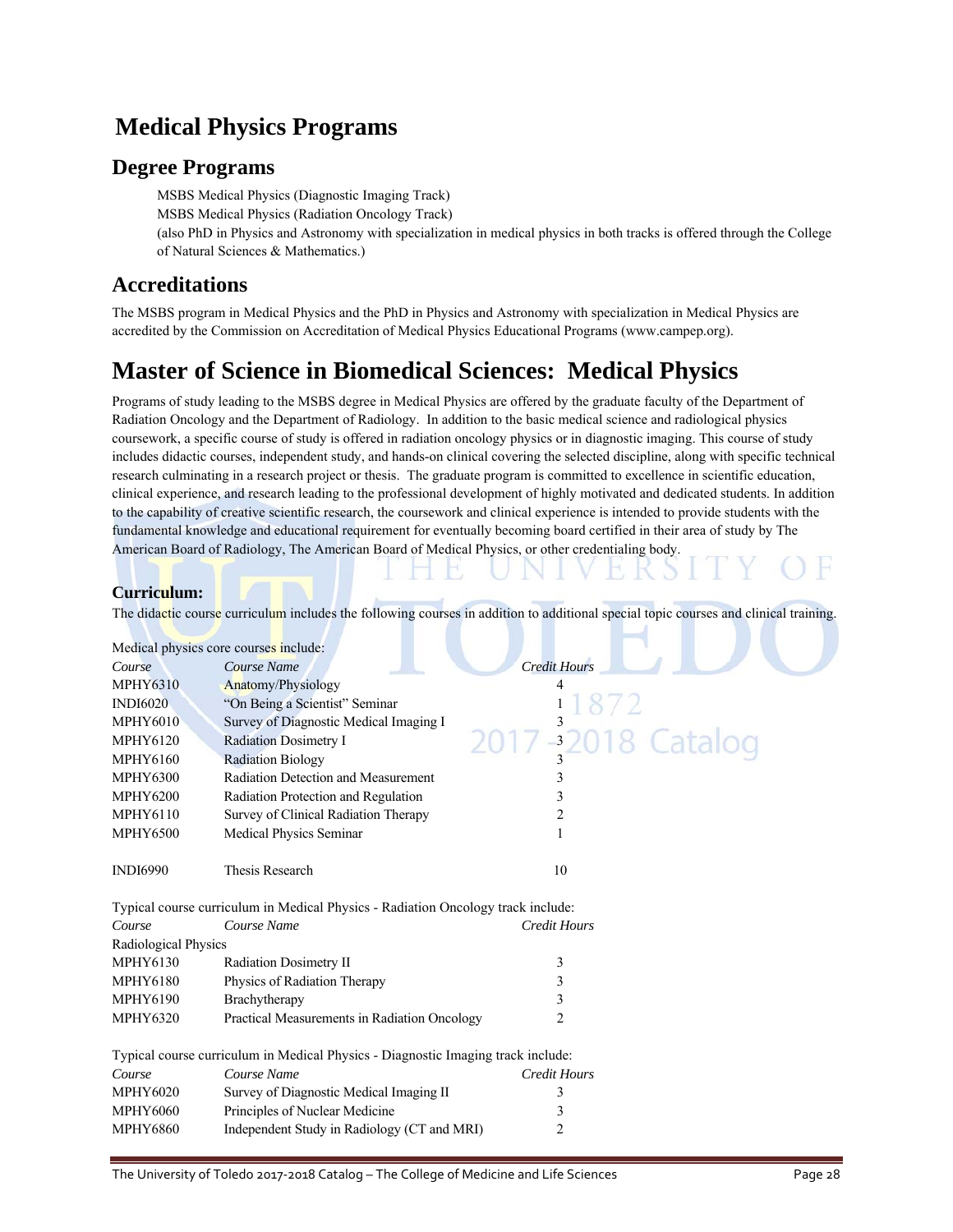### **Non-thesis option:**

A non-thesis option is available for students who present advanced degrees from previous graduate work which included a scientific thesis or dissertation.

### **PhD track:**

The PhD in Physics with Concentration in Medical Physics: Please refer to the College of Natural Sciences Catalog for additional information regarding this program, and specifically, the Department of Physics and Astronomy section for admission and degree requirements. Information also may be found at http://www.utoledo.edu/med/depts/radther/.

### **Research Facilities**

The Department of Radiation Oncology has access to a variety of computer systems for radiation oncology treatment planning, programming, and image analysis. A wide range of radiation measuring equipment is available, including a full range of dosimetry and quality control test equipment, Wellhoffer computerized beam scanning system, an array of ionization chambers, software and hardware packages for film dosimetry and analysis, oscilloscopes, and test phantoms. Also available are multichannel analyzer scintillation detectors, autogamma, and liquid scintillation counters, diode, thermoluminescent dosimetry systems, nanodot dosimeters, digital scanner for chromic film dosimetry system, RIT densitometry package, etc.

The Medical Physics program is housed on the Health Science Campus and the University of Toledo Medical Center (UTMC) where much of the medical physics training is accomplished at the newly built Dana Cancer Center. This state-of-the-art building houses the radiation oncology department and has a division of radiology, medical oncology, and surgical oncology. All the specialists are under one roof and the concept of a true cancer center is practiced. Besides being a leader in stereotactic radiosurgery (SRS) and stereotactic Body Radiotherapy (SBRT), the University of Toledo Medical Center provides IMRT treatment planning with IGRT capabilities, conventional 3D conformal external beam radiotherapy, and other stereotactic neurologic radiosurgery capabilities such as AVM with inverse planning arc modulation technology. Other treatment modalities that students are exposed to are: Brachytherapy low and high dose rate, Radionuclide therapy using P-32, I-131, Sr-89, Ra-223, etc. There also exists a large Cs-137 irradiator is also available on campus for blood, small animal, or other cellular petri-dish irradiation.

### **Department of Radiation Oncology Equipment:**

- A Varian True Beam Linear Accelerator, capable of producing photon energies of 6MV, 10MV, and 18 MV, and 6X FFF, and a range of electron energies from 6 to 20 MeV in 2-3 MeV increments.
- A Varian Edge Linear Accelerator, capable of producing photon energies of 6MV, 10MV, 6X FFF, and 10X FFF. This is a specialized new Varian product designed for SRS/SBRT cases with 2.5 mm leafs.
- Both accelerators are equipped with latest state of the ART technology including onboard imaging, EPID MV imaging, Rapid ARC (VMAT), and Gating. The Edge unit is also capable of Optical Surface Monitoring System (OSMS) used for patient positioning.
- ARIA patient management system
- A Philips ADAC Pinnacle treatment planning software package for external beam radiotherapy planning,
- Varian Eclipse Treatment Planning system
- MIM software for rigid and deformable image fusion
- A remote afterloading High Dose Rate brachytherapy unit manufactured by Varian for treatment of interstitial, intracavitary and intraluminal tumors and the associated BrachyVision software package for HDR brachytherapy treatment planning
- VariSeed software package used for prostate seed implant program
- A Philips Gemini Large Bore PET/CT unit equipped with Sim package used for radiotherapy treatment simulations
- An array of low dose rate brachytherapy sources of CS-137 for intracavitary treatment
- A fully automated water scanning system manufactured by Welhoffer
- Various film scanning systems such as VIDAR scanners and HOWTEK scanner for normal diagnostics and chromic film dosimetry
- RIT dosimetry software system for dosimetric analysis using films
- BAT ultrasound system
- An array of ionization chambers and electrometers for dosimetry measurements including highly sensitive farmer, and parallel plate chambers, micro chambers, and scintillation chambers.
- Thermoluminesence dosimeter (TLD) system and oven for annealing TLD chips.
- A MicroStar II OSLD system with nanodots for in-vivo dosimetry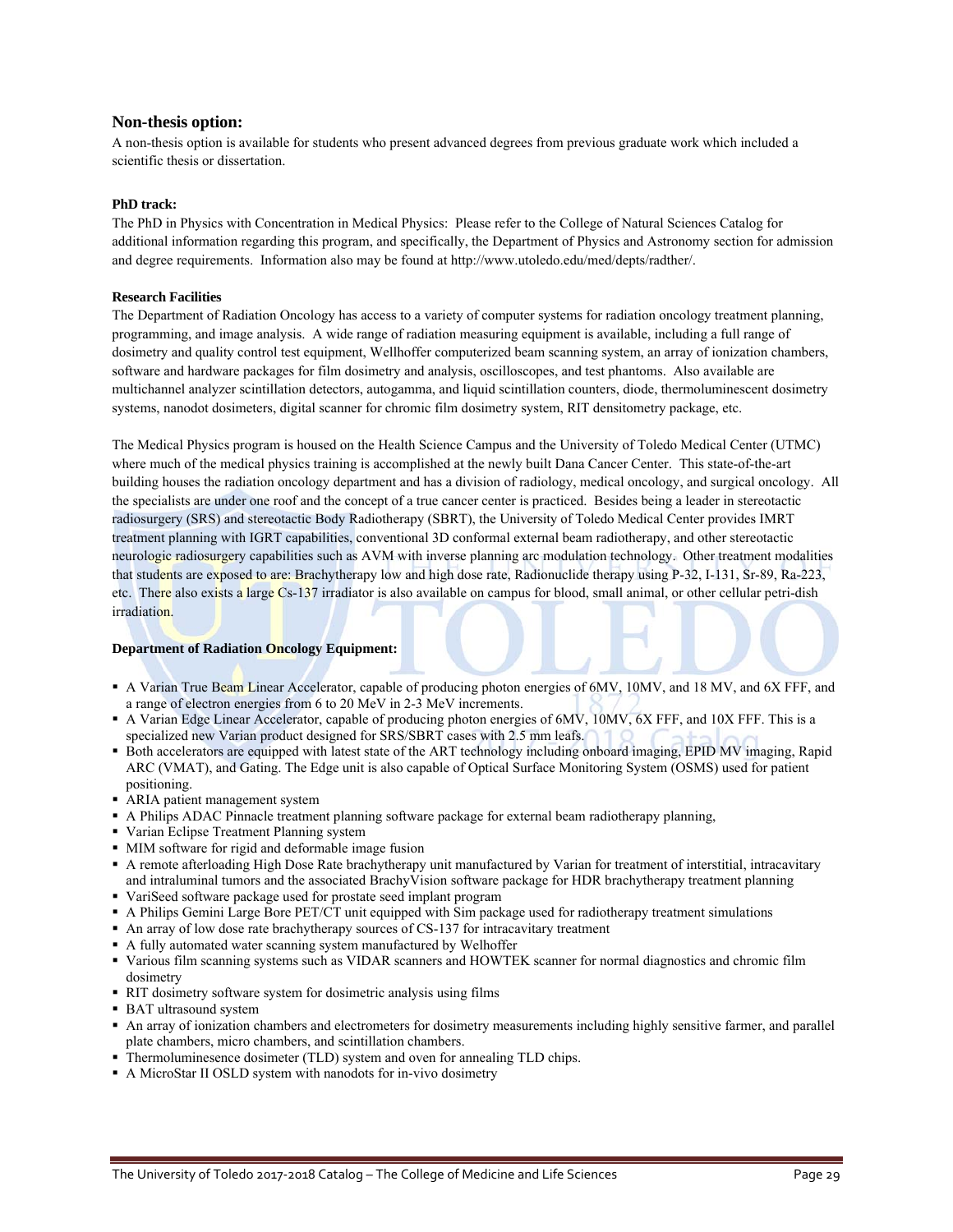### **Department of Radiology Equipment:**

- Multiple fixed and mobile radiographic and fluoroscopic systems
- Image intensifier and flat panel solid state detector fluoroscopic systems
- Computed radiography and digital radiography systems
- **Mammography and stereotactic mammography systems**
- $\blacksquare$  Multi-slice (16 and 64) computed tomography systems
- 1.5 and 3.0 Tesla MRI imaging systems
- 4 SPECT imaging systems
- A PET/CT imaging system
- Multiple ultrasound imaging systems
- Hospital-wide GE Centricity PACS system
- Terarecon Aquarius Image Processing workstations and image servers.
- Multiple Windows and Linux PC's for image processing and analysis
- Full complement of diagnostic medical physics test phantoms and dosimetry equipment.

## **Master of Science in Biomedical Sciences: Medical Science**

Program Director: Nitin Puri, M.D., Ph.D.

The primary goal of this program is to educate and train graduate students who have completed all prerequisites required for medical school but wish to enhance their understanding of the biological sciences and improve their academic credentials for applying to medical school. The 2016-2017 academic year represents a complete redesign of the former MSBS-MS program with renewed emphasis on the core-teachings of pathophysiology of disease. The program has been conceived with three primary objectives:

1. Provide clinically relevant, medical and graduate-level education to students who wish to boost their academic standing, towards a long-term goal of pursuing a career in medicine.

2. Create a strong foundation for improved performance in any MD/DO-curriculum, and USMLE step 1 and step 2 exams.

3. Provide basic and clinical research opportunities to broaden student perspective and strengthen their overall portfolio.

This advanced-foundational graduate program provides a unique opportunity for the graduate students to train along-side medical students (11 credits, multiple modules) and gain meaningful clinical and/or basic science research experience. Students will have the opportunity to complete coursework with medical students (and graded using the same scale), participate in other graduate college courses, as well as the opportunity to work with an advisor to design, perform and present a scholarly project. This curriculum will provide foundational information for continued study in the medical school curriculum. Students completing this program with strong academic performance, as indicated by high GPAs, will have confirmed their ability to perform in the medical school curriculum, and therefore greatly strengthen their overall admission package. Students in good academic standing in the program are guaranteed an interview for medical school at the University of Toledo, College of Medicine & Life Sciences. Students who successfully complete the program will also be awarded the Master of Science in Biomedical Sciences degree (MSBS). Completion of this degree is a requirement, but not a guarantee of admission into the Doctor of Medicine (MD) degree program at the University of Toledo College of Medicine & Life Sciences. If you have previously applied to the MD degree program at the University of Toledo College of Medicine & Life Sciences, and wish to re-apply after completing the MSBS-MS program, you will need to submit a new application to the medical school.

- Applicant must be a U.S. Citizen or Permanent Resident
- Baccalaureate degree from an accredited college or university
- All prerequisites required for medical school must be completed prior to admission into the MSBS-MS program
	- Official MCAT score (28/500 or higher is recommended)
	- o Official undergraduate transcripts confirming degree submitted directly to the College of Graduate Studies
- GPA of 3.0 or greater is recommended
- One letters of recommendation
	- o Committee recommendation letters are accepted with all signatures
	- o Recommendation letters must include your full name
- Personal statement
	- o Personal Statements submitted from medical school admission are accepted. A new career goals personal statement is required for MSBS-MS admission.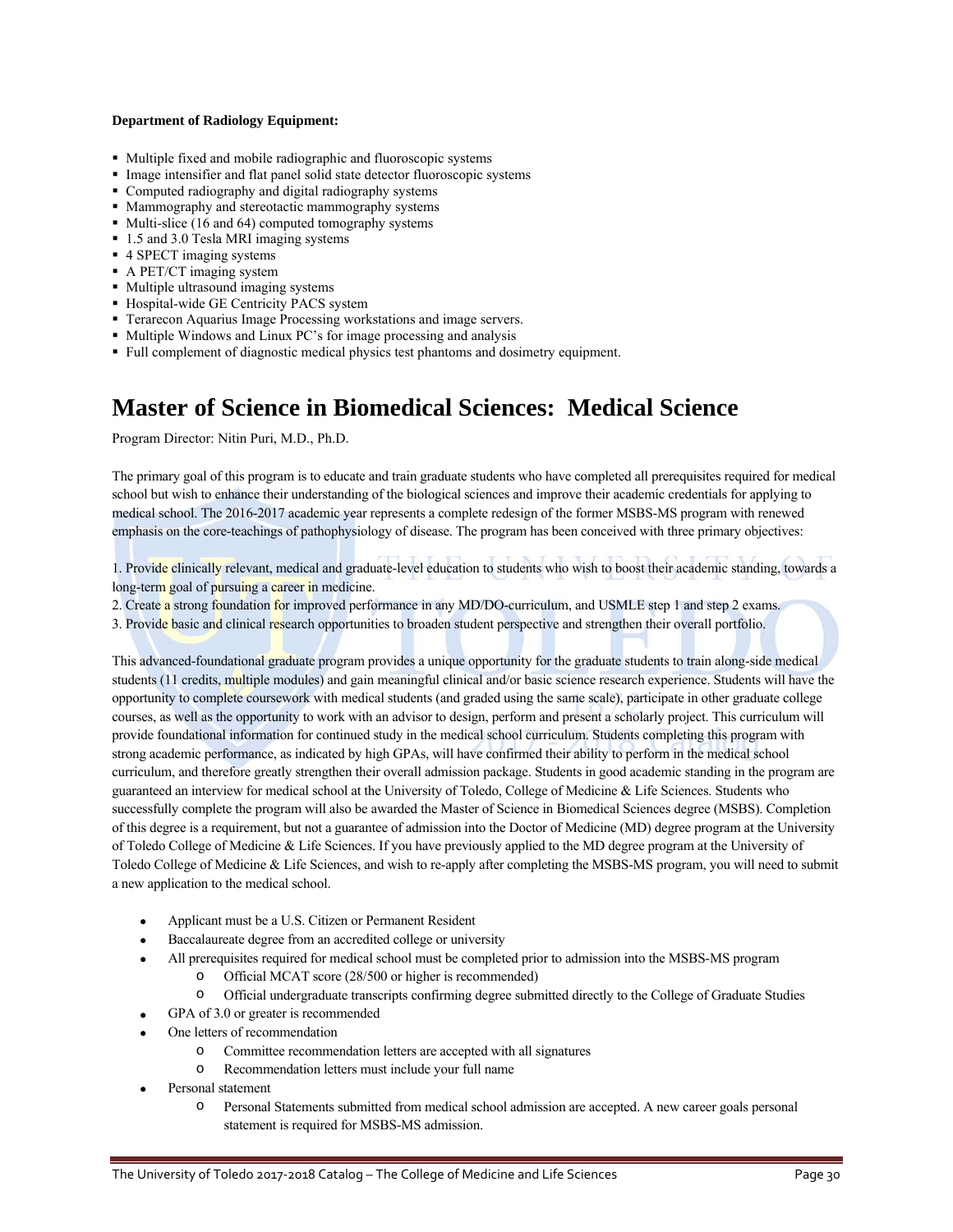- o Personal Statements must include your full name
- University of Toledo College of Graduate Studies online application
	- o Application Fee submitted at the time of online application
	- o Please note: If you have already applied to the University of Toledo Medical School you must submit written authorization to the College of Graduate Studies in order for your medical school file to be accessed. Please do not make this request until you have submitted your application and fee.

| <b>Fall Semester</b>   |                                                                                           |                     |
|------------------------|-------------------------------------------------------------------------------------------|---------------------|
| Course                 | Course Name                                                                               | <b>Credit Hours</b> |
| <b>INDI5200</b>        | Cellular and Molecular Biology                                                            | 11                  |
| <b>INDI 5550</b>       | Concepts in Anatomy & Pathophysiology                                                     | 3                   |
| <b>PUBH 6000</b>       | <b>Biostatistics</b>                                                                      | 3                   |
| <b>INDI 6980</b>       | <b>Scholarly Project</b>                                                                  | 1                   |
| Total                  |                                                                                           | 18                  |
| <b>Spring Semester</b> |                                                                                           |                     |
| Course Course Name     |                                                                                           | <b>Credit Hours</b> |
| <b>INDI 6980</b>       | <b>Scholarly Project</b>                                                                  | 1                   |
| <b>INDI 5350</b>       | Pathophysiology of Organ Systems                                                          | 10                  |
| Total                  |                                                                                           | 11                  |
| <b>Summer Semester</b> |                                                                                           |                     |
| Course Course Name     |                                                                                           | <b>Credit Hours</b> |
| <b>INDI 6020</b>       | "On Being a Scientist"                                                                    | ERSIIY              |
| <b>INDI 6920</b>       | Readings in Population Health                                                             |                     |
| <b>INDI 6980</b>       | <b>Scholarly Project</b>                                                                  | 6                   |
| Total                  |                                                                                           | 8                   |
|                        | Program total minimum number of credits for MSBS degree in Medical Science is 37 credits. |                     |

# **Master of Science in Biomedical Sciences: Oral Biology**

### **Department of Dentistry**

*Michael Nedley, D.D.S., chair* 

The oral biology program is restricted to Pediatric Dentistry Residents who are completing their training at the University of Toledo, College of Medicine & Life Sciences and UTMC. The program's curriculum is designed specific to each Dental Resident and students should consult with their advisor to create their specific Plan of Study.

| Summer Session II Year 1 |                                       |              |
|--------------------------|---------------------------------------|--------------|
| Course                   | Course Name                           | Credit Hours |
| <b>DENT6040</b>          | Conscious Sedation I                  | 2            |
| <b>DENT6060</b>          | Principles of Behavior $\&$           |              |
|                          | Communicative Management              | 2            |
| <b>DENT6070</b>          | Pediatric Dentistry Literature Review | 0.5          |
| <b>DENT6050</b>          | Clinical Pediatric Dentistry          | 0.5          |
| Total                    |                                       | 5            |
| Fall Year I              |                                       |              |
| <b>DENT6010</b>          | Growth and Development                | 0.5          |
| <b>DENT6020</b>          | Pharmacology I                        | 0.5          |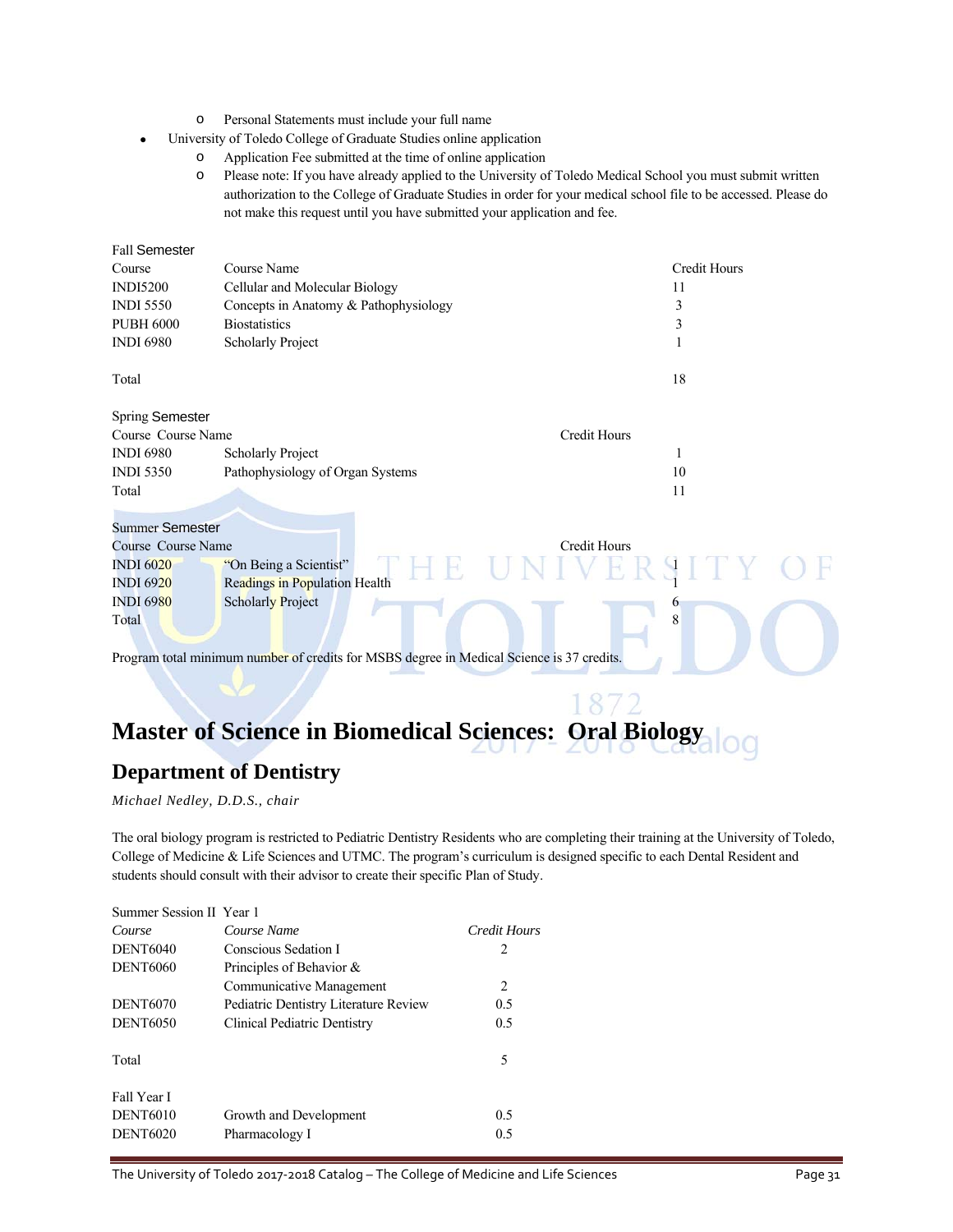| <b>DENT6030</b> | Dento-alveolar Trauma I                        | 0.5                           |
|-----------------|------------------------------------------------|-------------------------------|
| <b>DENT6050</b> | <b>Clinical Pediatric Dentistry</b>            | $\mathbf{1}$                  |
| <b>DENT6070</b> | Pediatric Dentistry Literature Review          | 0.5                           |
| <b>INDI6980</b> | <b>Scholarly Project</b>                       | $1 - 10$                      |
| <b>PUBH6000</b> | <b>Biostatistics</b>                           | 3                             |
|                 |                                                |                               |
| Total           |                                                | 9                             |
| Spring Year 1   |                                                |                               |
| Course          | Course Name                                    | <b>Credit Hours</b>           |
| <b>DENT6050</b> | <b>Clinical Pediatric Dentistry</b>            | 1                             |
| <b>DENT6070</b> | Pediatric Dentistry Literature Review          | 0.5                           |
| <b>DENT6080</b> | Anatomy and Embryology of the Head and Neck 1  |                               |
| <b>DENT6090</b> | <b>Current Concepts in Dental Microbiology</b> | 0.5                           |
| <b>DENT6120</b> | Pharmacology II                                | 0.5                           |
| <b>DENT6130</b> | Dento-alveolar Trauma II                       | 0.5                           |
| <b>DENT6140</b> | Conscious Sedation II                          | $\overline{2}$                |
| <b>INDI6980</b> |                                                | $1 - 10$                      |
|                 | Scholarly Project                              |                               |
| Total           |                                                | 9                             |
|                 |                                                |                               |
| Summer Year 2   |                                                |                               |
| Course          | Course Name                                    | <b>Credit Hours</b>           |
| <b>DENT6100</b> | Pediatric Medicine Lecture                     | 1                             |
| <b>DENT6110</b> | Oral Health Policies                           | ERSITY<br>$\overline{c}$      |
|                 |                                                |                               |
| <b>INDI6980</b> | <b>Scholarly Project</b>                       | $1 - 10$                      |
| Total           |                                                | 5                             |
|                 |                                                |                               |
| Fall Year 2     |                                                |                               |
| Course          | <b>Course Name</b>                             | Credit Hours                  |
| <b>DENT6100</b> | Pediatric Medicine Lecture                     | 1872<br>1                     |
| <b>DENT6110</b> | Oral Health Policies                           |                               |
| <b>DENT6150</b> | American Board of Pediatric Dentistry Review   | $\frac{2}{2}$<br>2018 Catalog |
| <b>DENT6160</b> | <b>Special Care Dentistry</b>                  | 1                             |
| <b>INDI6980</b> | <b>Scholarly Project</b>                       | $1 - 10$                      |
|                 |                                                |                               |
| Total           |                                                | 9                             |
|                 |                                                |                               |
| Spring Year 2   |                                                |                               |
| Course          | Course Name                                    | Credit Hours                  |
| <b>DENT6100</b> | Pediatric Medicine Lecture                     | 1                             |
| <b>DENT6200</b> | Oral Pathology                                 | 1                             |
| <b>INDI6020</b> | "On Being a Scientist"                         | 1                             |
| <b>INDI6980</b> | <b>Scholarly Project</b>                       | $1 - 10$                      |
|                 |                                                |                               |
| Total           |                                                | 9                             |
|                 |                                                |                               |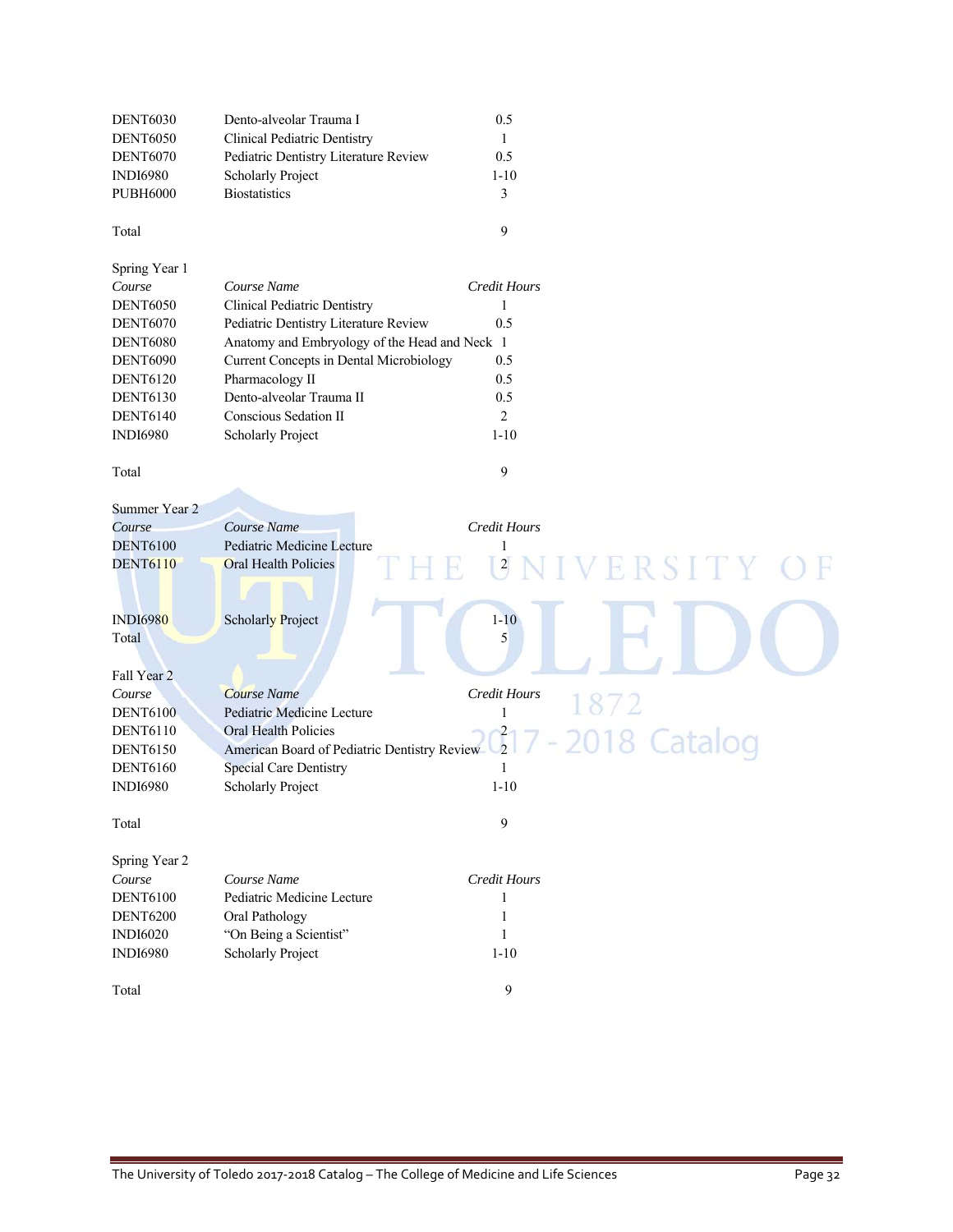# **Master of Science in Biomedical Sciences: Orthopedic Sciences**

### **Department of Orthopedic Surgery**

*Nabil Ebraheim, M.D., chair Martin Skie, M.D., track director* 

Master of Science in Biomedical Sciences (MSBS) Track Name: Bone Biology and Orthopedic Sciences

The Department of Orthopedic Surgery offers graduate-level courses through the Master of Science in Biomedical Sciences program at the University of Toledo. This is a 2-year program consisting of classes, seminars, and research. The students work with Dr. Martin Skie, Department of Orthopedic Surgery; Beata Lecka-Czernik, Department of Orthopedic Surgery; A. Champa Jayasuriya, Department of Orthopedic Surgery; and Dr. Vijay Goel, Department of Bioengineering. Our unique partnership with the Department of Bioengineering allows our researchers and physicians to have access to not only lab and research facilities, but also to the expertise of scientists in the biomechanics field.

Research in Orthopedic Sciences at the University of Toledo College of Medicine & Life Sciences covers a broad spectrum of topics including:

**IVERSIT** 

1872

2017 - 2018 Catalog

- Biomechanics
- Biomineralization
- Bone diseases
- Bone tissue engineering and regenerative medicine
- Hand and foot disorders • Hip and knee replacements
- Spinal injuries and disorders
- Sports medicine
- Stem cell technologies
- Trauma/fixation

Currently offered courses include: CPRA = Current Problems/Research Applications

### **Fall Year 1**

| Course                | Course Name                             | Credit Hours |
|-----------------------|-----------------------------------------|--------------|
| <b>BMSP6330</b>       | CPRA in Protein Structure and Catalysis | 2.5          |
| <b>BMSP6340</b>       | CPRA in Genes and Genomes               | 2.5          |
| <b>BMSP 6360</b>      | <b>CPRA</b> in Cell Membranes           | 3            |
| <b>BMSP6380</b>       | Methods of Biomedical Science           | 3            |
| <b>INDI6020</b>       | "On Being a Scientist"                  | 1            |
| <b>ORTH6500</b>       | Musculoskeletal Anatomy &               |              |
|                       | Orthopaedic Basic Science Seminar       | 3            |
| Total                 |                                         | 15           |
| <b>Spring Year 1</b>  |                                         |              |
| <b>BMSP6350</b>       | CPRA in Cell Biology and Signaling      | 3            |
| <b>ORTH5800</b>       | Bone Biology and Physiology             | 3            |
| <b>ORTH6500</b>       | Musculoskeletal Anatomy &               |              |
|                       | Orthopaedic Basic Science Seminar       | 3            |
| ORTH6990*<br>OR.      | Thesis Research                         | $0 - 10$     |
| INDI6980 <sup>*</sup> | <b>Scholarly Project</b>                | $0 - 10$     |
| Total                 |                                         | 12           |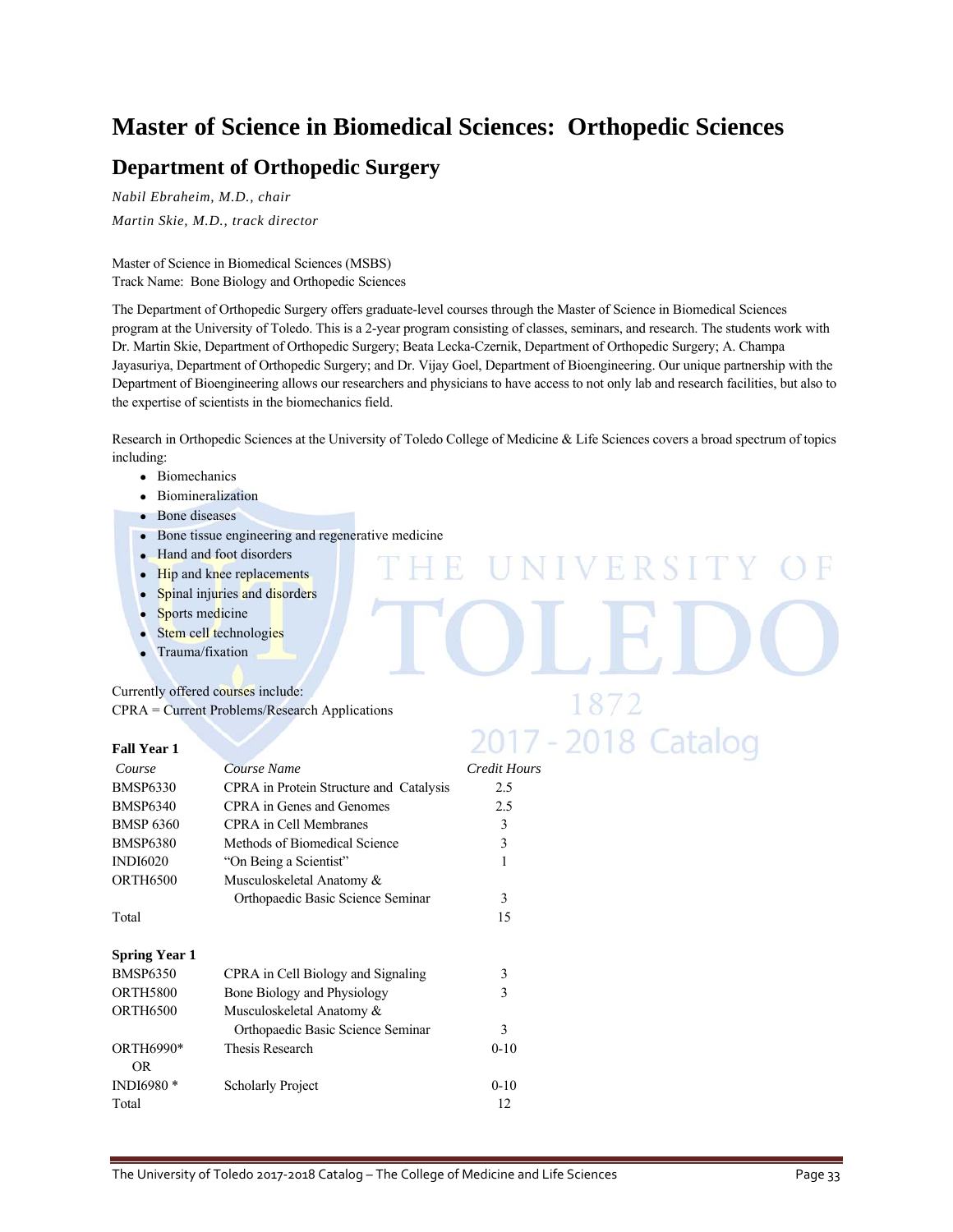| <b>Summer Year 1</b> |                                         |                        |  |
|----------------------|-----------------------------------------|------------------------|--|
| Course               | Course Name                             | <b>Credit Hours</b>    |  |
| <b>ORTH5700</b>      | Orthopaedic X-ray Conference            | 1                      |  |
| <b>BMSP5320</b>      | <b>Statistical Methods I</b>            | 3                      |  |
| <b>ORTH6550</b>      | Journal Paper Review                    | $\mathbf{1}$           |  |
| ORTH6990*            | Thesis Research                         | $0 - 10$               |  |
| <b>OR</b>            |                                         |                        |  |
| INDI6980*            | Scholarly Project                       | $0 - 10$               |  |
| Total                |                                         | 9                      |  |
|                      |                                         |                        |  |
| <b>Fall Year 2</b>   |                                         |                        |  |
| Course               | Course Name                             | <b>Credit Hours</b>    |  |
| <b>BIOE5710</b>      | Soft and Hard Tissue Biomechanics       | 3                      |  |
| ORTH5700             | Orthopaedic X-ray Conference            | 1                      |  |
| *ORTH6910            | Orthopaedic Trauma                      | $1 - 3$                |  |
| *ORTH6920            | Orthopaedic Spine                       | $1 - 3$                |  |
| *ORTH6930            | Sports Medicine                         | $1 - 3$                |  |
| *ORTH6940            | Adult Reconstruction & Tumor            | $1 - 3$                |  |
| *ORTH6950            | Foot & Ankle                            | $1 - 3$                |  |
| *ORTH6960            | Upper Extremity and Hand                | $1 - 3$                |  |
| <b>ORTH6500</b>      | Musculoskeletal Anatomy and Orthopaedic |                        |  |
|                      | <b>Basic Science Seminar</b>            | $\mathfrak{Z}$         |  |
| <b>ORTH6550</b>      | Journal Paper Review                    | $\mathbf{1}$           |  |
| ORTH6990*            | Thesis Research                         | $0 - 10$               |  |
| <b>OR</b>            |                                         | RSITY.                 |  |
| INDI6980*            | <b>Scholarly Project</b>                | $0 - 10$               |  |
| Total                |                                         | 15                     |  |
|                      |                                         |                        |  |
| <b>Spring Year 2</b> |                                         |                        |  |
| Course               | <b>Course Name</b>                      | <b>Credit Hours</b>    |  |
| <b>ORTH5700</b>      | Orthopaedic X-ray Conference            | 1                      |  |
| <b>ORTH6750</b>      | <b>Biomaterials in Medicine</b>         | 3                      |  |
| ** ORTH6910          | Orthopaedic Trauma                      | $1 - 3$                |  |
| ** ORTH6920          | Orthopaedic Spine                       | $1 - 3$<br>018 Catalog |  |
| ** ORTH6930          | Orthopaedic Biomechanics                | $1 - 3$                |  |
| ** ORTH6940          | Orthopaedic Anatomy                     | $1 - 3$                |  |
| ** ORTH6950          | Foot & Ankle                            | $1 - 3$                |  |
| ** ORTH6960          | <b>Upper Extremity and Hand</b>         | $1 - 3$                |  |
| ORTH6500             | Musculoskeletal Anatomy and Orthopaedic |                        |  |
|                      | <b>Basic Science Seminar</b>            | 3                      |  |
| <b>ORTH6550</b>      | Journal Paper Review                    | 1                      |  |
| ORTH6990*            | Thesis Research                         | $0 - 10$               |  |
| <b>OR</b>            |                                         |                        |  |
| INDI6980*            | Scholarly Project                       | $0 - 10$               |  |
| Total                |                                         | 15                     |  |

**Minimum number of credit hours for MSBS in Orthopedic Sciences degree completion is 69 for the 2-year program.**  \* Students who elect to do a basic science project will register for ORTH6990 Thesis Research. Students who elect to do a clinical science project will register for INDI 6980 Scholarly Project**.** In addition to 59 credit hours in didactic and other courses, students will also take a minimum of 10 credit hours of thesis research or scholarly project. Thesis research will require the student to write and orally defend a thesis, scholarly project will require a written paper and oral presentation of the project.

\*\* In the fall and spring of year 2 the student will choose one of the clinical electives (ORTH 6910, 6920, 6930, 6940, 6950, 6960) to take for each semester. Credit for the clinical elective courses: minimum 1 credit, maximum 3 credits Additional information may be found at http://www.utoledo.edu/med/depts/ortho/master\_program/index.html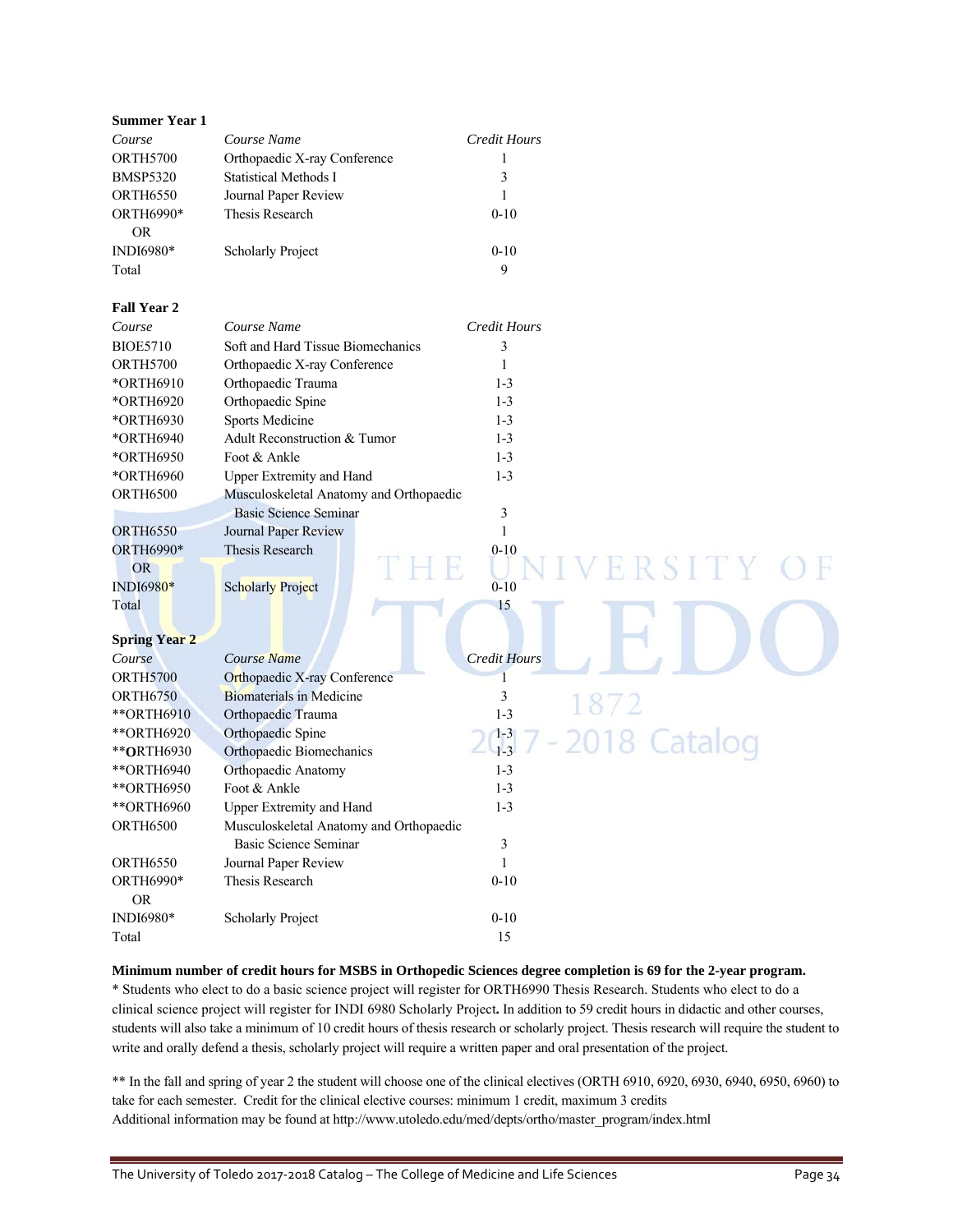# **Department of Physician Assistant Studies**

# **Master of Science in Biomedical Science: Physician Assistant Studies**

*Patricia A. Hogue, Ph.D., PA-C., chair* 

### **Accreditation**

The University of Toledo Physician Assistant Program is fully accredited by the Accreditation Review Commission on Education for the Physician Assistant, Inc. (ARC-PA). Graduates of accredited programs are eligible to take the national certifying examination offered by the National Commission on Certification of Physician Assistants (NCCPA). Most states require certification in order to practice.

### **Masters Programs**

Physician Assistants (PAs) are health care professionals, prepared and licensed to practice medicine with physician supervision. Within the physician/PA relationship, PAs exercise autonomy in decision-making and provide a wide range of diagnostic and therapeutic services. The role of the Physician Assistant includes provision of primary and specialty care in medical and surgical practices located in rural, urban or suburban areas. Physician Assistant practice is patient care centered but may include education, research and administration duties. The American Academy of Physician Assistants (AAPA) is the national organization that represents graduate PAs. The Student Academy of the American Academy of Physician Assistants (SAAAPA) serves the interests of PA students. The University of Toledo PA Program is a member of the Physician Assistant Education Association (PAEA), which is the national organization representing Physician Assistant education.

### **Master of Science in Biomedical Science: Physician Assistant Studies**

The University of Toledo (UT) Physician Assistant Program is a graduate entry-level professional course of study enabling individuals who hold baccalaureate degrees to become PAs. The program is designed to prepare graduates for primary care practice with emphasis placed on both service to medically under-served populations and the team approach to the delivery of health care. The program integrates graduate level critical thinking and analysis, problem solving, scientific inquiry, self-directed learning and the effective use of modern technology for professional practice that includes elements of research, leadership, education and continued professionalization of the physician assistant occupation. 2017 - 2018 Catalog

### Admission Requirements

The Physician Assistant Program admits students each Fall Semester only.

To be considered for the Physician Assistant Program, candidates must comply with all of the following: The completion of all admission requirements to the central application service or CASPA (https://portal.caspaonline.org/) by OCTOBER 1. CASPA will be available once the next cycle of application opens.

CASPA submissions must include:

- Completed and signed application form
- Application fee
- Two letters of recommendation
- Transcripts for all colleges/universities attended
- In addition, candidates must complete the supplementary application online and pay the associated application fee.

Applicants to the University of Toledo PA Program must be citizens or permanent residents of the United States. Applicants who have completed any of their previous undergraduate or graduate training internationally must fulfill the requirements of the University of Toledo, College of Graduate Studies for international students, available on the College of Graduate Studies website at www.utoledo.edu/graduate. The University of Toledo PA Program requires applicants to provide foreign transcript evaluation from one of the accepted credential evaluation agencies: ECE or WES. The evaluation will be at the applicant's expense. In addition to the requirement for regular admission, all students from non-English speaking countries must achieve satisfactory scores on the Test of English as a Foreign Language (TOEFL) (unless the international applicant has graduated from a US accredited college or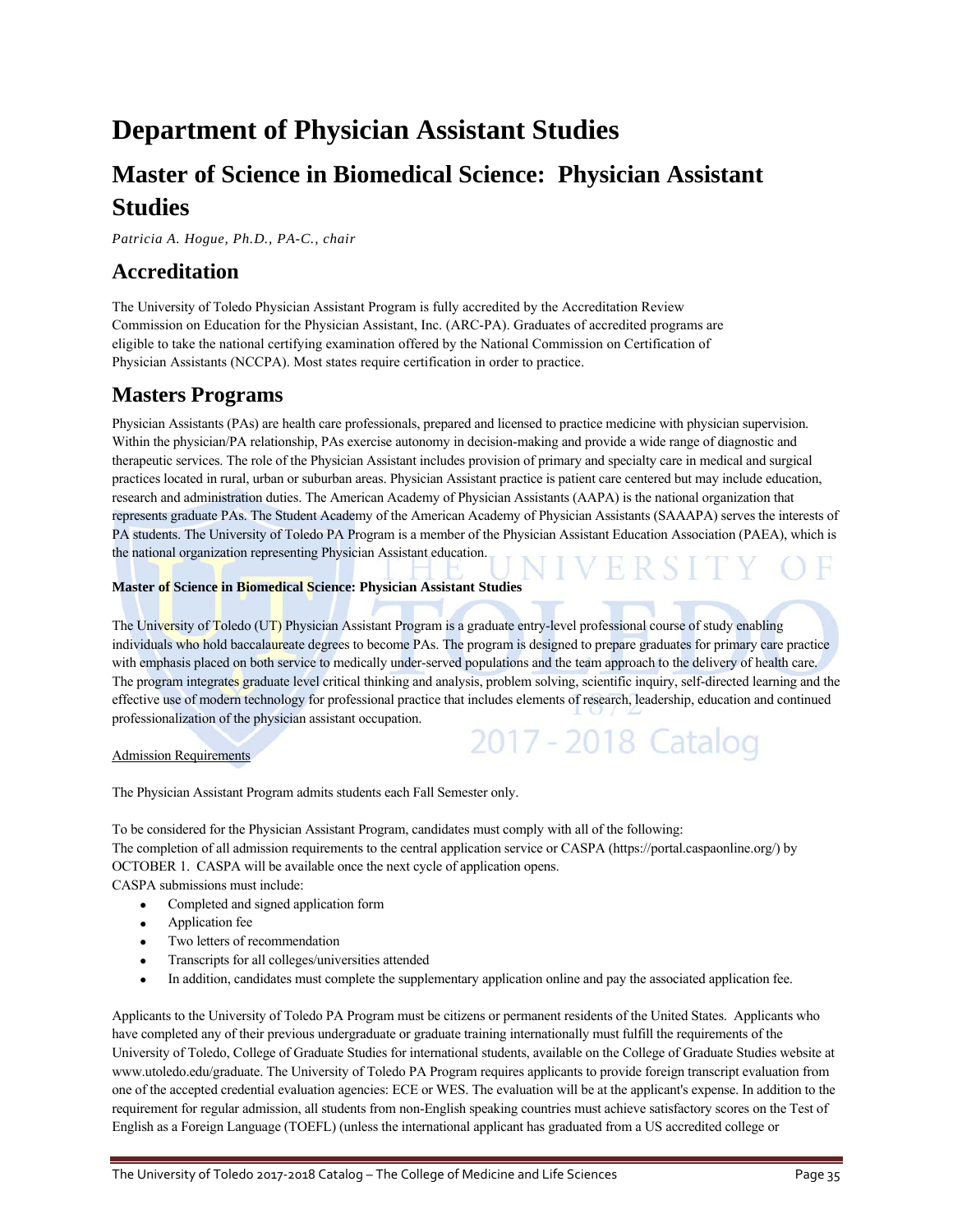university). All international applicants must also demonstrate that they have adequate financial resources for their graduate education before they can be admitted. The TOEFL score requirements and a copy of the financial statement form are available for viewing at the College of Graduate Studies website at www.utoledo.edu/graduate.

Applicants must have earned a Bachelor level degree with a cumulative 3.00 grade point average to be competitive AND to qualify for financial aid. For those applicants who will receive their Bachelor-level degree in the year that they will matriculate, the degree must be completed by June for those applying for entry into the University of Toledo PA class that begins in August.

The following Minimum Prerequisites must be completed with a grade of B- or better:

- 1. Human Anatomy (Lab recommended)
- 2. Human Physiology (Lab recommended)
- 3. Inorganic/General Chemistry with Lab
- 4. Organic Chemistry with Lab
- 5. Microbiology with Lab
- 6. Introductory Psychology, or upper-level Psychology
- 7. Additional Psychology Course (Lifespan Psychology recommended)
- 8. College Algebra, or higher mathematics
- 9. Medical Terminology (minimum 1 credit hour or pass a medical terminology test)

### Notes about Admission Requirements:

Each prerequisite course above must consist of at least three (3) SEMESTER credit hours. All coursework identified above must be current within eight (8) years of admission to the program. The deadline for finishing prerequisite coursework for the class entering in August is June  $30<sup>th</sup>$ . These are minimum program requirements. All prerequisites must be completed with a grade of B- or better. For courses where separate grades are assigned for lecture and laboratory sections, the candidate must receive a grade of B- or better for BOTH lecture and lab. For applicants enrolled at institutions that use a QUARTER system, credit hours are converted such that five  $(5)$  quarter hours = three  $(3)$  semester hours. There are many factors involved in the holistic selection process, including but not limited to: cumulative undergraduate (or completed graduate) grade point average, cumulative science grade point average, personal experiences, writing sample, reference letters, familiarity with the PA profession and the University, problem solving and teamwork.

An applicant must complete the general admission requirements specified above. Circumstances which may result in a provisional admission include: An applicant with a Bachelor's degree in progress (must be completed by June  $30<sup>th</sup>$ ). An official transcript with the degree posted must be received prior to matriculation into the program.

An applicant who has any prerequisite courses to complete at the time of application may be admitted with provisional status, with a clear understanding that remaining prerequisites must be satisfactorily (grade of B- or better) completed prior to June 30th for matriculation into the Program. Official transcripts or other appropriate documentation will be required.

In addition to the above minimum requirements, preference will be given to applicants that have earned a B- or better in any of the following advanced healthcare and science-related undergraduate or graduate courses, including but not limited to: genetics, biochemistry, immunology, physics, psychology, physiology, pathophysiology, pharmacology or mathematics.

A candidate with less than a 3.0 undergraduate GPA may be considered for admission with regular student status only if he/she has completed at least 10 semester hours (15 quarter hours) of applicable coursework at the graduate level and has a minimum GPA of 3.0 in these courses.

Formal healthcare experience and/or shadowing of PAs or other healthcare providers is not required. Candidates with formal health care experience must submit copies of any license, registration, or certification related to that field.

Prior to matriculation, candidates must present evidence that they are currently trained in basic cardiopulmonary resuscitation (CPR) according to American Heart Association standards. This training must be maintained throughout the program of study.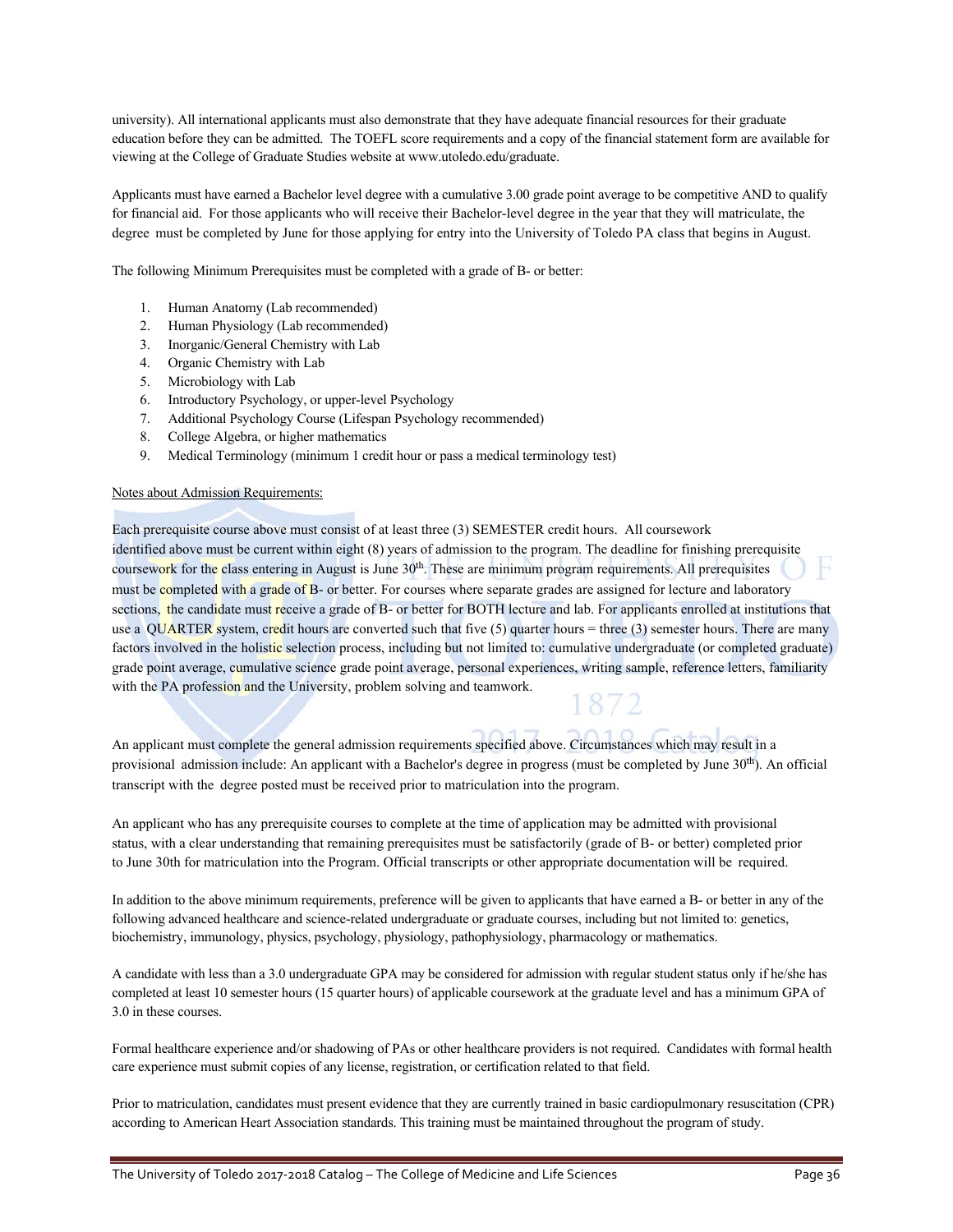Candidates must demonstrate proof of prior Medical Terminology Course with a grade of B- or better or pass a proficiency exam administered prior to matriculation.

Preference will be given to current Ohio residents, graduates of The University of Toledo, non-traditional and diverse applicants and those with significant health care experience.

The University of Toledo PA Program does not provide advanced placement or advanced standing for any students.

#### Selection Process:

Candidates for interviews will be selected from those with completed applications (both CASPA and the University of Toledo PA Supplemental Application Form) who meet the minimum entrance requirements. Interviews typically occur in January and February. The selection process is highly competitive and merely meeting minimum entrance requirements does not guarantee an interview or admission to the program. Formal patient contact experience is not a requirement for entrance. There are many factors involved in the selection process, including but not limited to: cumulative undergraduate (or completed graduate) grade point average, cumulative science grade point average, personal experiences, writing sample, reference letters, familiarity with the PA profession and the University, problem solving and teamwork.

Based upon a point scoring system with holistic consideration of each candidate, the Admissions Committee may recommend one of the following:

Acceptance: The review of the candidates scores that are based upon the candidate's completed CASPA application and interviews will be recommended to the University of Toledo, College of Graduate Studies for acceptance. The number of candidates recommended for acceptance will be determined by the PA Program class size of 45 students. Following interviews, candidates are informed of acceptance beginning in March.

Alternate/Waiting List: A limited number of candidates will be listed as alternates and will be notified of this admission status. Candidates not admitted from the alternate list must reapply if they wish to be considered for the following year. Following interviews, candidates are informed of alternate status in March and April.

Non-Acceptance: Candidates not accepted will be notified in writing. Candidates wishing to be considered for the following year must reapply. Candidates not accepted are informed in April and May. 7 - 2018 Catalog

#### Admission Criteria for "Provisional" Status:

An applicant must complete the general admission requirements specified above. Circumstances which may result in a provisional admission include:

- An applicant with a Bachelor's degree in progress (must be completed by June 30<sup>th</sup>). An official transcript with the degree posted must be received prior to matriculation into the program.
- An applicant with an undergraduate cumulative grade point average (GPA) less than 3.0 may be admitted with provisional status. Students must achieve a 3.0 in graduate study at University of Toledo by the completion of 15 semester hours or may be subject to dismissal. In the past, candidates with undergraduate GPAs less than 3.0 have not been competitive unless they have demonstrated academic achievement through the completion of a relevant graduate level degree program.
- An applicant who has any prerequisite courses to complete at the time of application may be admitted with provisional status, with a clear understanding that remaining prerequisites must be satisfactorily (grade of B- or better) completed prior by June 30th for matriculation into the Program. Official transcripts or other appropriate documentation will be required.
- Candidates who are unable to pass the medical terminology proficiency examination will be required to participate in a self-study program and retest or satisfactorily complete a medical terminology course at an accredited college or university prior to matriculation in Fall courses.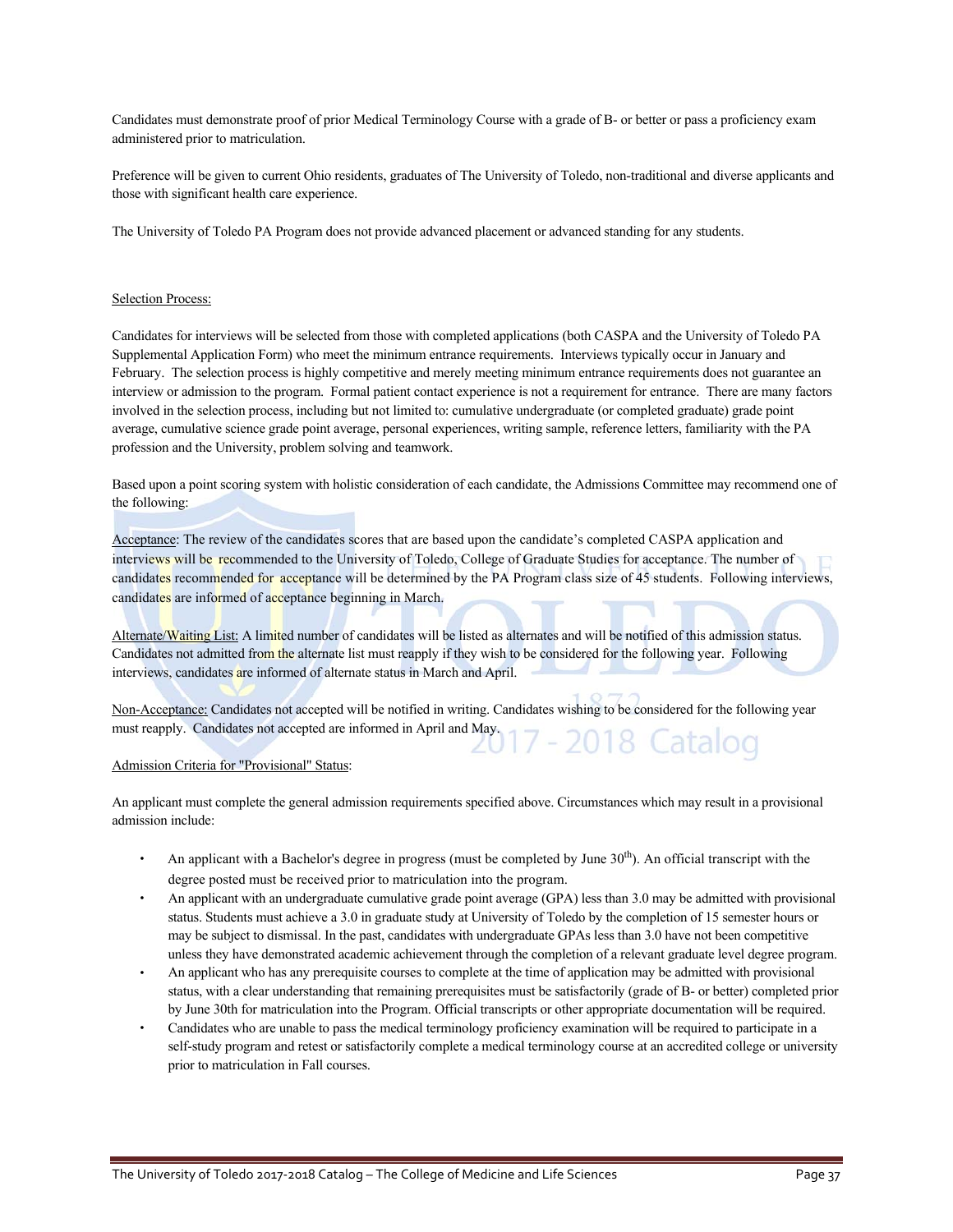### Technical Standards for Admission

Our objective is to increase the opportunities for persons with disabilities, while maintaining the expectation that all students achieve the goals of the Program. The technical standards for admission establish the expectations and abilities considered essential for students admitted to the Physician Assistant Program in order to achieve the level of competency required for graduation and ultimately practice as a physician assistant. All students admitted to the PA Program are expected to be able to demonstrate the abilities specified below.

Physician Assistant Program students:

- must have the mental capacity to assimilate and learn a large amount of complex, technical and detailed information, to solve clinical problems, and synthesize and apply concepts and information from various disciplines in order to formulate diagnostic and therapeutic plans;
- must have the ability to maintain composure and emotional stability during periods of high stress;
- must have the ability to communicate effectively and sensitively with patients from different social and cultural backgrounds and develop effective professional rapport with patients and co-workers;
- must have the ability to record examination and diagnostic results clearly, accurately and efficiently;
- must have adequate sensory function to fulfill minimum competency objectives for palpation, percussion and auscultation necessary to perform a physical examination;
- must possess sufficient postural control, neuromuscular control and eye-to-hand coordination to use standard medical/surgical instruments and possess sufficient control of the upper extremities to meet the physical requirements for training and for performing a safe physical examination;
- $\bullet$  are expected to learn and perform common diagnostic and therapeutic procedures (e.g., phlebotomy, suturing) and interpret the results;
- are expected to have a degree of coordination of motor skills necessary to respond to emergency situations quickly and appropriately.

Candidates are urged to ask questions about the program's technical standards for clarification and to determine whether they can meet the requirements with or without reasonable accommodations. Questions may be directed to the Program Director or Office of Student Services. Revealing a disability is voluntary; however, such disclosure is necessary before any accommodations may be made in the learning environment or in the Program's procedures. Information about disabilities is handled in a confidential manner. Reasonable accommodations will be made to comply with the Americans with Disabilities Act. These require program and institutional approval. Requests for accommodations must be submitted in writing, allowing sufficient time prior to matriculation for action on these requests pursuant to Policy 01061, Nondiscrimination on the Basis of Disability.

#### Other Requirements

Individuals selected for admission to the program must undergo a general physical examination and provide evidence of up-to-date immunization prior to the start of classes in the first year and again just prior to the beginning of clinical rotations in the second year. In addition, students are required to maintain health insurance and liability insurance coverage. Further information is contained in the College of Graduate Studies Handbook and will be reviewed in detail at orientation.

#### Curriculum

To remain in good academic standing in the Physician Assistant Program, a student must be able to demonstrate the possession of:

- a) a current cumulative graduate GPA of at least 3.0
- b) a minimum of "B" grade in all PHYA courses except the following courses which require a minimum grade of "C"
	- a. PHYA601 Basic Genetics
	- b. PHYA613 Research & Stats
- c) The maximum number of credit hours of "C" which may apply toward a degree is eleven  $(11)$  (this number is the 5 ANAT credits + the 3 PHYS credits + the 1 PHYA601 genetics credit + the 2 PHYA613 stat credits)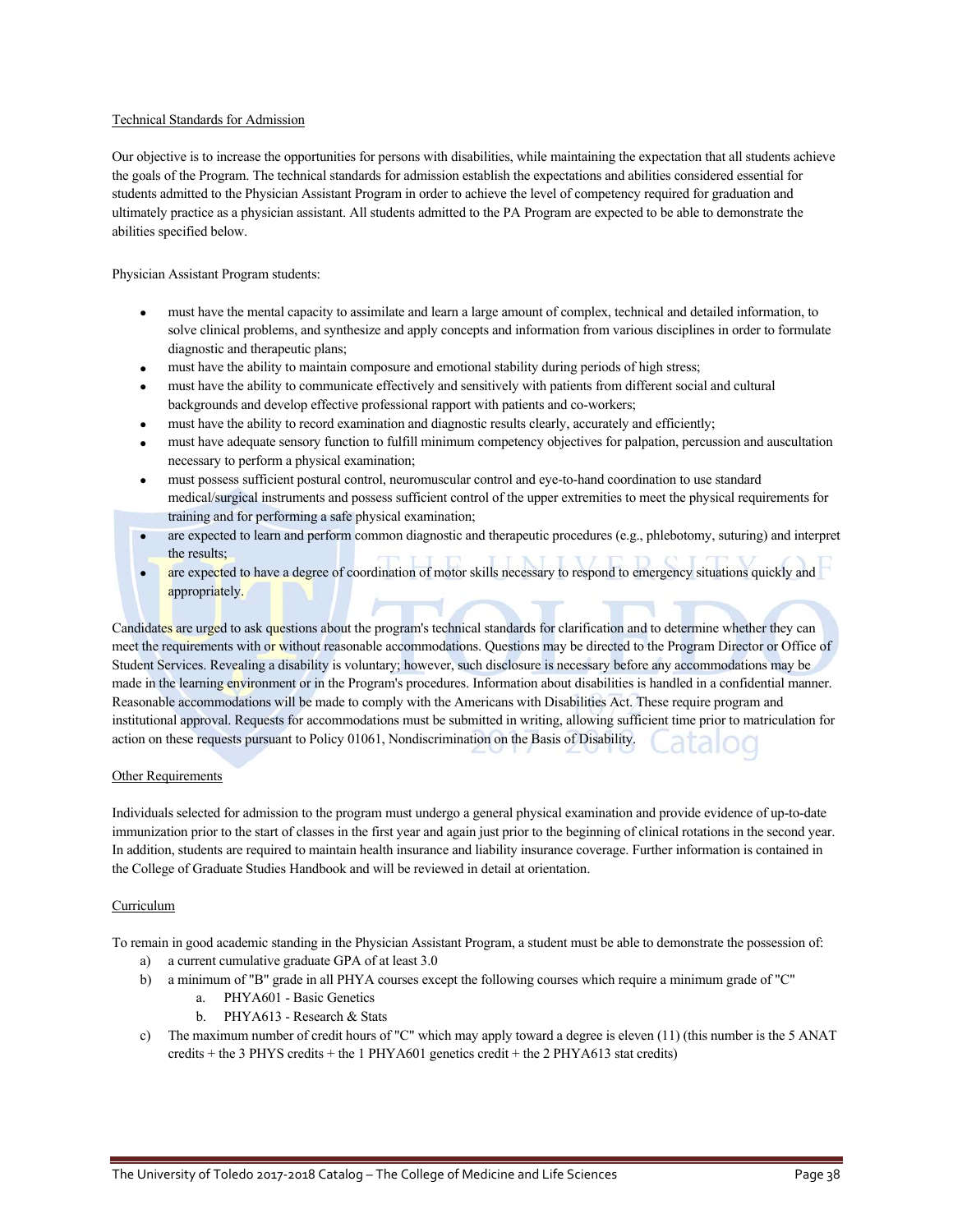### COURSE SEQUENCE

| Semester 1 FALL   |                                         |                                       |
|-------------------|-----------------------------------------|---------------------------------------|
| Course            | Course Name                             | <b>Credit Hours</b>                   |
| ANAT5000          | Anatomy for Physician Assistants        | 5                                     |
| <b>PHYS5050</b>   | Physiology for Physician Assistants     | 3                                     |
| <b>PHYA5010</b>   | Introduction to the P.A. Profession     | 1                                     |
| <b>PHYA5100</b>   | Prin. of Interviewing & Medical History | 3                                     |
| PHYA5140          | Health Care Teams & Systems             | 2                                     |
| Total             |                                         | 14                                    |
| Semester 2 SPRING |                                         |                                       |
| Course            | Course Name                             | <b>Credit Hours</b>                   |
| <b>PHYA5400</b>   | Pathophysiology I                       | 2                                     |
| <b>PHYA5210</b>   | Diagnostic & Therapeutic Skills I       | $\overline{c}$                        |
| <b>PHYA5310</b>   | Clinical Medicine I                     | 4                                     |
| <b>PHYA5510</b>   | Pharmacology I                          | $\overline{c}$                        |
| PHYA5130          | Patient Evaluation                      | 3                                     |
| PHYA6050          | <b>Medical Ethics</b>                   | 2                                     |
| Total             |                                         | 15                                    |
| Semester 3 SUMMER |                                         |                                       |
| Course            | Course Name                             | <b>Credit Hours</b><br>R S LT Y<br>Н. |
| <b>PHYA5520</b>   | Pharmacology II                         | $\overline{2}$                        |
| <b>PHYA5410</b>   | Pathophysiology II                      | $\overline{\mathbf{c}}$               |
| <b>PHYA5340</b>   | Clinical Medicine II                    | $\overline{\mathbf{3}}$               |
| <b>PHYA5220</b>   | Diagnostic & Therapeutic Skills II      | $\mathbf{1}$                          |
| <b>PHYA6110</b>   | Health Promotion & Disease Prevention   |                                       |
| <b>PHYA6010</b>   | <b>Basic Genetics</b>                   |                                       |
| <b>PHYA6030</b>   | Intro to Long Semester Care             | $\mathbf{1}$<br>1872                  |
|                   |                                         |                                       |
| Total             |                                         | 2017 - 2018 Catalog                   |
| Semester 4 FALL   |                                         |                                       |
| Course            | Course Name                             | <b>Credit Hours</b>                   |
| <b>PHYA5230</b>   | Diagnostic & Therapeutic Skills III     | 2                                     |
| <b>PHYA5330</b>   | Clinical Medicine III                   | 6                                     |
| <b>PHYA5430</b>   | Pathophysiology III                     | 1                                     |
| PHYA5530          | Pharmacology III                        | $\overline{\mathbf{c}}$               |
| PHYA6130          | Research & Statistics                   | $\overline{c}$                        |
| PHYA6150          | <b>Behavioral Science</b>               | $\overline{c}$                        |
| Total             |                                         | 15                                    |
| Semester 5 SPRING |                                         |                                       |
| Course            | Course Name                             | <b>Credit Hours</b>                   |
| <b>PHYA6500</b>   | Introduction to Clinical Practice       | 1                                     |
| <b>PHYA6600</b>   | Research Practicum                      | 1                                     |
| PHYA6610          | Scholarly Project I                     | 1                                     |
|                   | Clinical Practice (3 rotations)         | 6                                     |
| Total             |                                         | 9                                     |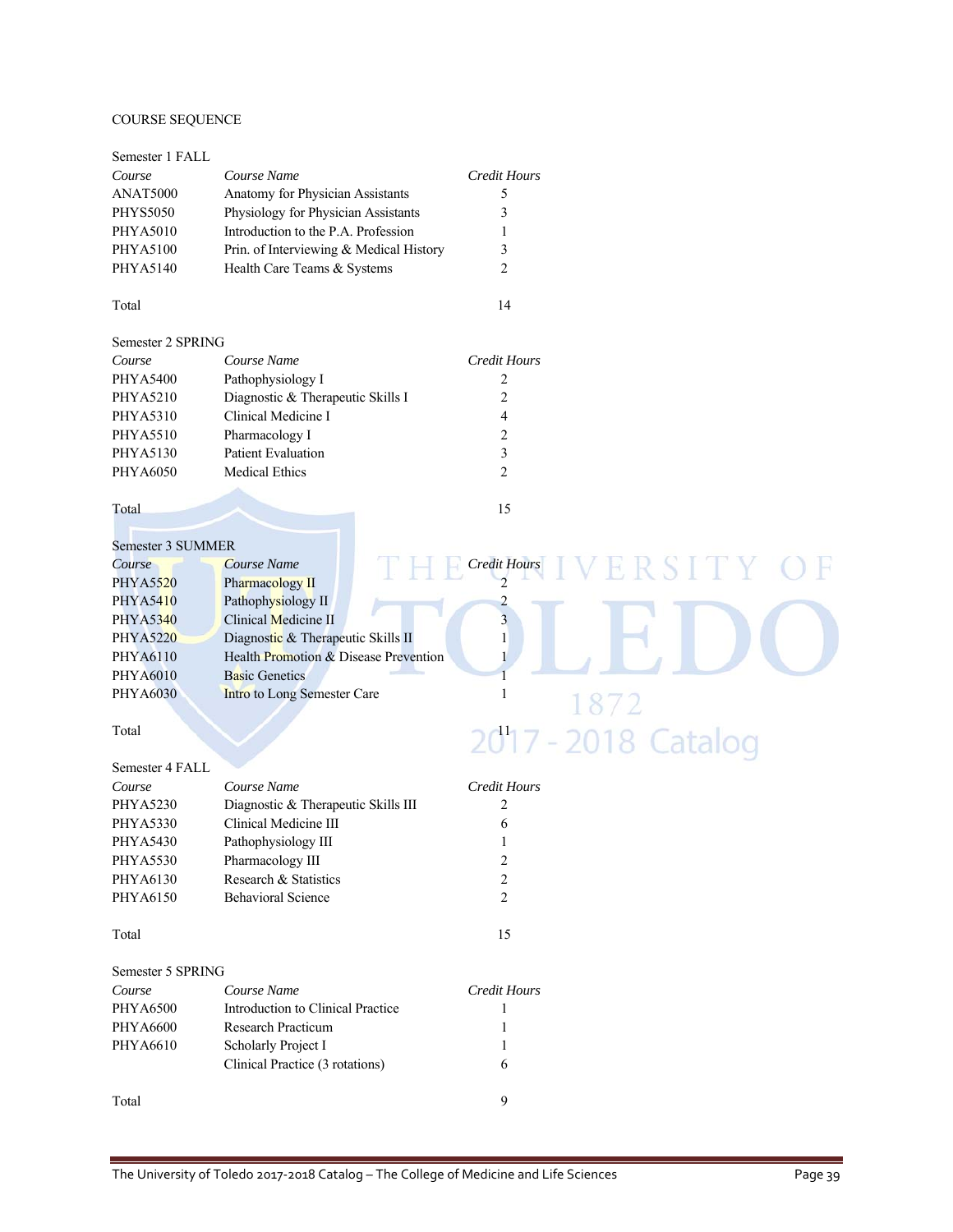| Semester 6 SUMMER          |                                 |              |
|----------------------------|---------------------------------|--------------|
| Course                     | Course Name                     | Credit Hours |
|                            | Clinical Practice (3 rotations) | 6            |
| PHYA6620                   | Scholarly Project II            | 1            |
| Total                      |                                 | 7            |
| Semester 7 FALL            |                                 |              |
| Course                     | Course Name                     | Credit Hours |
| PHYA6630                   | Scholarly Project III           |              |
| PHYA6760                   | Clinical Preceptorship          | 4            |
|                            | Clinical Practice (2 rotations) | 4            |
| Total                      |                                 | 9            |
| <b>TOTAL PROGRAM HOURS</b> |                                 | 80           |

The revised program is pending review.

Clinical Practice consists of a total eight (one-month) rotations, with one in each of the following specialties: emergency medicine, internal medicine, family medicine, long-term care, prenatal/gynecology, surgery, pediatrics, and an elective (which may be any specialty of medicine).

# **Certificate in Pathology for Post Second Year Medical Students**

THE UNIVERSITY

1872

2017 - 2018 Catalog

*Amira Gohara, Ph.D., chair* 

Pathology for Post-Second Year Medical Students Certificate "Pre-Clinical Pathology Fellowship"

### Admission Requirements

### Successful completion of a second year medical school curriculum from an LCME accredited medical school with grades equivalent to a GPA  $\geq$  3.0.

GRE exam not required

#### Core Courses

| Course $#$      | Course Title                                  | Credits        |
|-----------------|-----------------------------------------------|----------------|
| Fall            |                                               |                |
| <b>PATH6060</b> | Introduction to Surgical Pathology & Cytology | $\overline{c}$ |
| <b>PATH6070</b> | Introduction to Clinical Laboratory Medicine  | 2              |
| <b>PATH6080</b> | Introduction to Postmortem Pathology          | 2              |
| <b>PATH6890</b> | Independent Study in Pathology                |                |
| Spring          |                                               |                |
| <b>PATH6060</b> | Introduction to Surgical Pathology & Cytology | 2              |
| <b>PATH6070</b> | Introduction to Clinical Laboratory Medicine  | າ              |
| <b>PATH6080</b> | Introduction to Postmortem Pathology          | 2              |
| <b>PATH6890</b> | Independent Study in Pathology                |                |